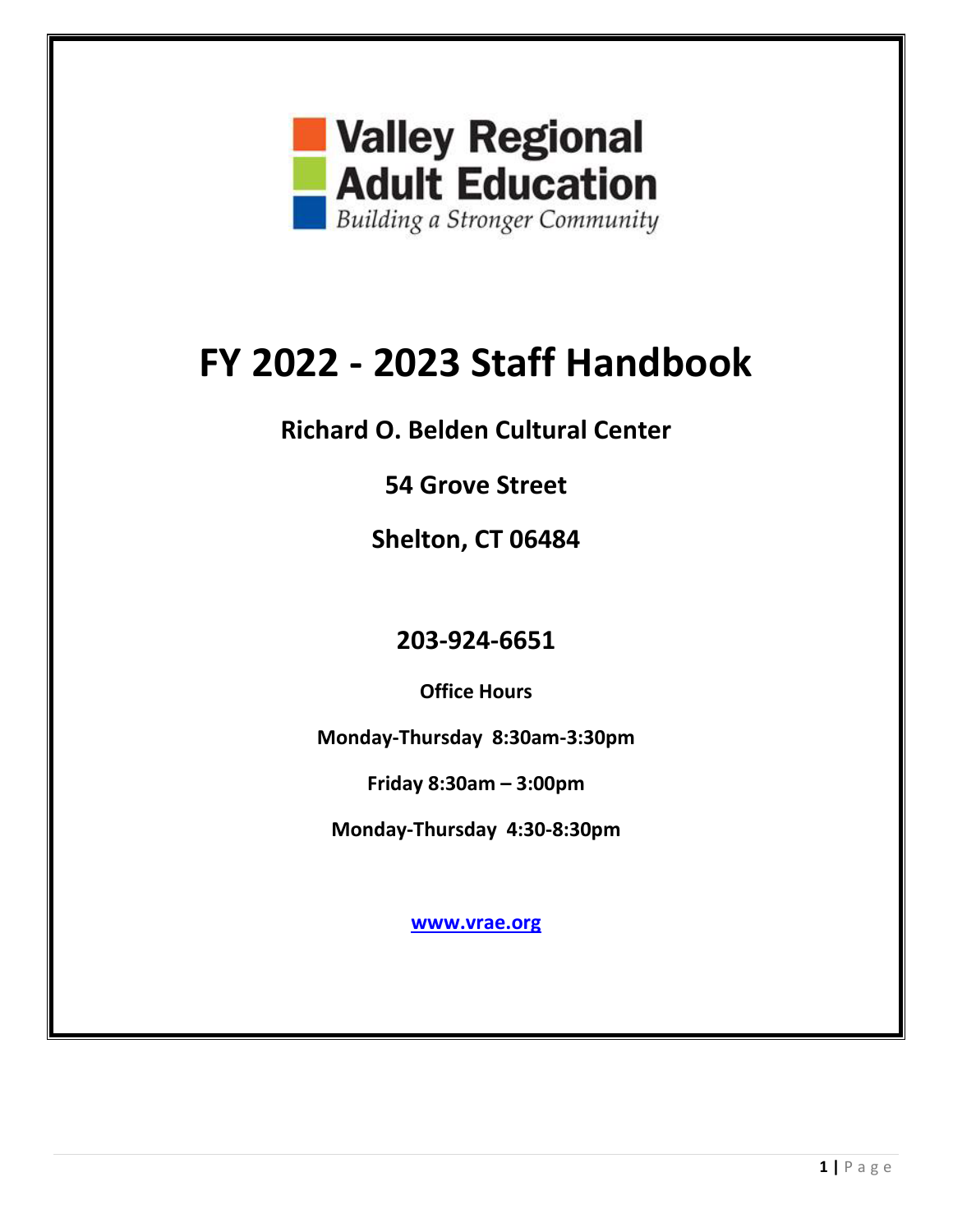# **Table of Contents**

| <b>Educational Program Options</b>                             | Page 3        |
|----------------------------------------------------------------|---------------|
| Non-Discrimination, Accessibility and Accommodation Statements | Page 4        |
| <b>ABE/GED Program Information</b>                             | Pages 5-11    |
| <b>ESL Program Information</b>                                 | Pages 12-16   |
| <b>Citizenship Program Information</b>                         | Page 17       |
| <b>Credit Diploma Information</b>                              | Pages 18 - 23 |
| <b>Student Registration</b>                                    | Pages 24 - 26 |
| <b>Job Descriptions</b>                                        | Pages 27 - 38 |
| <b>Program Policies</b>                                        | Pages 39 - 47 |
| <b>Program Operations</b>                                      | Pages 48 - 49 |
| <b>Lesson Plan Template</b>                                    | Page 50       |
| Appendix A – Smoke Free Workplace/City of Shelton              | Page 51       |
| Appendix B - Sexual Harassment Policy/City of Shelton          | Page 52 - 53  |
| Appendix C - Affirmative Action Policy/City of Shelton         | Page 54       |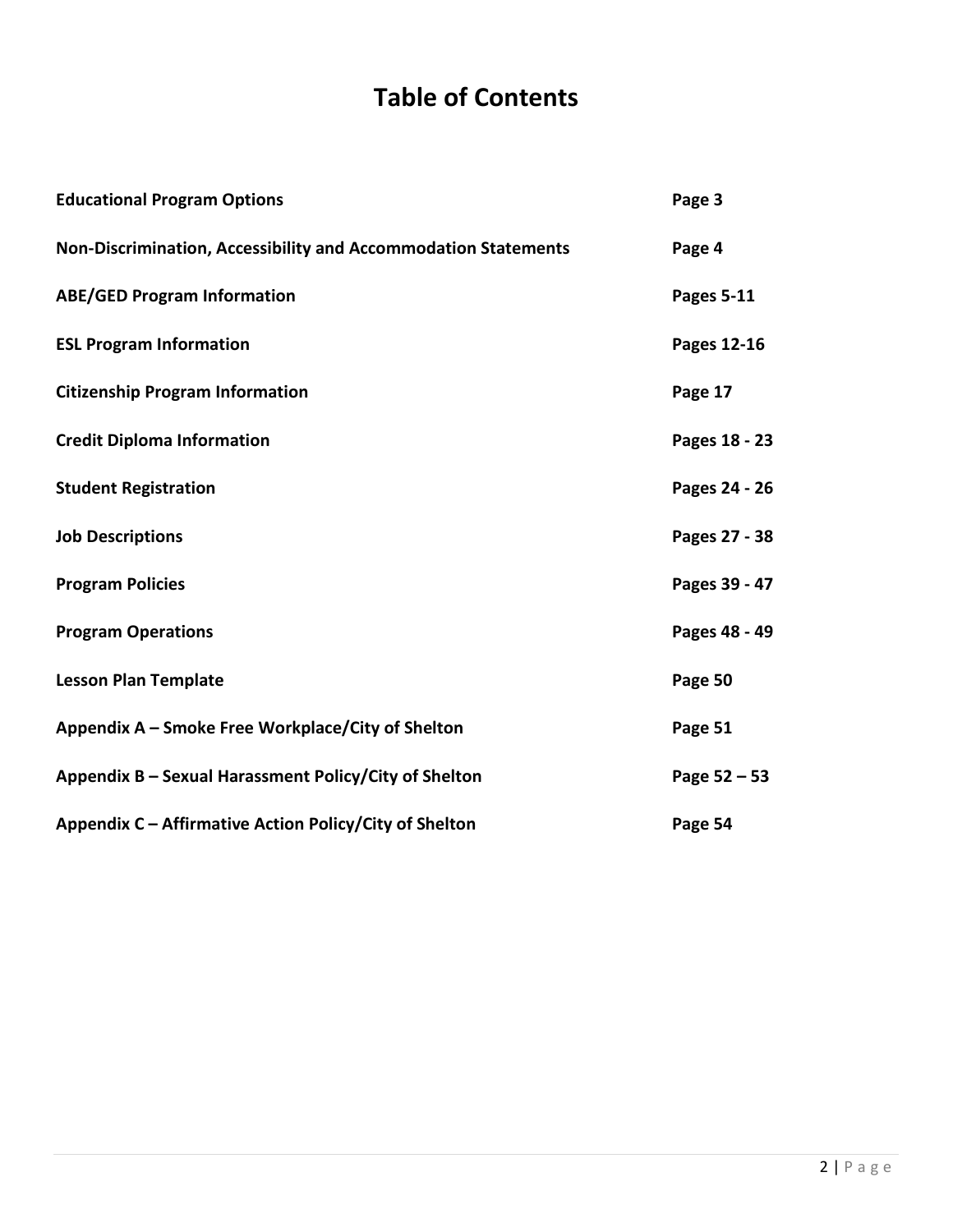### **Educational Program Options**

#### **ABE/GED® Preparation Classes**

Students prepare to improve their academic knowledge in Mathematical Reasoning, Science, Social Studies, and Reasoning through Language Arts to take the GED® exam. Classes are supplemented with computer assisted instruction.

#### **GED® (General Educational Development) Exam**

The GED® test is computer based. The official GED® exam registration is online. For all GED® exam information and registration, visit [www.GED.com](http://www.ged.comsetup/) to set up an account. All students must present a valid CT picture I.D.

#### **AHSCDP (Adult High School Credit Diploma Program)**

The Adult High School Credit Diploma Program offers adults the opportunity to earn a high school diploma through Valley Regional Adult Education. Participants may earn credits through a combination of evening courses, documented work, or training experiences. Credits may be transferred from public or private high schools and vocational/technical schools.

#### **ESL (English As A Second Language)**

These courses integrate reading, writing, listening, and speaking skills. Communicative tasks develop language strategies that increase students' comfort level in real-world settings. Courses include a variety of resources to create a variety of experiences within the classroom.

Beginning ESL: The course focuses on English necessary for everyday life. Emphasis is on listening, conversation, reading, writing, simple grammar, and employment skills.

Intermediate ESL: Students continue to learn life as well as employment skills, combined with a study of higher-level grammar, conversation vocabulary, idiomatic expressions, and writing.

Advanced ESL: Students continue to learn life as well as employment skills in this advanced English as a Second Language course for non-native speakers of English. The class emphasizes competency in standard written English with a focus on developing paragraphs and essays. Instruction includes integrating a review of parts of speech, spelling, punctuation, and compound/complex sentence structure, as well as continued development of vocabulary, reading and communication skills necessary for success.

#### **Citizenship**

This course is designed for students who wish to become U.S. citizens. This course of study includes an overview of American history, the Constitution, and the three branches of government. The basic rights and privileges afforded by the Constitution will be discussed as well as responsible citizenship.

#### **Enrichment**

VRAE provides over 100 face-to face and over 150 online courses to meet the interests and needs of most individuals. These classes are held at the local high schools, studios, and the Adult Learning Center. Bus trips are available throughout the year. There is a fee for each course/trip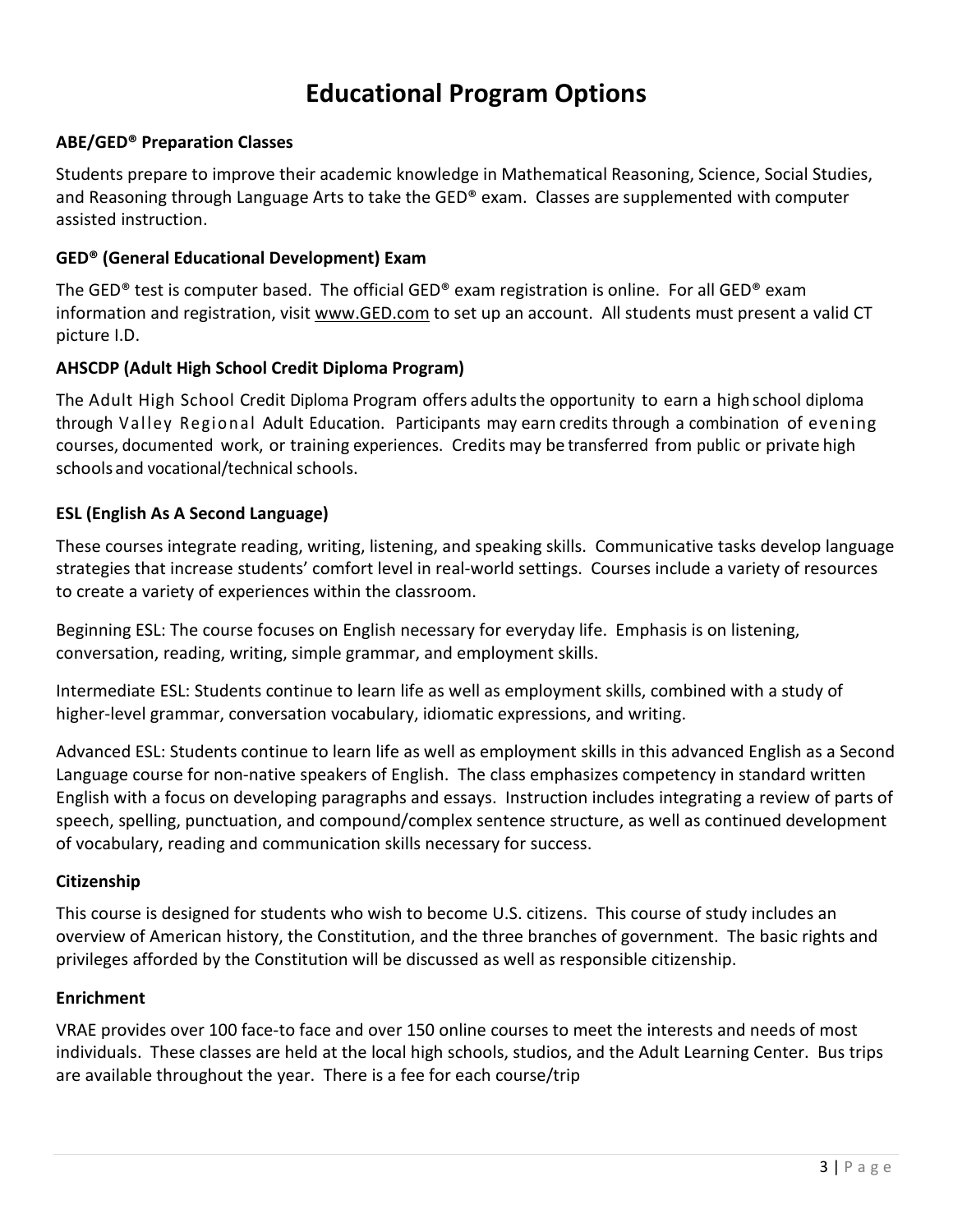# **Statements for Adult Education Regarding Nondiscrimination, Accessibility and Accommodation**

#### 1. **Nondiscrimination**

Valley Regional Adult Education(VRAE) is committed to a policy of equal opportunity/affirmative action for all qualified persons and does not discriminate in any employment practice, education program, or educational activity on the basis of race, color, religious creed, sex, age, national origin, ancestry, marital status, sexual orientation, gender identity or expression, disability (including, but not limited to, intellectual disability, past or present history of mental disorder, physical disability or learning disability), genetic information, or any other basis prohibited by Connecticut state and/or federal nondiscrimination laws. Inquiries regarding VRAE's nondiscrimination policies should be directed to the Adult Education Director, 203-924-6651.

#### 2. **General Accessibility and Accommodation**

All activities offered by Valley Regional Adult Education are held in accessible locations. Accommodations for individuals with a disability are available upon request. Please contact Debra Hansen, 203-924-6651.

#### 3. **General Educational Development (GED®) Test Accommodations**

Accommodations for the GED® test are available for qualified individuals with a disability. For more information, contact the Adult Education Director, 203-924-6651. You may also contact Sabrina Mancini at the Connecticut State Department of Education at 860-807-2110.

#### 4. **No Charge for materials for mandated courses**

Valley Regional Adult Education complies with Connecticut General Statutes Sec.10-73a and does not charge fees for registration, textbooks or materials used in mandated program areas.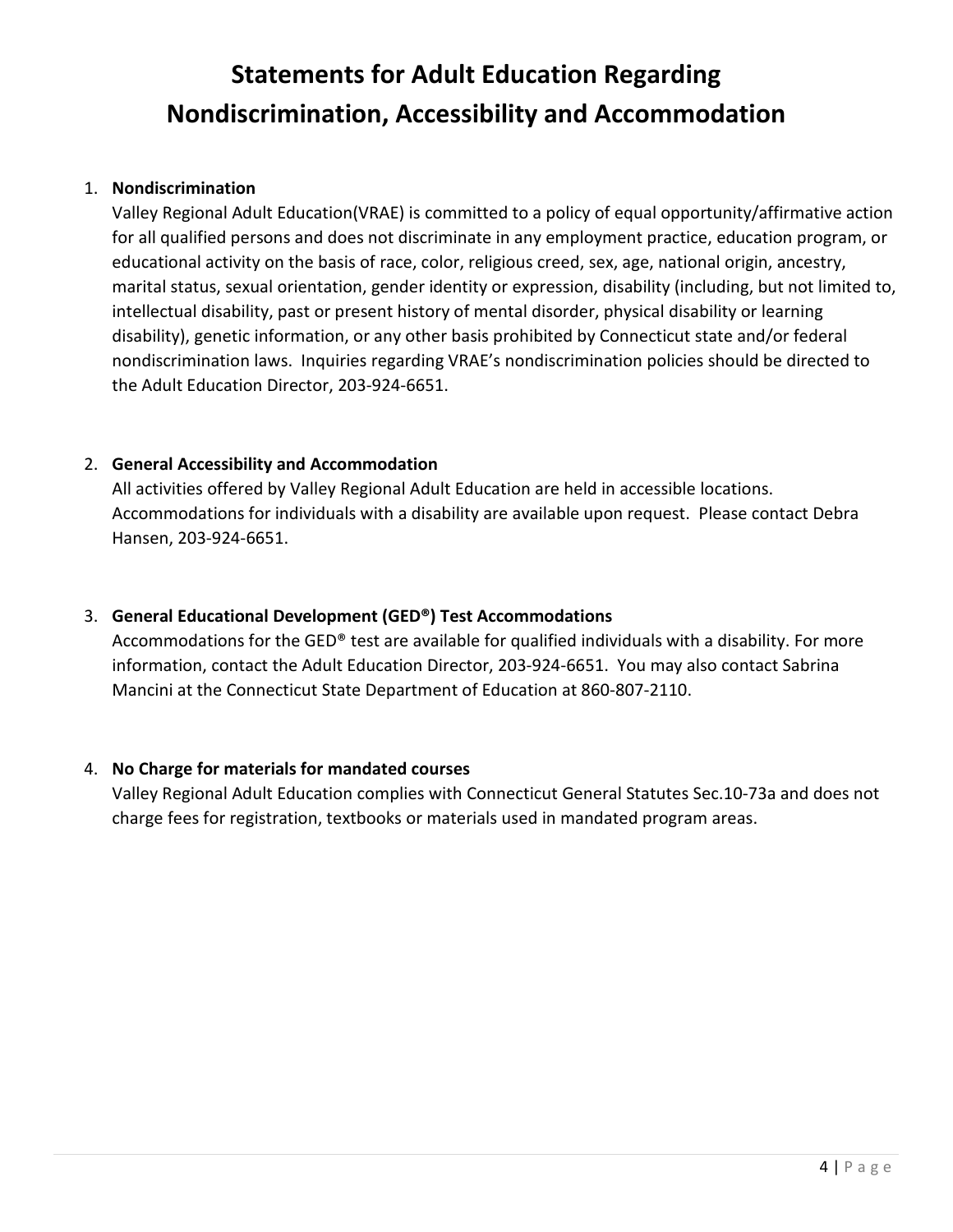### **ABE/GED PROGRAM INFORMATION**

#### **ABE/GED PREPARATION: DAY CLASSES**

### Location: Richard O. Belden Cultural Center 54 Grove Street Shelton, CT 06484 203-924-6651

Days & Times: Monday-Thursday 10:00am-12:30pm

GED Student Services are available to students through Linda Romano

#### **ABE/GED PREPARATION: EVENING CLASSES**

Location**:** Richard O. Belden Cultural Center 54 Grove Street Shelton, CT 06484 203-924-6651

Days & Times: Monday & Wednesday 6:00-8:30pm

Student Services are available to students through Linda Romano and Jamie Sherry

### **ALL REGISTRATION IS BY APPOINTMENT**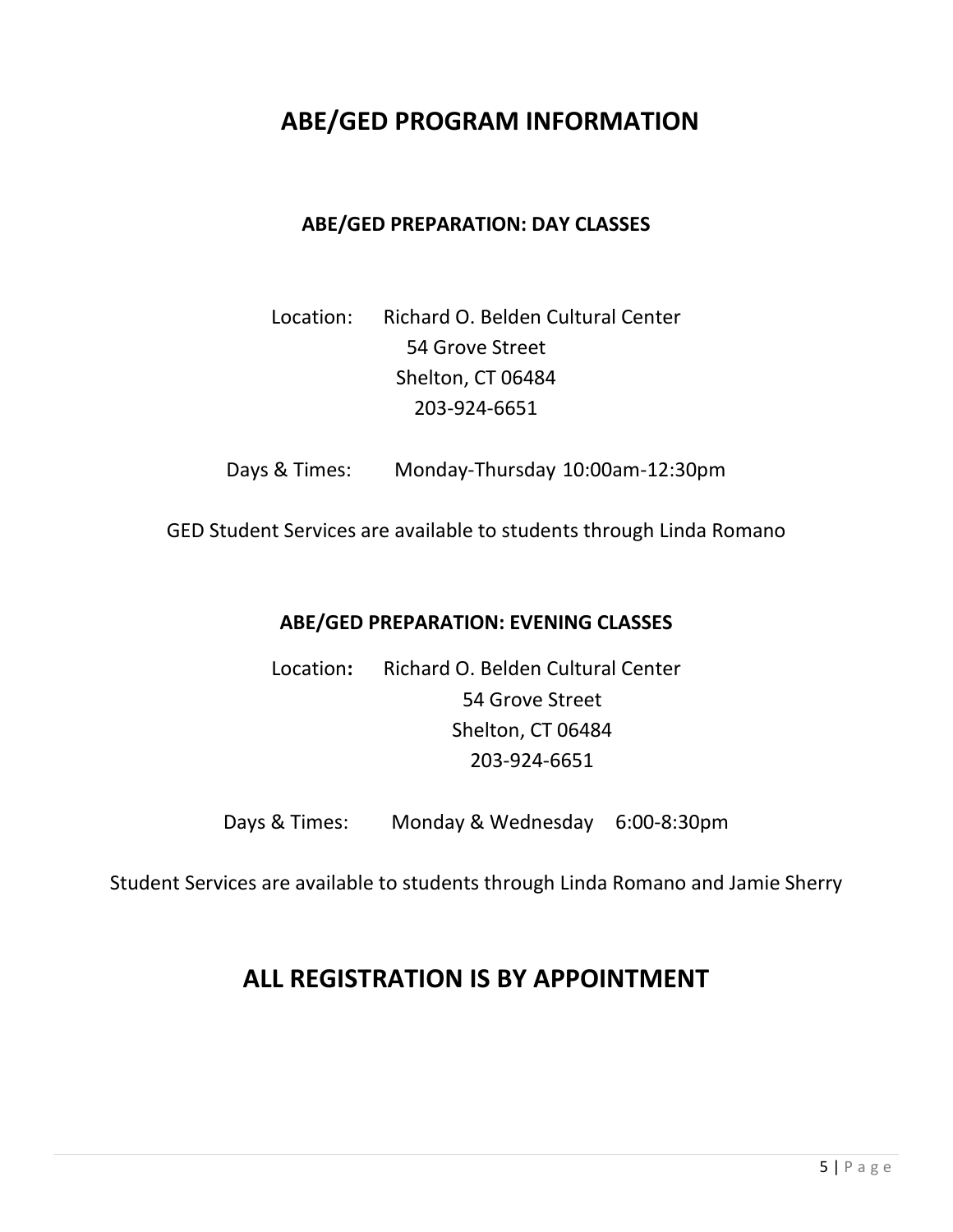### **Fall 2022 GED AM**

# **Monday-Thursday/10:00am-12:30pm**

| <b>Staff Meeting</b> | Aug. 23 @ 3:30 PM                      |
|----------------------|----------------------------------------|
| <b>CLASSES START</b> | Sept. 5 (OFF), 6,7,8                   |
|                      | Sept. 12,13,14,15                      |
|                      | Sept. 19,20,21,22                      |
|                      | Sept. 26 (OFF), 27, 28, 29             |
|                      | Oct. 4/staff meeting/9:00 - 10:00      |
|                      | Oct. 3,4, 5 (OFF), 6                   |
|                      | Oct. 10 (OFF) 11,12,13                 |
|                      | Oct. 17,18,19,20                       |
|                      | Oct. 24,25,26,27                       |
|                      | Oct. 31, Nov. 1,2,3                    |
|                      | Nov. 7, 8 (OFF), 9,10                  |
|                      | Nov. 16/staff meeting/9:00-10:00       |
|                      | Nov. 14,15,16,17                       |
|                      | Nov. 21, 22, 23, 24 (OFF/Thanksgiving) |
|                      | Nov. 28, 29, 30, Dec. 1                |
| <b>CLASSES END</b>   | Dec. 5, 6, 7, 8                        |
|                      |                                        |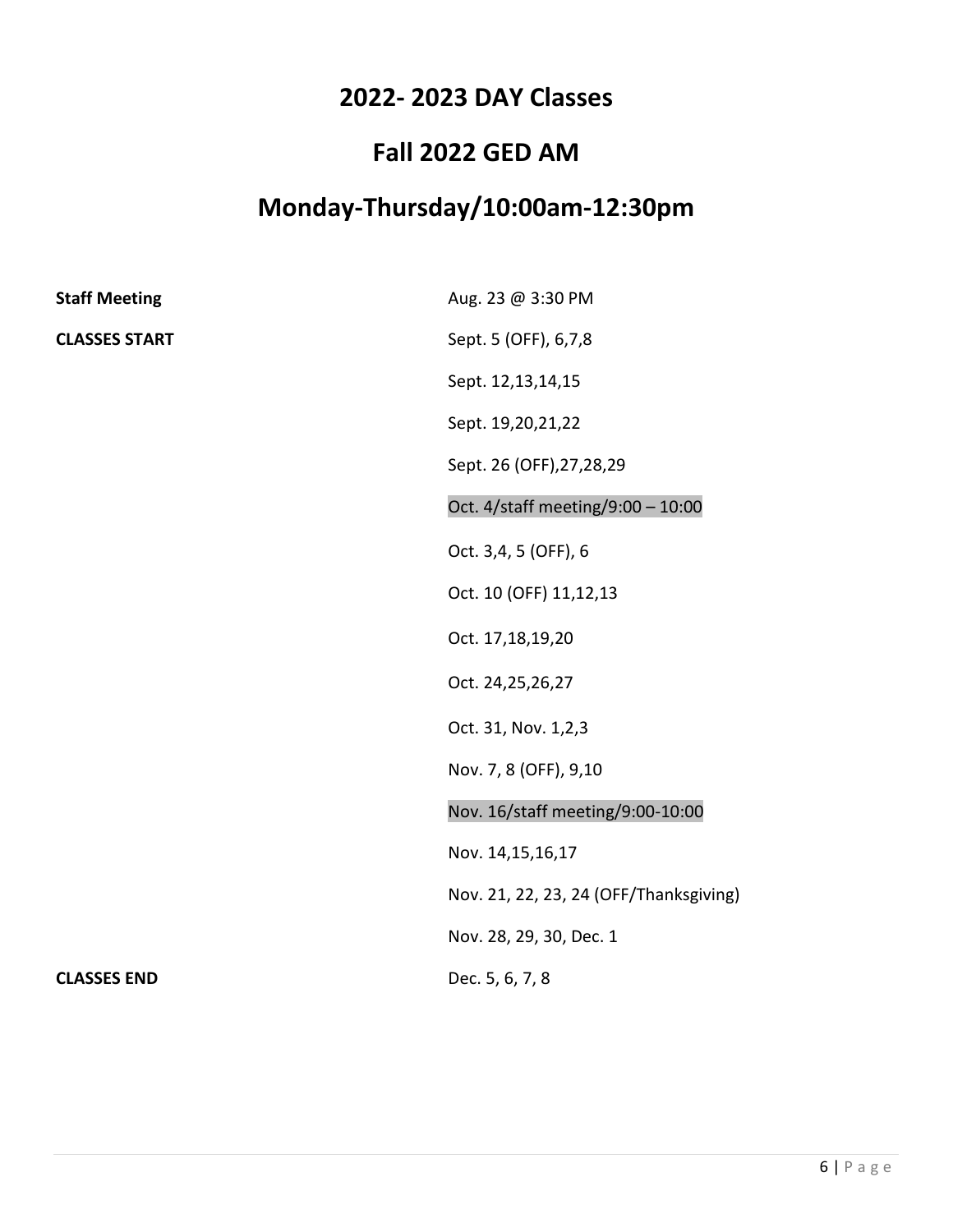# **Spring 2023 GED AM**

# **Monday-Thursday/10:00am-12:30pm**

| <b>CLASSES START</b> |                       | Jan. 2 (OFF), 3 (OFF), 4, 5       |
|----------------------|-----------------------|-----------------------------------|
|                      |                       | Jan. 9, 10, 11, 12                |
|                      |                       | Jan. 16 (OFF), 17, 18, 19         |
|                      |                       | Jan. 23, 24, 25, 26               |
|                      |                       | Jan. 30, 31, Feb. 1, 2            |
|                      |                       | Feb. 6, 7, 8, 9                   |
|                      |                       | Feb. 13, 14, 15, 16               |
|                      |                       | Feb. 20 (OFF), 21, 22, 23         |
|                      |                       | Feb. 28/staff meeting/9:00-10:00  |
|                      |                       | Feb. 27, 28, March 1, 2           |
|                      |                       | March 6, 7, 8, 9                  |
|                      |                       | March 13, 14, 15, 16              |
|                      |                       | March 20, 21, 22, 23              |
|                      |                       | March 27, 28, 29, 30              |
|                      |                       | April 3, 4, 5, 6                  |
|                      | <b>VACATION WEEK:</b> | WEEK of April 10 <sup>th</sup>    |
|                      |                       | April 17, 18, 19, 20              |
|                      |                       | April 26/staff meeting/9:00-10:00 |
|                      |                       | April 24, 25, 26, 27              |
|                      |                       | May 1, 2, 3, 4                    |
|                      |                       | May 8, 9, 10, 11                  |
| <b>CLASSES END</b>   |                       | May 15, 16, 17, 18                |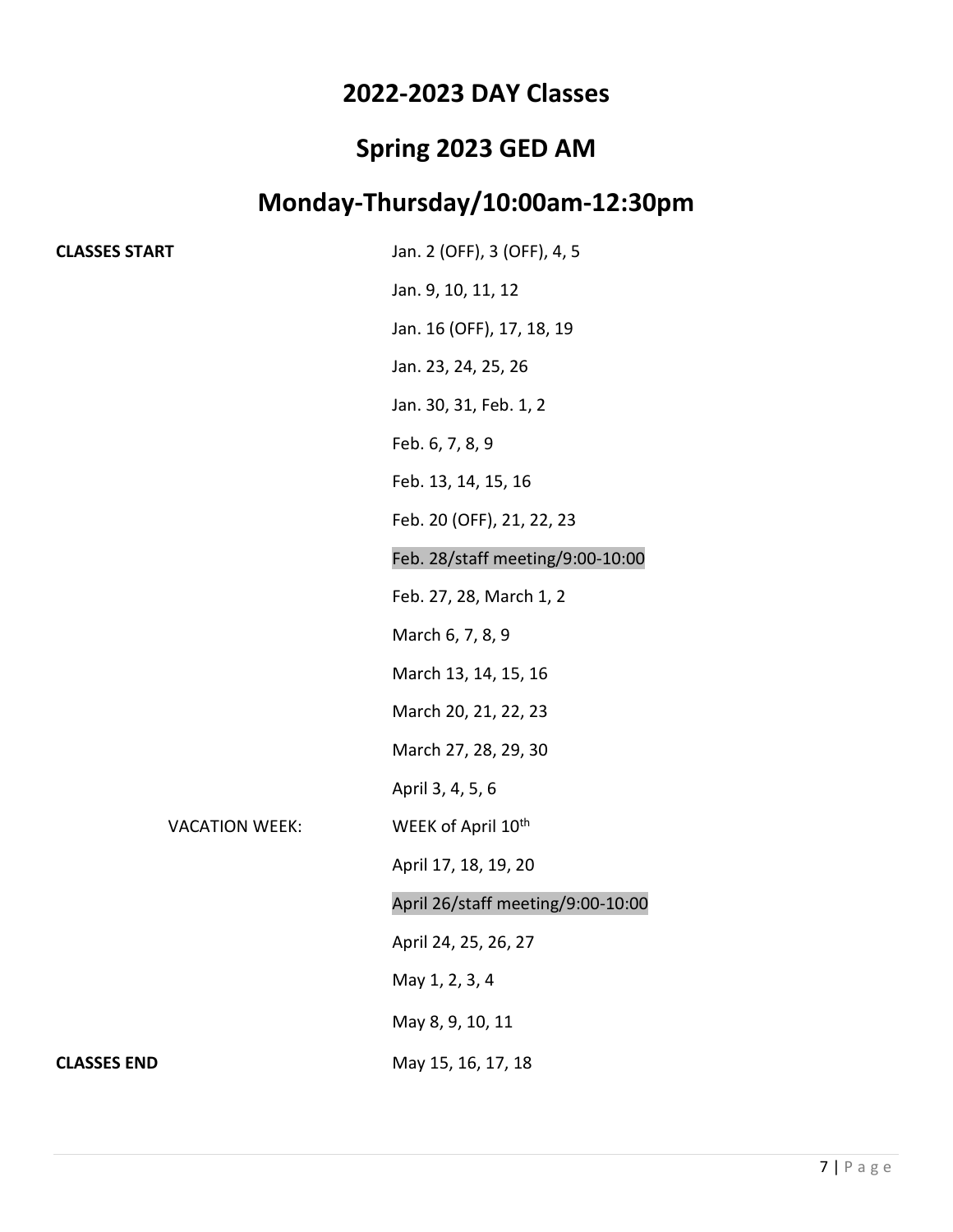### **Fall 2022 ABE/English**

# **Monday & Wednesday/12:30 – 3:00 pm**

| <b>Staff Meeting</b> | Aug. 30 @ 3:00 PM  |
|----------------------|--------------------|
| <b>CLASSES START</b> | Sept. 5 (OFF), 7   |
|                      | Sept. 12, 14       |
|                      | Sept. 19, 21       |
|                      | Sept. 26 (OFF), 28 |
|                      | Oct. 3, 5 (OFF)    |
|                      | Oct. 10 (OFF), 12  |
|                      | Oct. 17, 19        |
|                      | Oct. 24, 26        |
|                      | Oct. 31, Nov. 2    |
|                      | Nov. 7, 9          |
|                      | Nov. 14, 16        |
|                      | Nov. 21, 23 (OFF)  |
|                      | Nov. 28, Nov. 30   |
|                      | Dec. 5, 7          |
| <b>CLASSES END</b>   | Dec. 12, 14        |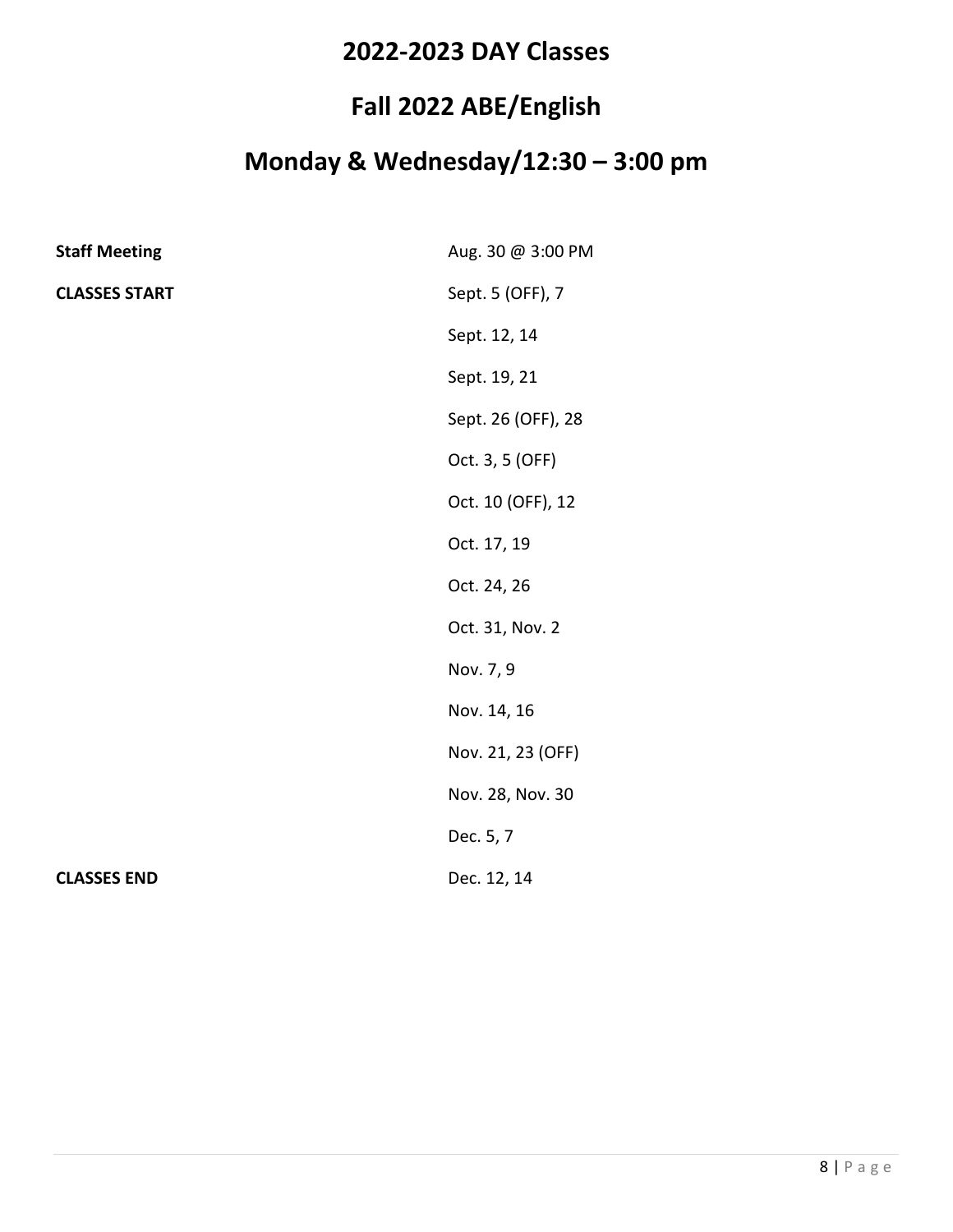### **Spring 2023 ABE/English**

# **Monday & Wednesday/12:30 – 3:00 pm**

| <b>CLASSES START</b> |  |
|----------------------|--|
|----------------------|--|

| <b>CLASSES START</b> | Jan. 2 (OFF), 4                      |
|----------------------|--------------------------------------|
|                      | Jan. 9, 11                           |
|                      | Jan. 16 (OFF), 18                    |
|                      | Jan. 23, 25                          |
|                      | Jan. 30, Feb. 1                      |
|                      | Feb. 6, 8                            |
|                      | Feb. 13, 15                          |
|                      | Feb. 20 (OFF), 22                    |
|                      | Feb. 27, March 1                     |
|                      | March 6, 8                           |
|                      | March 13, 15                         |
|                      | March 20, 22                         |
|                      | March 27, 29                         |
|                      | April 3, 5                           |
|                      | WEEK of April 10 <sup>th</sup> (OFF) |
|                      | April 17, 19                         |
|                      | April 24, 26                         |
|                      | May 1, 3                             |
|                      | May 8, 10                            |
| <b>CLASSES END</b>   | May 15, 17                           |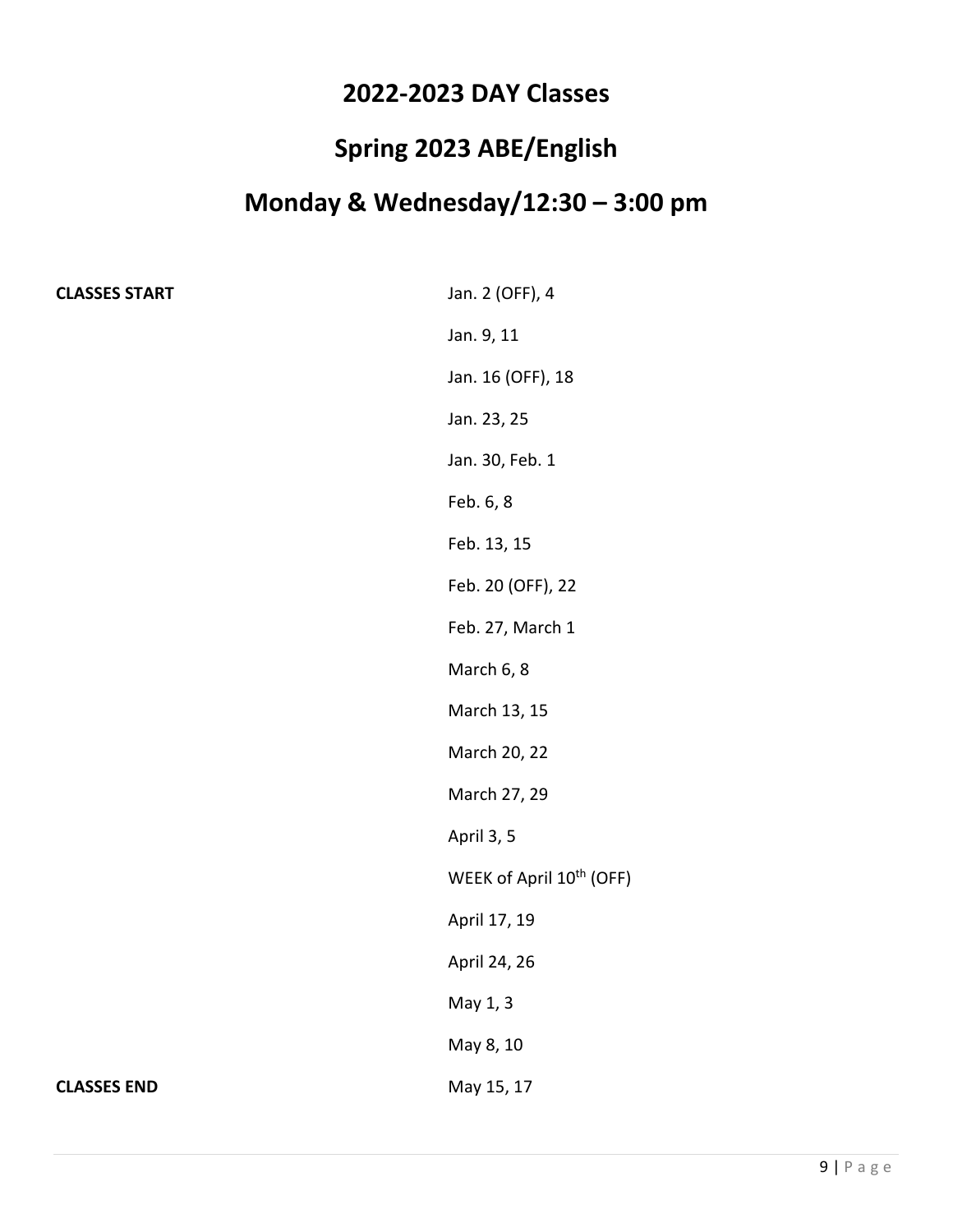### **2022-2023 PM Classes**

### **FALL 2022 GED PM**

### **Monday and Wednesday/6:00pm-8:30pm**

| <b>Staff Meeting</b> | Aug. 23 @ 3:30 PM               |
|----------------------|---------------------------------|
| <b>CLASSES START</b> | Sept. 5 (OFF), 7                |
|                      | Sept. 12, 14                    |
|                      | Sept. 19, 21                    |
|                      | Sept. 26 (OFF), 28              |
|                      | Oct. 3, 5 (OFF)                 |
|                      | Oct. 10 (OFF), 12               |
|                      | Oct. 17, 19                     |
|                      | Oct. 24, 26                     |
|                      | Oct. 24/staff meeting/5:30-6:00 |
|                      | Oct. 31 (OFF), Nov. 2           |
|                      | Nov. 7, 9                       |
|                      | Nov. 14, 16                     |
|                      | Nov. 21, 23(OFF/Thanksgiving)   |
|                      | Nov. 28, 30                     |
|                      | Dec. 5, 7                       |
| <b>CLASSES END</b>   | Dec. 12, 14                     |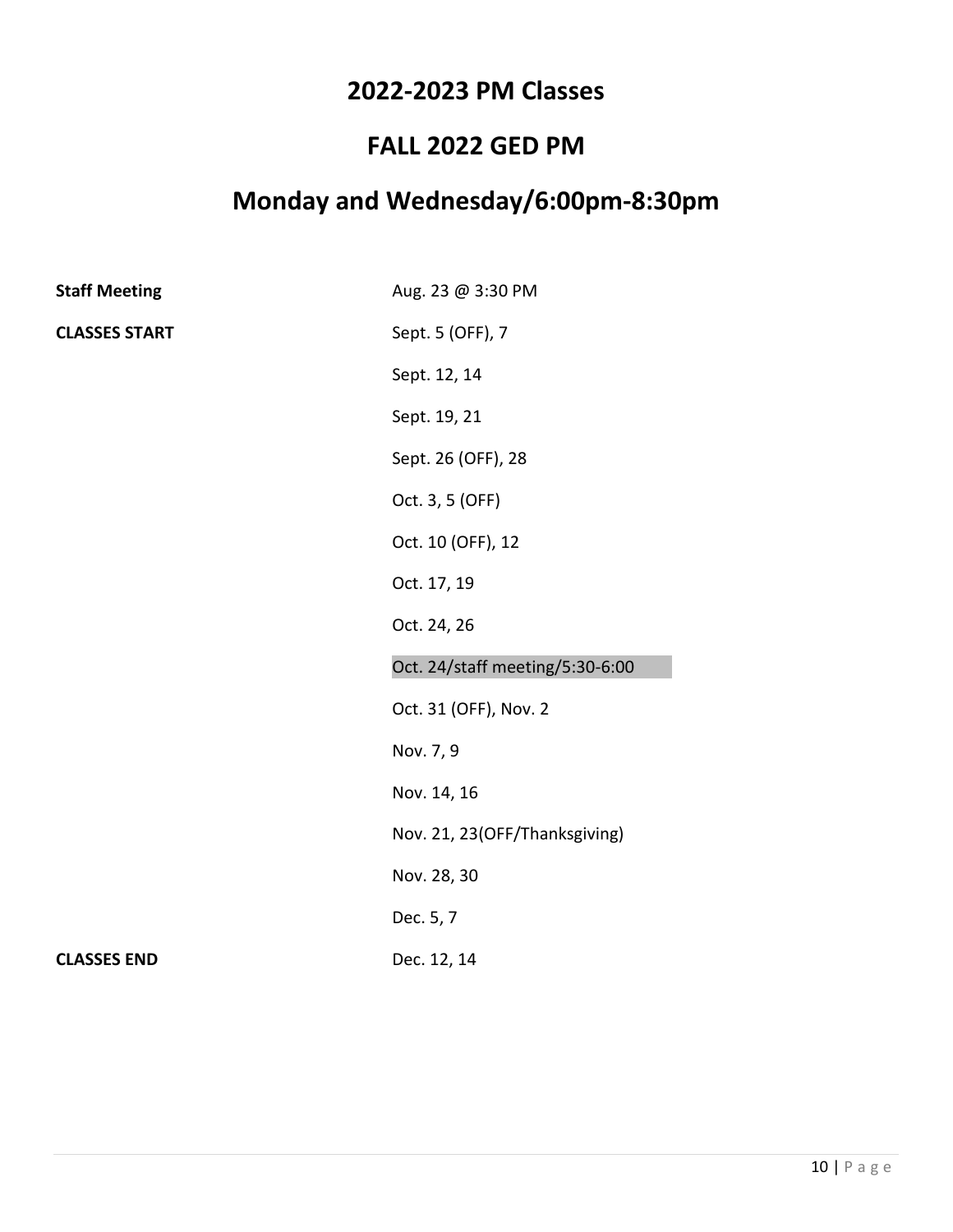### **2022-2023 PM Classes**

### **SPRING 2023 GED PM**

# **Monday and Wednesday/6:00pm-8:30pm**

# **Teacher Edition**

| <b>CLASSES START</b> | Jan. 2 (OFF), 4                 |
|----------------------|---------------------------------|
|                      | Jan. 9, 11                      |
|                      | Jan. 16 (OFF), 18               |
|                      | Jan. 23, 25                     |
|                      | Jan. 30, Feb. 1                 |
|                      | Feb. 6, 8                       |
|                      | Feb. 13, 15                     |
|                      | Feb. 20 (OFF), 22               |
|                      | Feb.27, March 1                 |
|                      | March 8/staff meeting/5:30-6:00 |
|                      | March 6, 8                      |
|                      | March 13, 15                    |
|                      | March 20, 22                    |
|                      | March 27, 29                    |
| <b>CLASSES END</b>   | April 3, 5                      |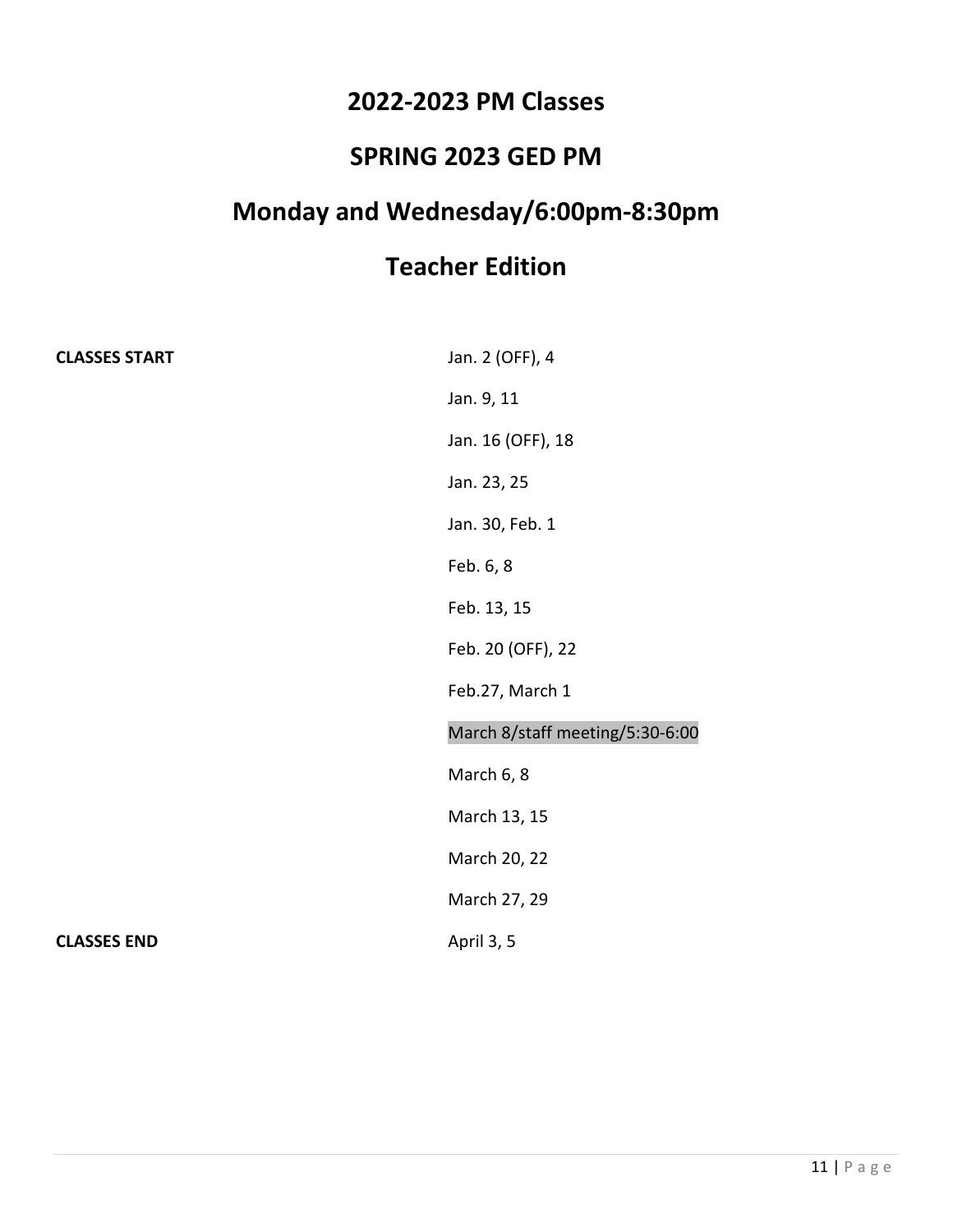### **English As A Second Language Program Information**

### **ENGLISH AS A SECOND LANGUAGE: DAY CLASSES**

Location: Richard O. Belden Cultural Center

54 Grove Street

Shelton, CT 06484

203-924-6651

Days & Times: Monday-Friday: 9:30am-12:30pm

Student Services are available to students through Kimberly Falcioni

### **ENGLISH AS A SECOND LANGUAGE: EVENING CLASSES**

Location: Richard O. Belden Cultural Center

54 Grove Street

Shelton, CT 06484

203-924-6651

Days & Times: Tuesday and Thursday 6:00-8:30pm

Student Services are available to students through Sue DiMauro

### **ALL REGISTRATION IS BY APPOINTMENT**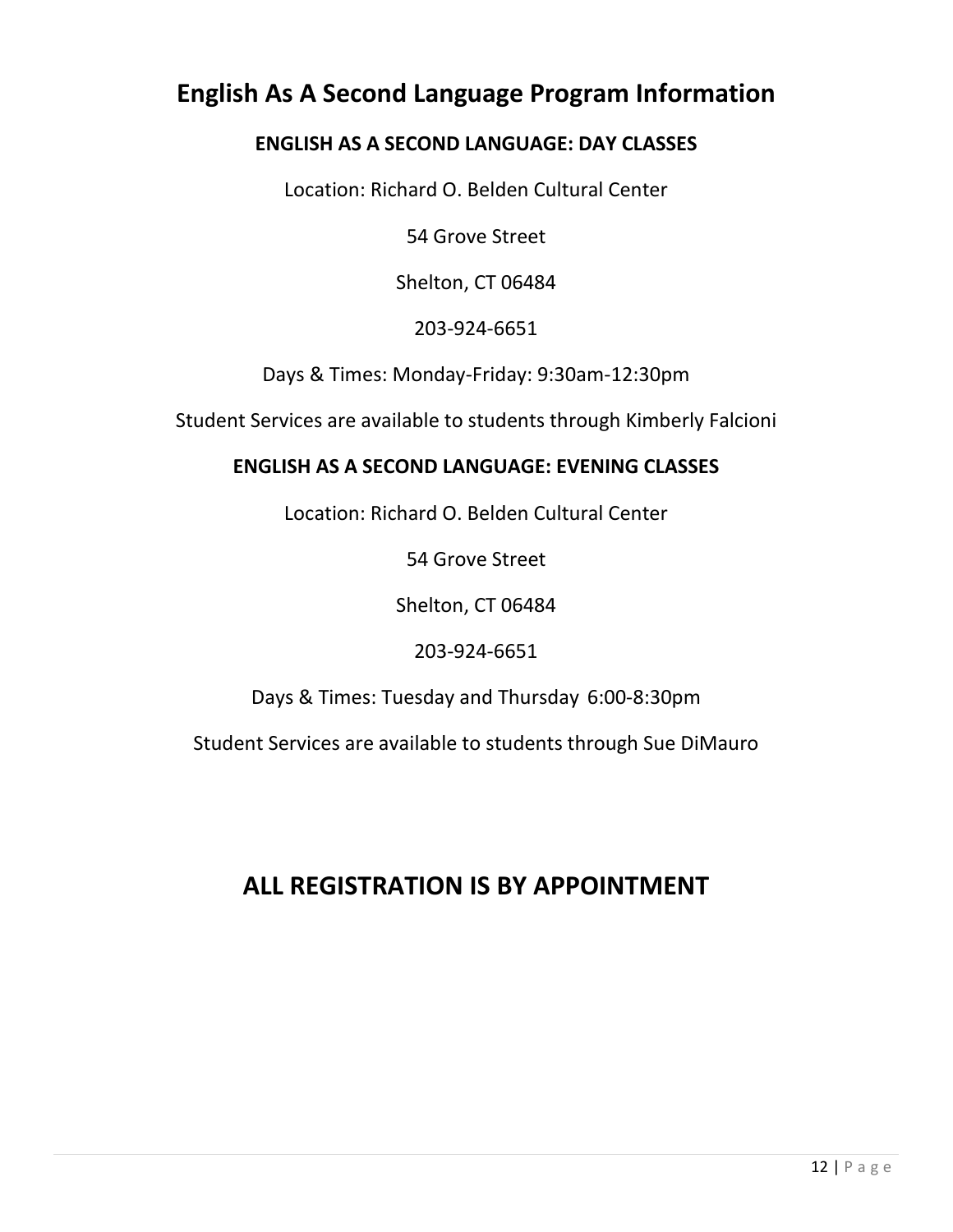### **Fall 2022 ESL AM**

# **Monday-Friday/9:30am-12:30pm**

| <b>Staff Meeting</b> | Aug. 30 @ 3:00 PM                   |
|----------------------|-------------------------------------|
| <b>CLASSES START</b> | Sept. 5(OFF), 6, 7, 8, 9            |
|                      | Sept. 12, 13, 14, 15, 16            |
|                      | Sept. 19, 20, 21, 22, 23            |
|                      | Sept. 26 (OFF), 27, 28, 29, 30      |
|                      | Oct. 4/Staff Meeting/(8:45-9:15)    |
|                      | Oct. 3, 4, 5 (OFF), 6, 7            |
|                      | Oct. 10 (OFF), 11, 12, 13, 14       |
|                      | Oct. 17, 18, 19, 20, 21             |
|                      | Oct. 24, 25, 26, 27, 28             |
|                      | Oct. 31, Nov. 1, 2, 3, 4            |
|                      | Nov. 7, 8 (OFF), 9, 10, 11          |
|                      | Nov. 15/Staff Meeting/8:45-9:15     |
|                      | Nov. 14, 15, 16, 17, 18             |
|                      | Nov. 21, 22, 23, 24 (OFF), 25 (OFF) |
|                      | Nov. 28, 29, 30, Dec. 1, 2          |
| <b>CLASSES END</b>   | Dec. 5, 6, 7, 8, 9                  |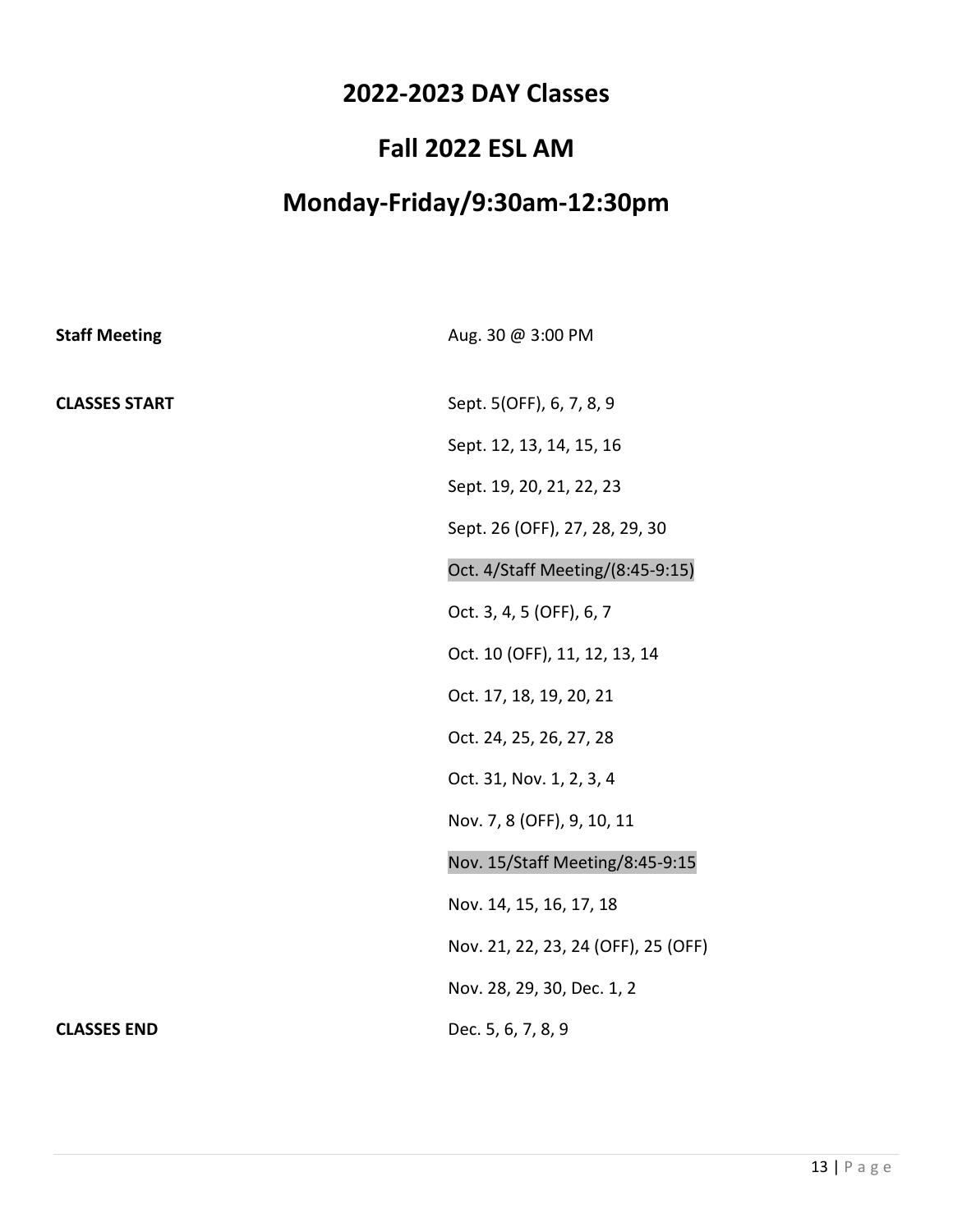### **SPRING 2023 ESL AM**

### **Monday-Friday/9:30am-12:30pm**

| <b>CLASSES START</b> | Jan. 2 (OFF), 3 (OFF), 4, 5, 6    |
|----------------------|-----------------------------------|
|                      | Jan. 9, 10, 11, 12, 13            |
|                      | Jan. 16 (OFF), 17, 18, 19, 20     |
|                      | Jan. 23, 24, 25, 26, 27           |
|                      | Jan. 30, 31, Feb. 1, 2, 3         |
|                      | Feb. 7/staff meeting/8:45-9:15    |
|                      | Feb. 6, 7, 8, 9, 10               |
|                      | Feb. 13, 14, 15, 16, 17 (OFF)     |
|                      | Feb. 20 (OFF), 21, 22, 23, 24     |
|                      | Feb. 27, 28, March 1, 2, 3        |
|                      | March 6, 7, 8, 9, 10              |
|                      | March 13, 14, 15, 16, 17          |
|                      | March 20, 21, 22, 23, 24          |
|                      | March 27, 28, 29, 30, 31          |
|                      | April 4/staff meeting/8:45 - 9:15 |
|                      | April 3, 4, 5, 6, 7 (OFF)         |
| <b>VACATION WEEK</b> | WEEK of April 10th                |
|                      | April 17, 18, 19, 20, 21          |
|                      | April 24, 25, 26, 27, 28          |
|                      | May 1, 2, 3, 4, 5                 |
|                      | May 8, 9, 10, 11, 12              |
| <b>CLASSES END</b>   | May 15, 16, 17, 18, 19            |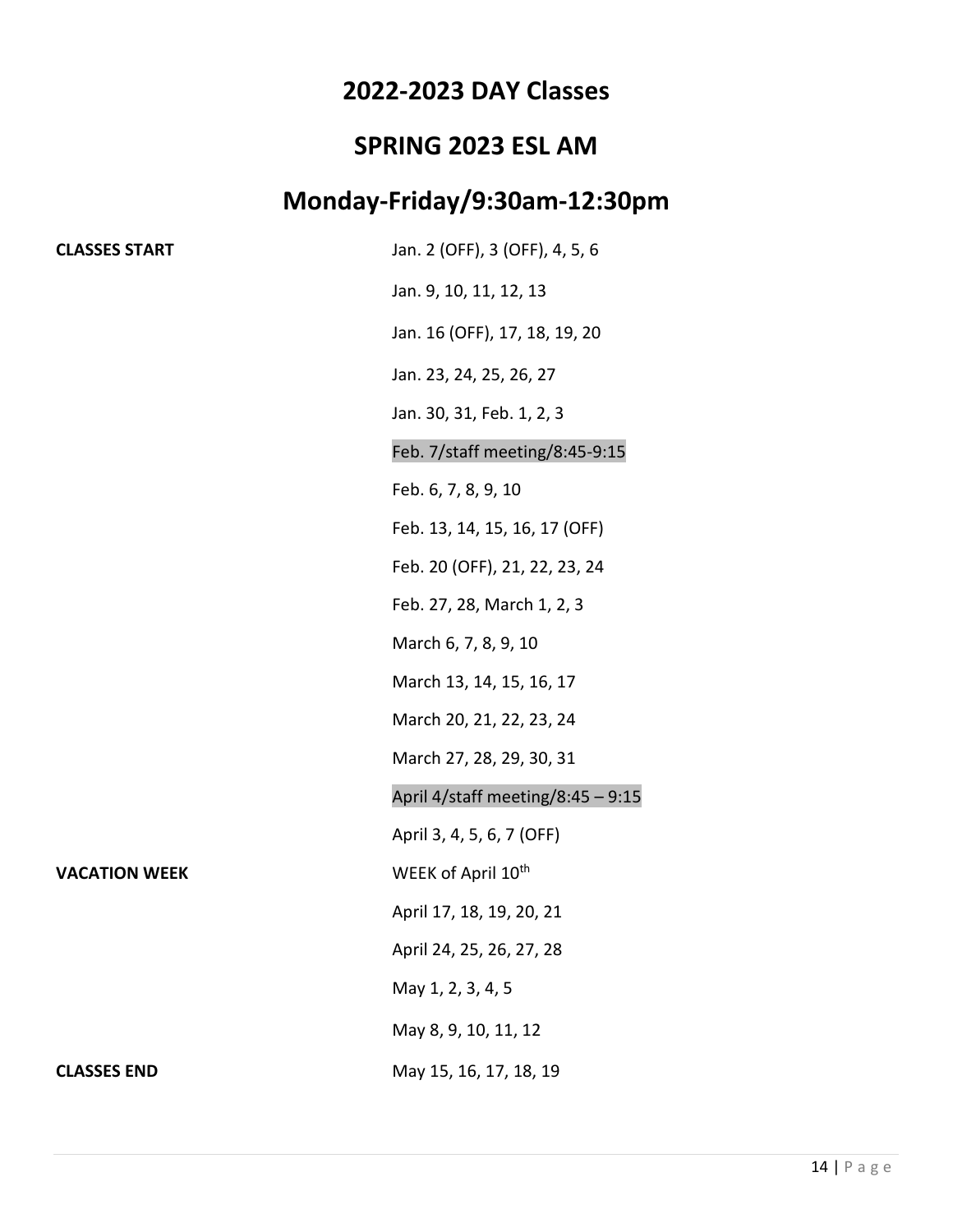### **2022-20223 PM Classes**

### **FALL 2022 ESL PM**

### **Tuesday and Thursday/6:00pm-8:30pm**

| <b>STAFF MEETING</b> | Aug. 30 @ 3:00 PM                 |
|----------------------|-----------------------------------|
| <b>CLASSES START</b> | Sept. 6, 8                        |
|                      | Sept. 13, 15                      |
|                      | Sept. 20, 22                      |
|                      | Sept. 27, 29                      |
|                      | Oct. 4, 6                         |
|                      | Oct. 11, 13                       |
|                      | Oct. 18/staff meeting/5:00-6:00   |
|                      | Oct. 18, 20                       |
|                      | Oct. 25, 27                       |
|                      | Nov. 1, 3                         |
|                      | Nov. 8 (OFF), 10                  |
|                      | Nov. 15, 17                       |
|                      | Nov. 17/staff meeting/5:00-6:00pm |
|                      | Nov. 22, 24 (OFF)                 |
|                      | Nov. 29, Dec. 1                   |
|                      | Dec. 6, 8                         |
| <b>CLASSES END</b>   | Dec. 13, 15                       |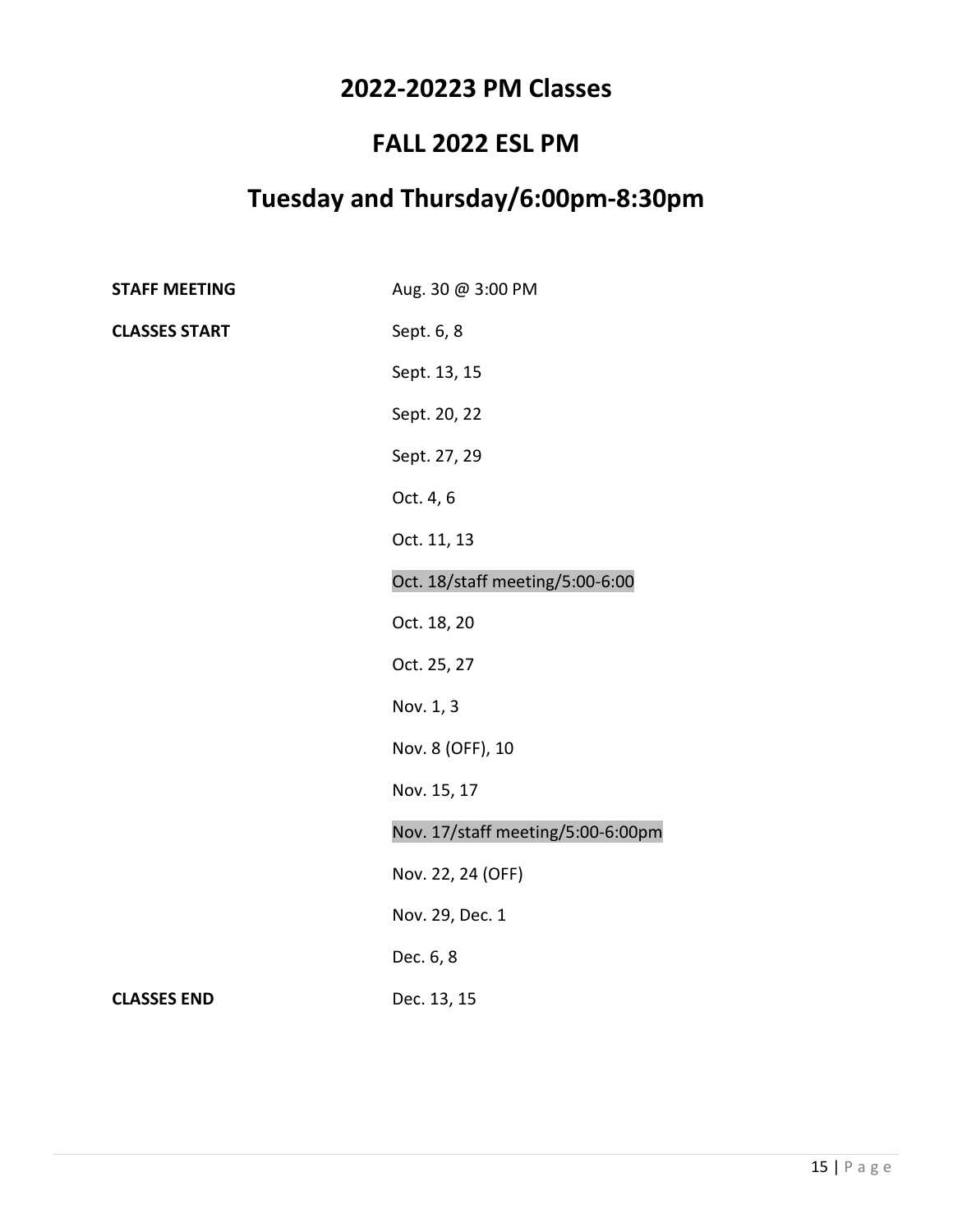### **2021-2022 PM Classes**

### **Spring 2022 ESL PM**

### **Tuesday and Thursday/6:00pm-8:30pm**

**CLASSES START** Jan. 3, 5 Jan. 10, 12 Jan. 17, 19 Jan. 24, 26 Jan. 31, Feb. 2 Feb. 7, 9 Feb. 14/staff meeting/5:30-6:30 Feb. 14, 16 Feb. 21, 23 Feb. 28, March 2 March 7, 9 March 14/staff meeting/5:30-6:30) March 14, 16 March 21, 23 March 28, 30 **CLASSES END** April 4, 6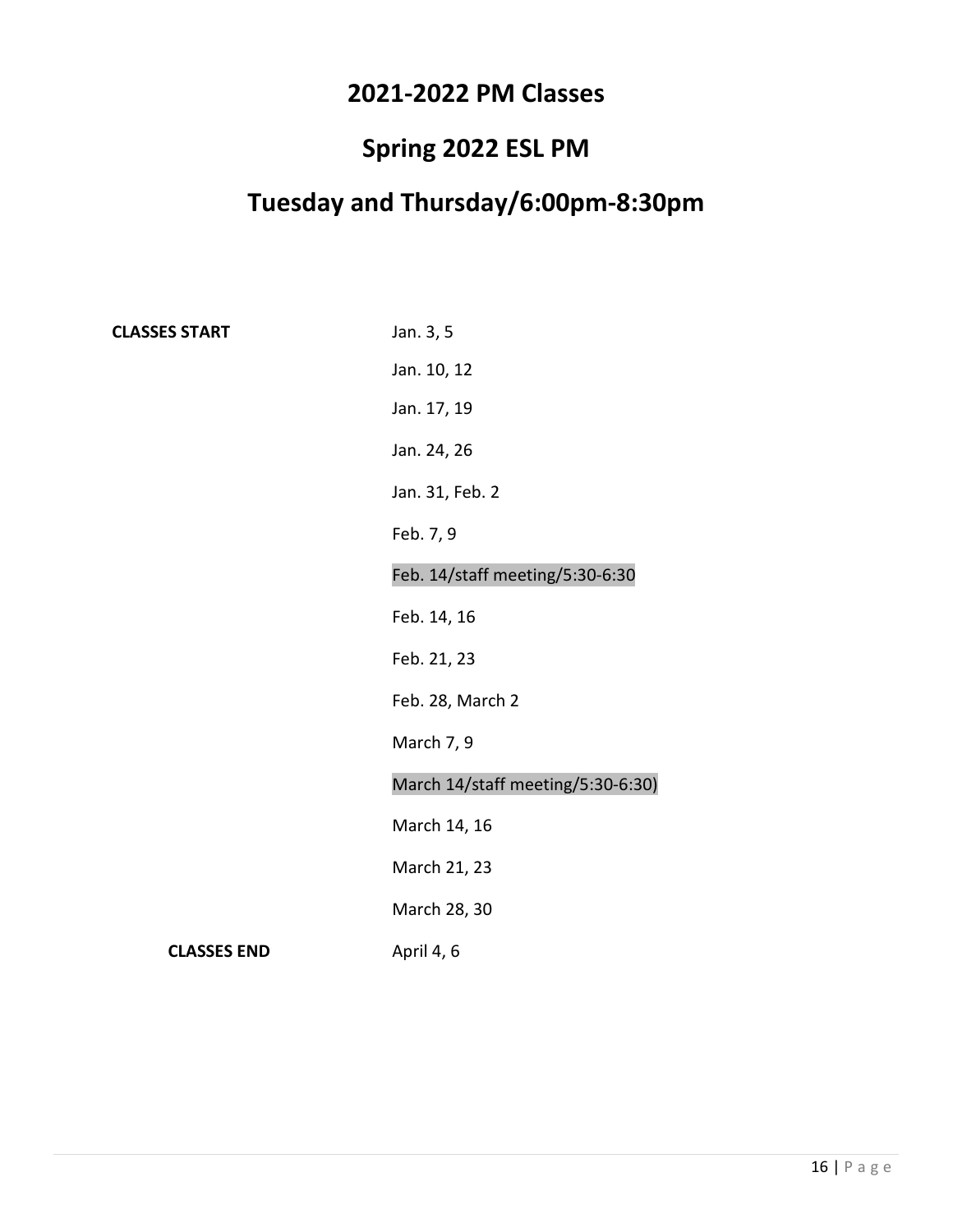### **2022 – 2023 CITIZENSHIP PREPARATION**

Location: Richard O. Belden Cultural Center

54 Grove Street ◆ Shelton, CT 06484 ◆ 203 924-6651

Days & Time: Monday and Wednesday 5:30-8:00pm

Student Services are available to students through Sue DiMauro

#### **ALL REGISTRATION IS BY APPOINTMENT**

#### **Fall 2022**

| No Class-Columbus Day   | Wednesday October 12, 2022 |
|-------------------------|----------------------------|
| Monday October 17, 2022 | Wednesday October 19, 2022 |
| Monday October 24, 2022 | Wednesday October 26, 2022 |
| No Class - Halloween    | Wednesday November 2, 2022 |
| Monday November 7, 2022 | Wednesday November 9, 2022 |

#### **Winter 2023**

| Monday February 27, 2023 | Wednesday March 1, 2023  |
|--------------------------|--------------------------|
| Monday March 6, 2023     | Wednesday March 8, 2023  |
| Monday March 13, 2023    | Wednesday March 15, 2023 |
| Monday March 20, 2023    | Wednesday March 22, 2023 |

#### **Spring 2023**

| Monday April 24, 2023 | Wednesday April 26, 2023 |
|-----------------------|--------------------------|
| Monday May 1, 2023    | Wednesday May 3, 2023    |
| Monday May 8, 2023    | Wednesday May 10, 2023   |
| Monday May 15, 2023   | Wednesday May 17, 2023   |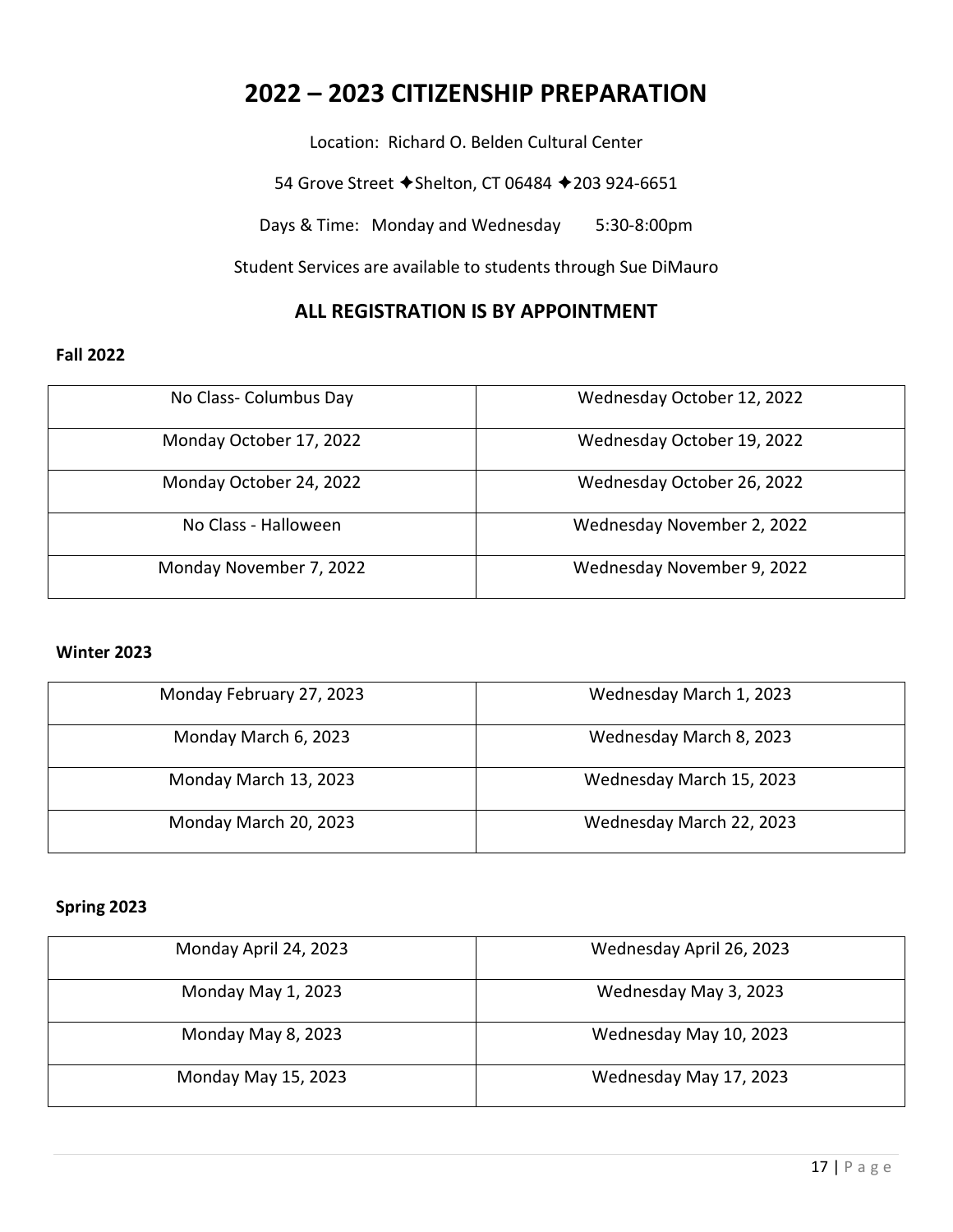### **ADULT HIGH SCHOOLCREDIT DIPLOMA**

#### **PROGRAM INFORMATION**

#### **Adult High School Completion Program Credit Requirements**

#### ALL REGISTRATION IS BY APPOINTMENT

#### **Class Schedule**

CDP has trimesters: August – November; November – March; March - May All classes meet:

| Monday through Thursday (Online) | 4:30-5:30pm              |
|----------------------------------|--------------------------|
| <b>Tuesday and Thursday</b>      | $12:30 - 3:00 \text{pm}$ |
| Wednesdays                       | $1:00 - 3:30$ pm         |
| Monday and Wednesday             | $5:45-8:15 \text{pm}$    |
| Tuesday and Thursday             | 5:45-8:15 pm             |

- Students need 23 credits to graduate by June 30, 2023.
- Snow days will be made up at the end of each trimester or through distance learning.
- A certified counselor is available to students.
- All students must stay in the CDP designated areas.
- Student Services are available to students through Cindy Brouillette

#### VRAE CREDIT REQUIREMENTS

All students must earn **twenty-three (23) credits** for the issuance of a Valley Regional Adult Education Diploma.

For students who enter Valley Regional Adult Education's CDP with 23 credits, they must earn 1 credit with VRAE to receive a Valley Regional Adult Education Diploma.

#### **Required Courses**

| English                                            | 4 Credits |
|----------------------------------------------------|-----------|
| Social Science (Including American History/Civics) | 3 Credits |
| <b>Mathematics</b>                                 | 3 Credits |
| Science                                            | 3 Credits |
| Art or Vocational                                  | 1 Credit  |
| <b>Electives</b>                                   | 9 Credits |

In addition, credits MAY be obtained through:

#### **An Independent Study Project**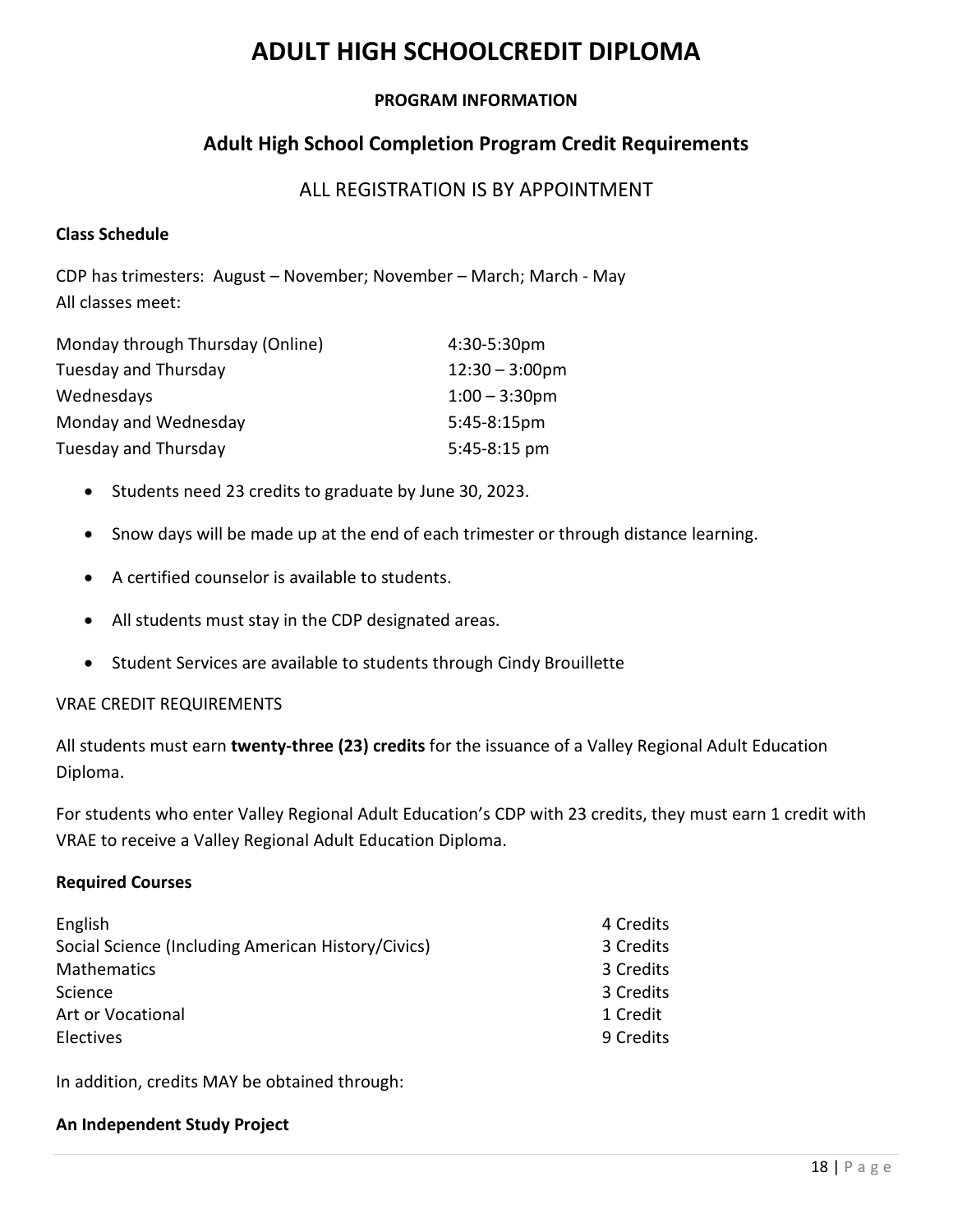There are three basic formats for Independent Study Projects: Research Paper, Textbook Course and Product Development. The appropriate format used will depend upon the credit area for which the project is being completed.

There are specific guidelines for:

- Procedures to request a project approval
- Requirements for each type of project format
- Procedures for evaluation of projects

#### **DocumentedCredits**

Studentsmay receive credit for documented life and/or work experiences. Documentation requirements are strict, and students can receive credit only when all criteria are met. The three types of documented credits are explained below. Counselors will assist students with the appropriate formsfor documentation.

- 1. **Military Category**-2 credit maximum, elective credit only. One credit can be earned for successful basic training and one credit can be earned for successful specialized training. Discharge must be "other than dishonorable." No partial credit can be awarded.
- 2. **Community or Volunteer Service-**credit maximum, elective cre d it only. One credit can be given for participation in community services or volunteer activity with the same agency or institution. One credit can be earned for 100 hours of service and one-half credit can be earned for 50 hours of service. Documentation of community service hours must be prepared by the agency. VRAE counselors will contact the appropriate agency for verification.
- 3.**Occupational Category**-2 credit maximum, elective credit only. One credit can be given for work experience, occupational license, apprenticeship training or formalized job training. Counselors will contact employers or appropriate agency for verification. Please see the list below for specifics:
	- a) Work Experience: 1 credit can be earned for successful work experience which is fulltime with the same employer for one year or half-time with the same employer for two years; no partial credit may be awarded.
	- b) **Occupational License**: 1 credit can be earned for a current occupational license earned by the student. The license must have official signature and seal; no partial credit can be awarded.
	- c) **Apprenticeship Training**: 1 credit can be earned for successful completion of a formal apprenticeship training program based on an employer-employee relationship which leads to proficiency in "journeyman status." No partial credit may be awarded.
	- d) **Formalized Job Training**: 1 credit can be earned for successful formalized job training that is conducted by a recognized school, agency, employer, or trade union and which is certifiable. No partial credit can be awarded.

#### **Attendance**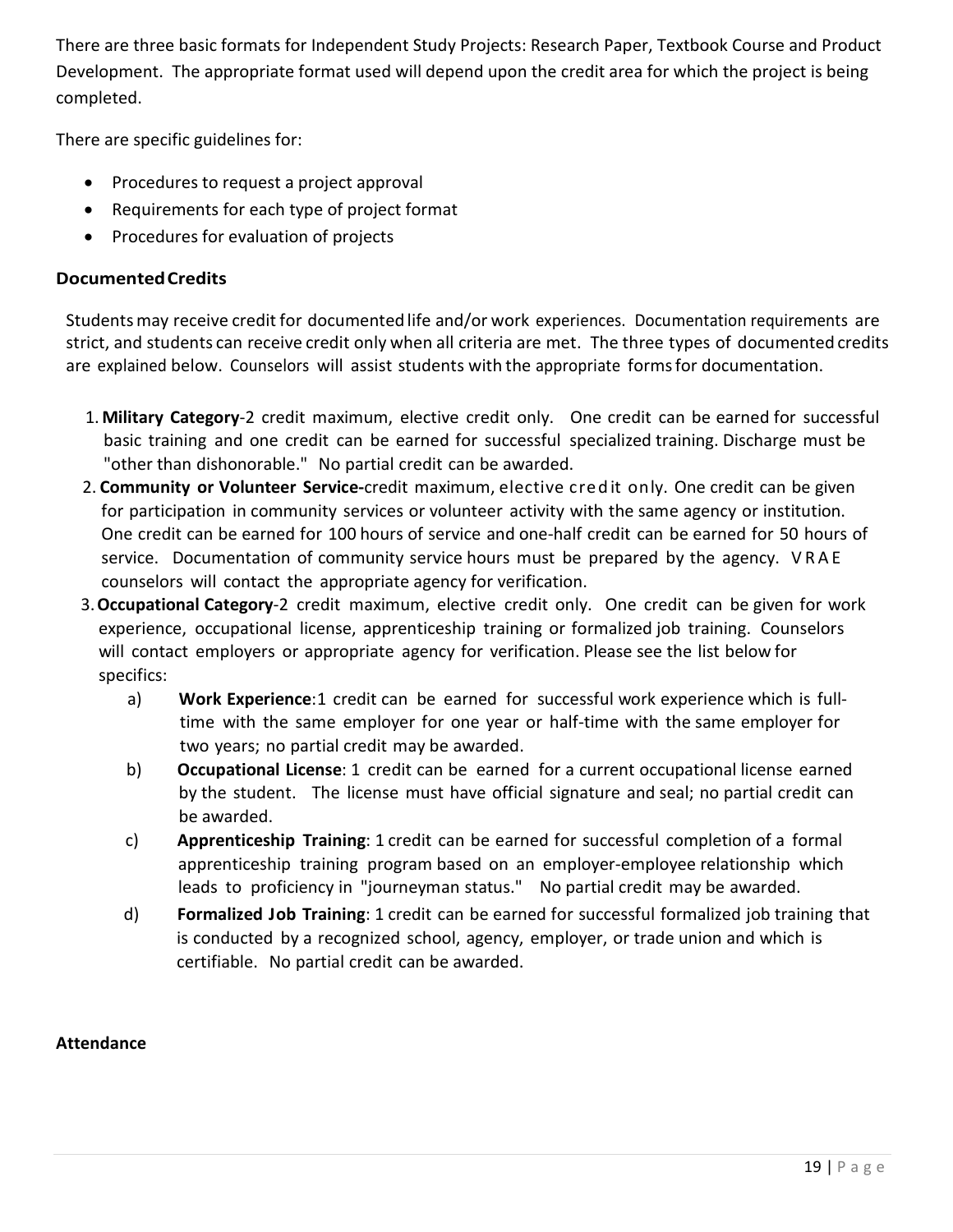Valley Regional Adult Education's **AHSCDP** has been approved by the Connecticut State Department of Education and is also held responsible for maintaining attendance records on all students enrolled in the program. If a student does not attend a class session, an absence will be recorded in the CARS database.

Students are expected to be present prior to the start of all classes. Be in your classroom promptly at 5:45 p.m. **Tardiness is not acceptable.**

Students will be allowed only two (2) absences for a 1 credit course. Upon the third (3rd) absence, the student will be dismissed from the class. No credit will be given for that class.

Use absences wisely, save them for emergencies, babysitting problems, or sickness. Avoid taking time off for any other reason.

#### **GRADING SYSTEM**

#### **The grades used in the AHSCDP are as follows:**

|              | $A+97-100$ | $C+$ | 79-77     |
|--------------|------------|------|-----------|
| $\mathbf A$  | 96-93      | C    | 76-73     |
| $A-$         | 92-90      | $C-$ | 72-70     |
| $B+$         | 89-87      | $D+$ | 69-68     |
| $\mathbf{B}$ | 86-83      | D    | $67 - 65$ |
| <b>B-</b>    | 82-80      | F    | $64 - 0$  |

**DR = Dropped Class**

**P = Passing**

**DC = Documented Credit**

**F = Failed**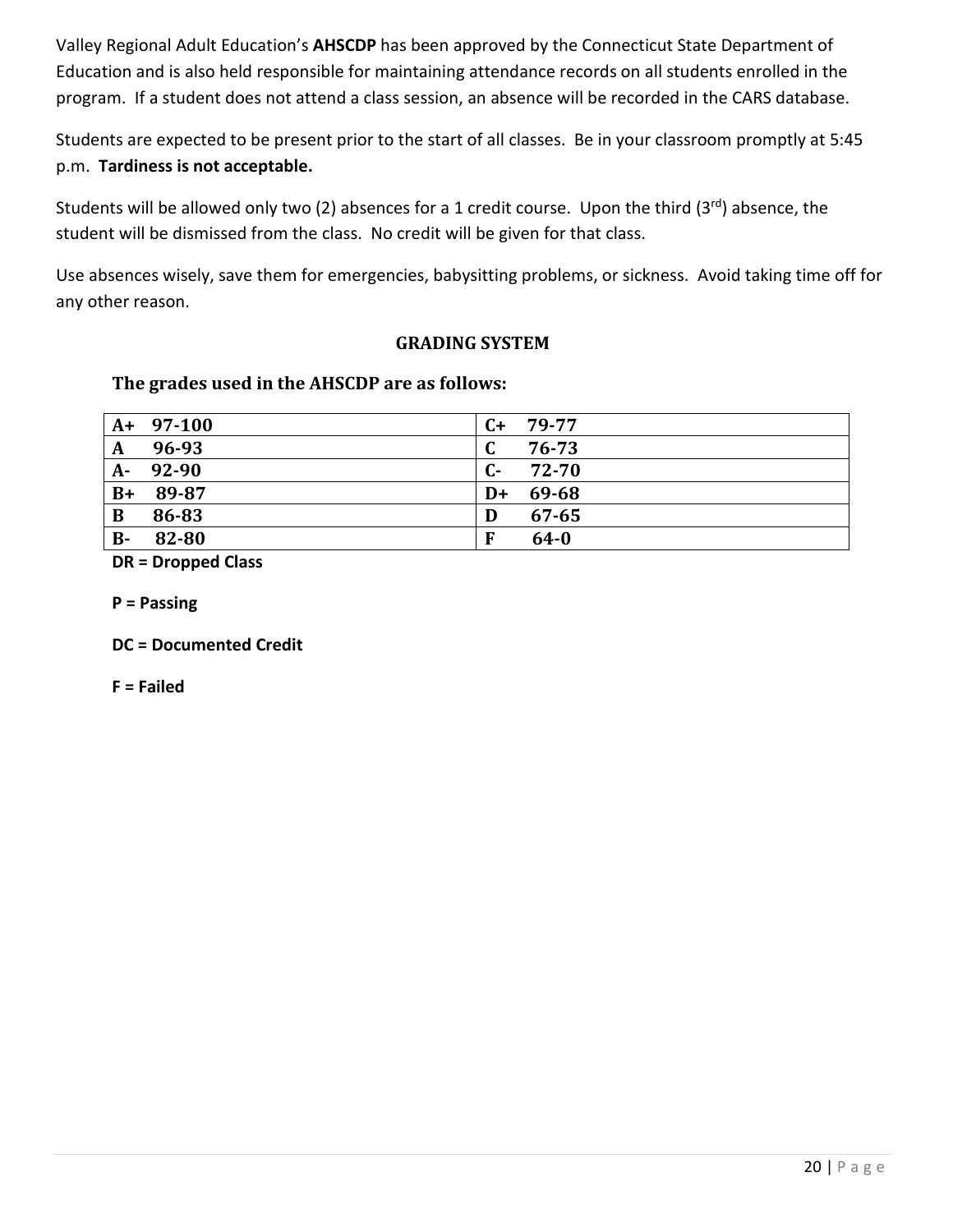### **CREDIT DIPLOMA PROGRAM**

#### **FALL 2022**

#### **Trimester 1**

Staff meeting – Aug. 23 @ 3:30 PM

Week of August 22nd -Registration and Orientation/Returning Students/By Appointment Week of August 22nd -Registration/Assessment/Orientation/New Students/By Appointment

| <b>Monday &amp; Wednesday</b>    | <b>Tuesday &amp; Thursday</b>    |  |
|----------------------------------|----------------------------------|--|
|                                  |                                  |  |
| <b>Trimester 1</b>               | <b>Trimester 1</b>               |  |
| Aug. 29 & 31                     | Aug. 30 & Sept. 1                |  |
| Sept. 5 (OFF) & 7                | Sept. 6 & 8                      |  |
| Sept. 12 & 14                    | Sept. 13 & 15                    |  |
| Sept. 19 & 21 (PR Due)           | Sept. 20 & 22 (PR Due)           |  |
| Sept. 26 (OFF) & 28              | Sept. 27 & 29                    |  |
| Oct. 3 & 5 (OFF)                 | Oct. 4 & 6                       |  |
| Oct. 10 (OFF) & 12               | Oct. 11 & 13                     |  |
| Oct. 17 & 19                     | Oct. 18 & 20                     |  |
| Oct. 24 & 26 (PR Due)            | Oct. 25 & 27(PR Due)             |  |
| Oct. 31 (OFF) & Nov. 2           | Nov. 1 & 3                       |  |
| Nov. 7 & 9                       | Nov. 8 (OFF) & 10                |  |
| Nov. 14 & 16                     | Nov. 15                          |  |
| Nov. 21                          |                                  |  |
| Nov. 28 & 30                     |                                  |  |
| <b>Total Trimester Hours: 55</b> | <b>Total Trimester Hours: 55</b> |  |

\*Snow/weather days will be made up at the end of the trimester or distance learning

PR Due - Progress reports due to Coordinator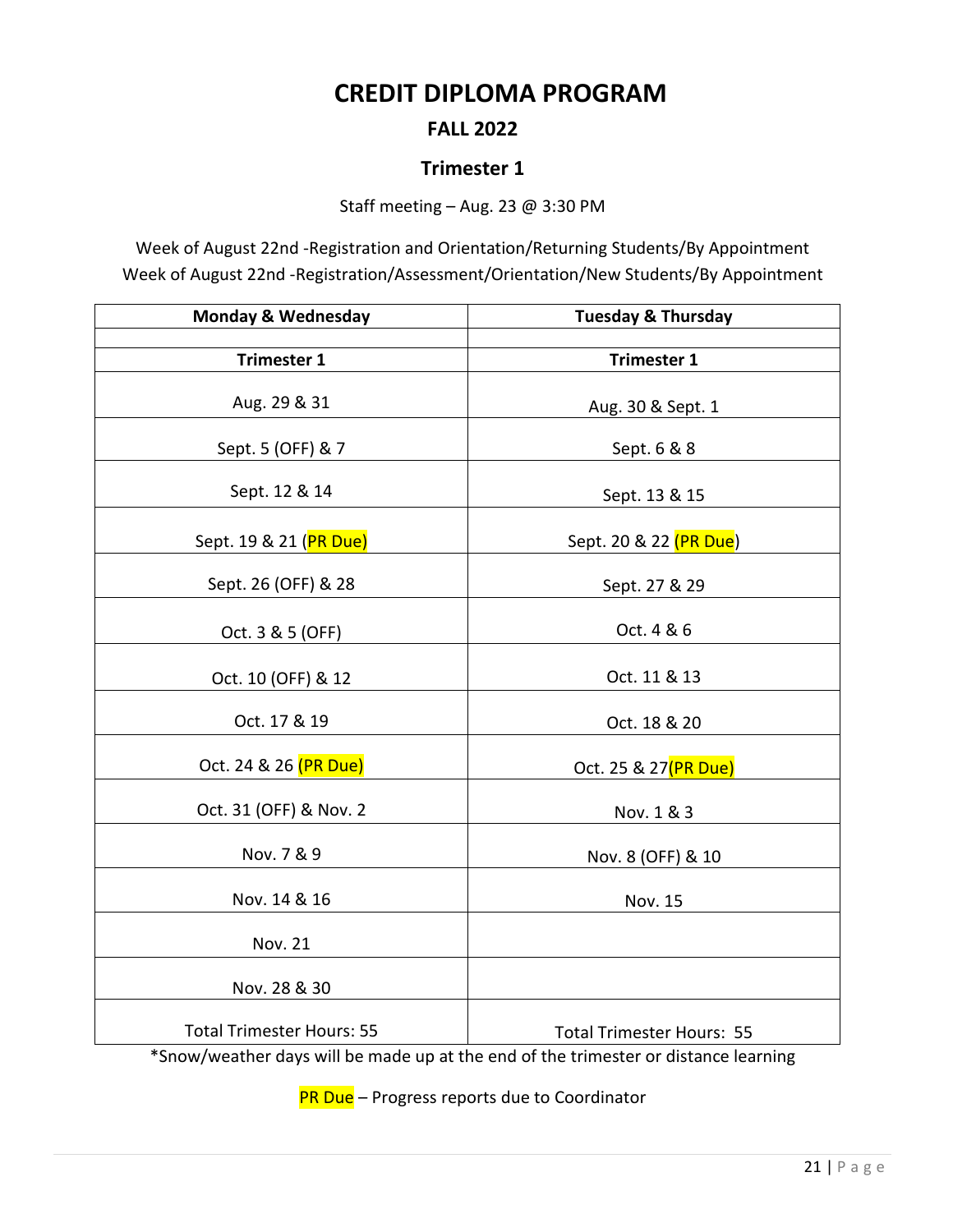### **CREDIT DIPLOMA PROGRAM**

#### **FALL/WINTER 2022 - 2023**

#### **Trimester 2**

November 29th -Registration/Assessment/Orientation/New Students

| <b>Monday &amp; Wednesday</b>    | <b>Tuesday &amp; Thursday</b>      |
|----------------------------------|------------------------------------|
|                                  |                                    |
| <b>Trimester 2</b>               | <b>Trimester 2</b>                 |
| Dec. 5 & 7                       | Dec. 6 & 8                         |
| Dec. 12 & 14                     | Dec. 13 & 15                       |
| Dec. 19(PR Due) & Dec. 21        | Dec. 20 (PR Due) & Dec. 22         |
| Jan. 2 (OFF) & 4                 | Jan. 3 & 5                         |
| Jan. 9 & 11                      | Jan. 10 & 12                       |
| Jan. 16 (OFF) & 18               | Jan. 17 & 19                       |
| Jan. 23 & 25                     | Jan. 24 & 26 <mark>(PR Due)</mark> |
| Jan. 30 & Feb. 1 (PR Due)        | Jan. 31 & Feb. 2                   |
| Feb. 6 & 8                       | Feb. 7 & 9                         |
| Feb. 13 & 15                     | Feb. 14 & 16                       |
| Feb. 20 (OFF) & 22               | Feb. 21 & 23                       |
| Feb. 27 & March 1                |                                    |
| March 6                          |                                    |
| <b>Total Trimester Hours: 55</b> | <b>Total Trimester Hours: 55</b>   |

\*Snow/weather days will be made up at the end of the trimester or distance learning

PR Due - Progress reports due to Coordinator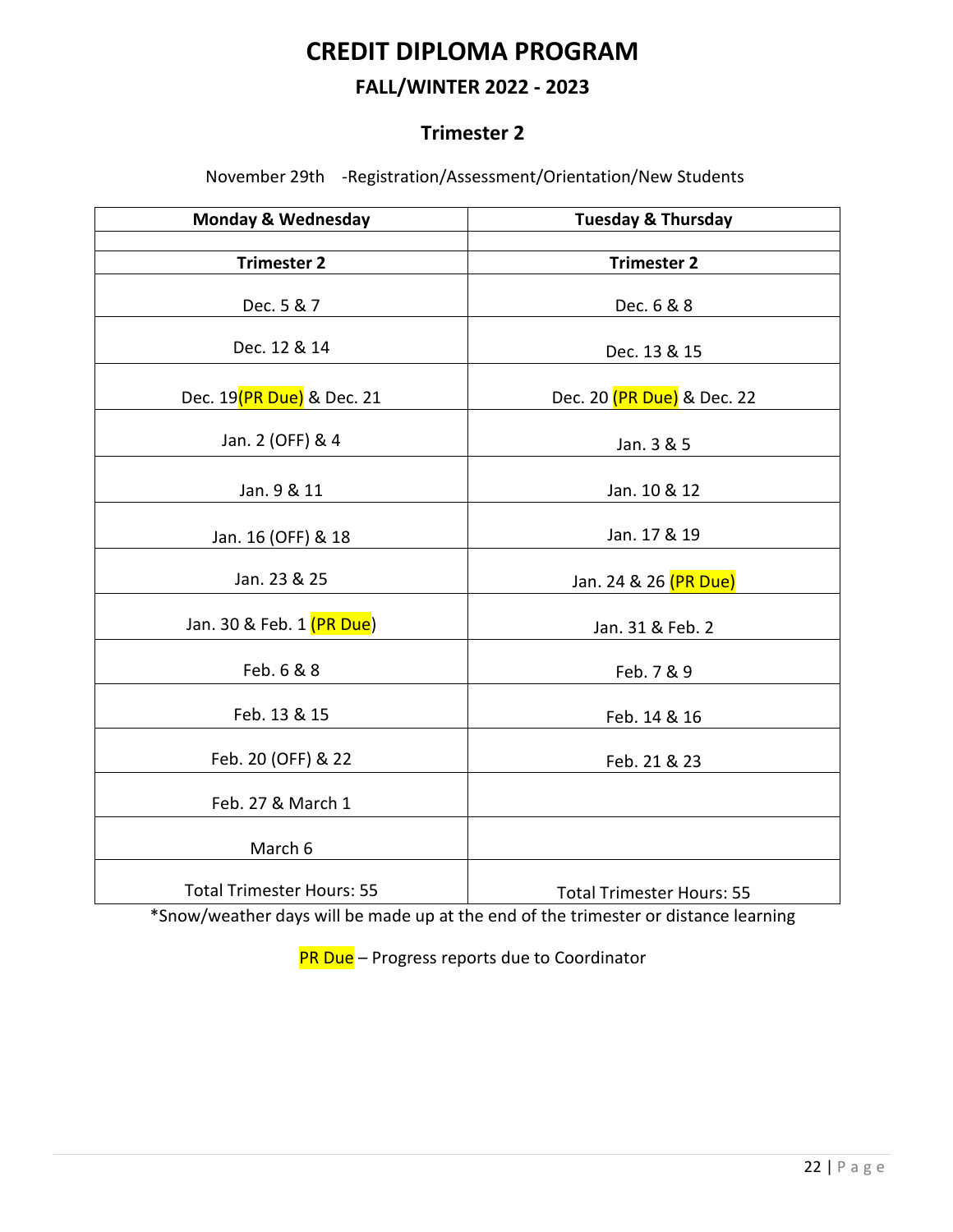### **CREDIT DIPLOMA PROGRAM**

#### **SPRING 2023**

#### **Trimester 3**

February 28<sup>th</sup> - Registration/Assessment/Orientation/New Students/By Appointment

| <b>Monday &amp; Wednesday</b>    | <b>Tuesday &amp; Thursday</b>    |
|----------------------------------|----------------------------------|
|                                  |                                  |
| <b>Trimester 3</b>               | <b>Trimester 3</b>               |
| March 8                          | March 7 & 9                      |
| March 13 & 15                    | March 14 & 16                    |
| March 20 & 22 (PR Due)           | March 21 & 23 (PR Due)           |
| March 27 & 29                    | March 28 & 30                    |
| April 3 & 5                      | April 4 & 6                      |
| April 17 & 19                    | April 18 & 20                    |
| April 24 & 26 (PR Due)           | April 25 & 27 (PR Due)           |
| May 1 & 3                        | May 2 & 4                        |
| May 8 & 10                       | May 9 & 11                       |
| May 15 & 17                      | May 16 & 18                      |
| May 22 & 24                      | May 23 & 25                      |
| May 31                           |                                  |
| <b>Total Trimester Hours: 55</b> | <b>Total Trimester Hours: 55</b> |

Spring Recess April 10 – 14, 2023 – NO SCHOOL

\*Snow/weather days will be made up at the end of the trimester or distance learning

PR Due - Progress reports due to Coordinator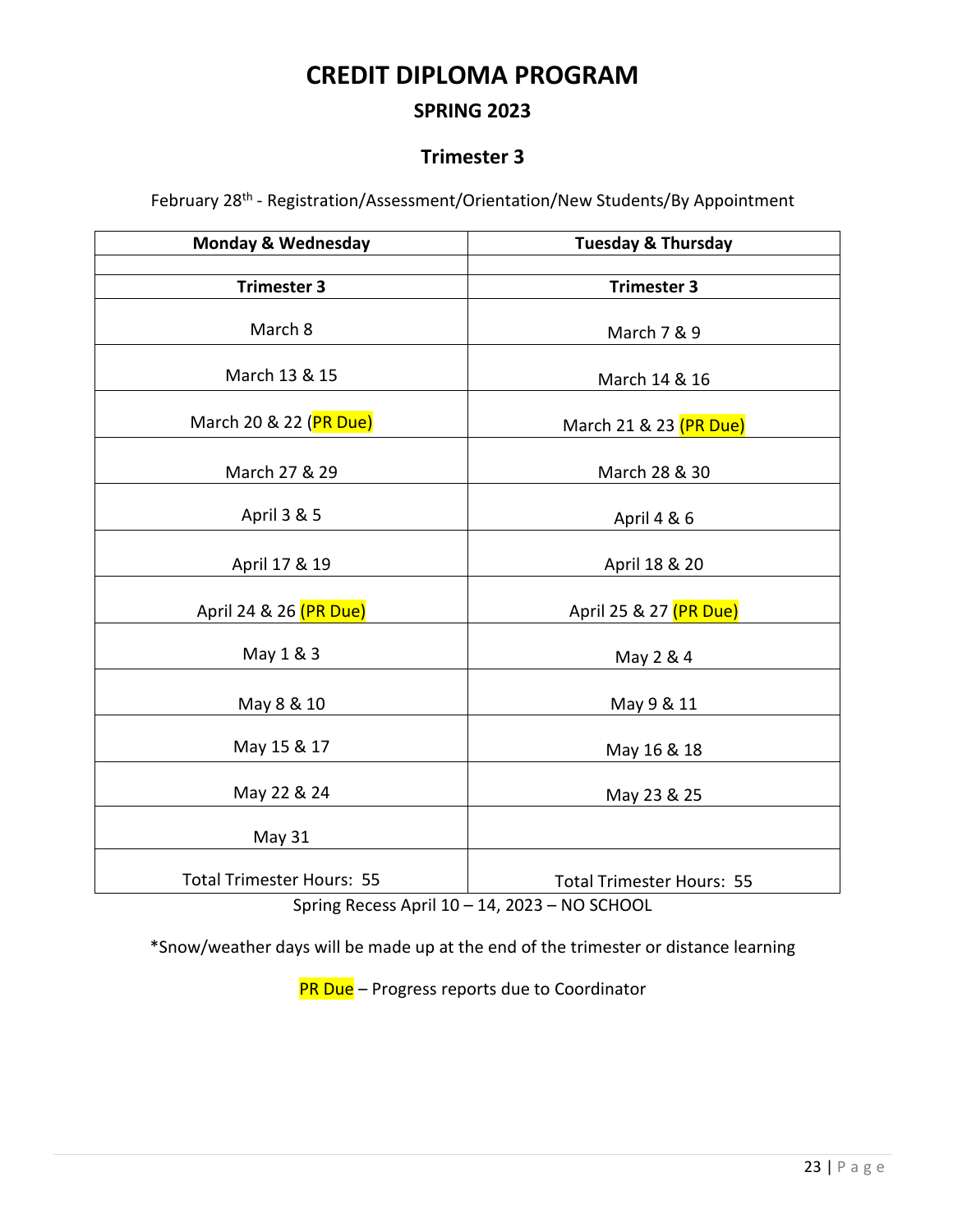VRAE has established standard procedures for registering students that must be adhered to.

| <b>NEW Students</b>                                                                    | <b>RETURNING Students</b>                                            |
|----------------------------------------------------------------------------------------|----------------------------------------------------------------------|
| <b>Enrollment Form</b><br>$\bullet$<br>Pre-test<br>$\bullet$<br>Post test<br>$\bullet$ | • Enrollment Form<br>Pre-test<br>$\bullet$<br>Post test<br>$\bullet$ |

#### **STUDENT ASSESSMENT**

**All GED students will have the opportunity to take the GED Ready Practice Test while enrolled and attending GED classes**

#### **All CDP students must take a Reading appraisal test prior to the start of their classes**

Assessment information for each student is a vital part of the data management process. This information needs to be completed according to the schedule provided.

Instructors and Student Services personnel should communicate and work toward keeping all students current with their assessments.

The Site Coordinators are responsible for reviewing and submitting all student assessment in a timely manner.

All forms are to be reviewed and completed before submitting them into the Data Manager.

GED and ESL student folders will be maintained by the Data Base Manager in the main office. CDP student folders will be maintained by the evening Secretary. All files must be updated on a semester/trimester basis using the appropriate student file checklist.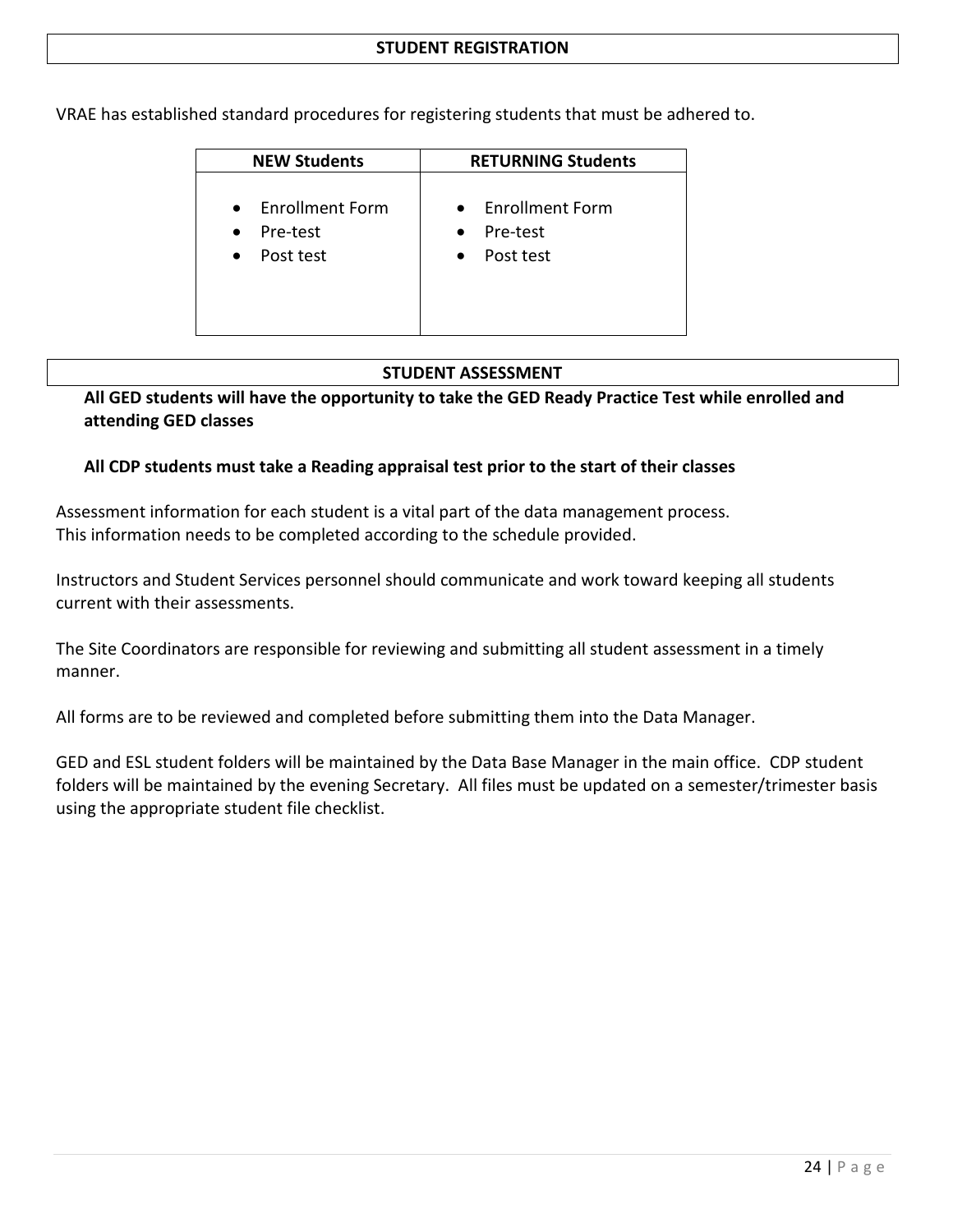#### **CLASSROOM ATTENDANCE-Reporting**

Each semester/trimester, attendance links are provided to all Instructors. Instructors **must take attendance for each class daily**.

It is the instructor's responsibility to communicate with the Coordinator/Student Service Personnel regarding any student attendance issues. From there, an action plan is to be developed to address ways to improve the situation.

#### **STUDENT ATTENDANCE-Information**

Each Instructor will inform students of class times and establish expectations within their classroom. Instructors should do their best to establish appropriate boundaries for overall attendance including tardiness, absences, etc.

Students are required to call out if they will not be in school that day.

#### **STUDENT BEHAVIORAL ISSUES**

Every year, at the beginning of the semester, the staff is required to meet and develop a plan for addressing student behavioral issues.

#### **STUDENT INFORMATION AND CONFIDENTIALITY**

#### **STUDENT FILES**

- Program facilitator and data manager develop and maintain the student files.
- The "Student File Checklist" form should be used in each file.
- All files are to be kept current for each semester/trimester.
- The Data Base Clerk maintains and secures student files.

#### **CONFIDENTIALITY**

All staff are responsible for protecting students' confidentiality.

Please do not share any student information (i.e., GED test scores, student attendance, telephone numbers, etc.) without the student's consent. All students must sign the appropriate release form before information is shared, even if it is the student's request.

If a person or agency requests such information, they must supply VRAE with a written release form from the student.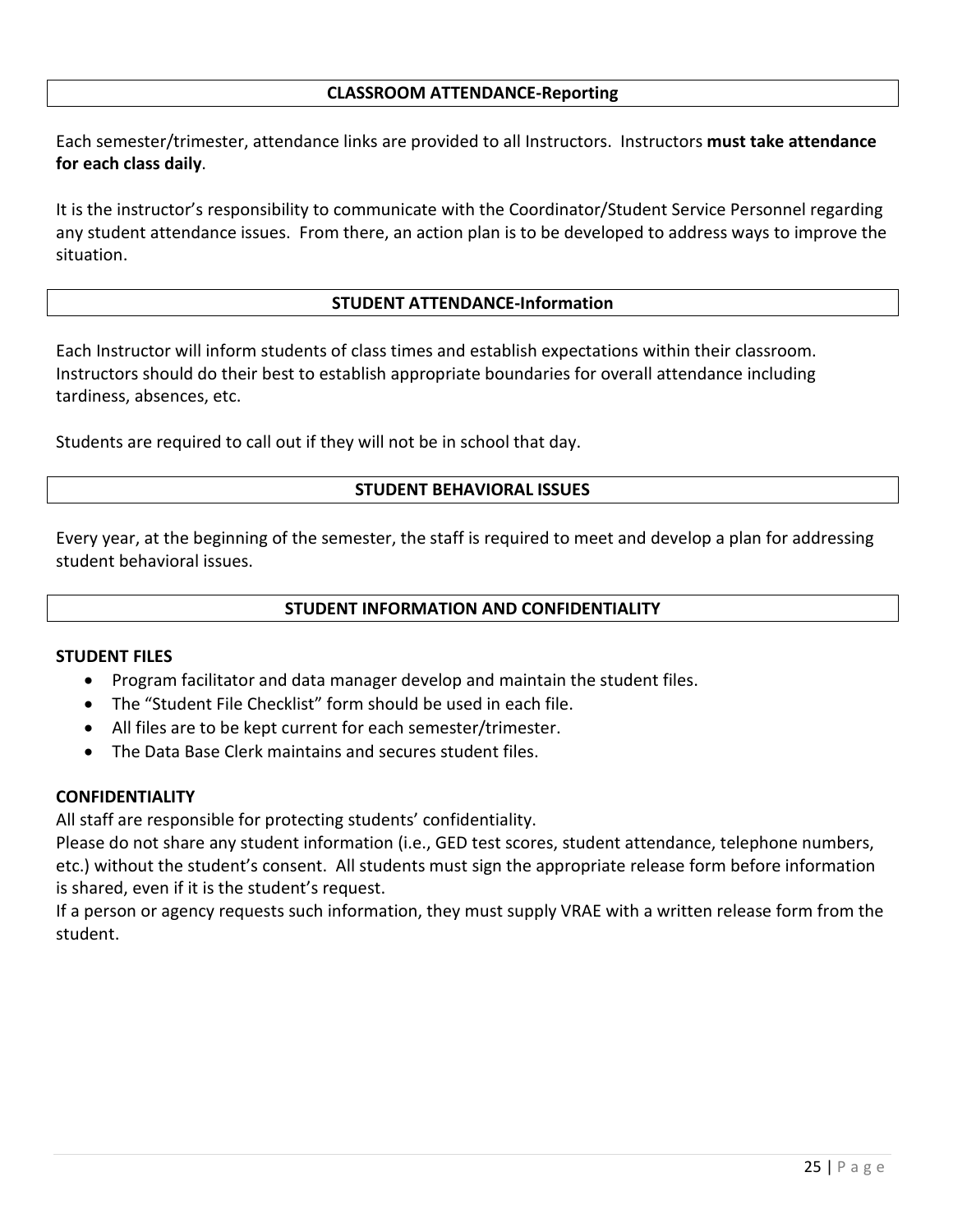#### **SPECIAL NEEDS**

There are specific mandates, required by law, which must be followed concerning students with special learning needs.

All Instructors must bring any concerns regarding a student's *learning needs, informal/formal educational diagnoses, and special needs* to the attention of the Program Director **PRIOR** to any discussion with the student.

#### **DOCUMENTATION**

Counselors/Student Service Personnel must document all student meetings, phone calls and any relevant actions taken.

#### **OUTSIDE ACTTIVITIES/FIELD TRIPS**

Any scheduled trips or activities involving an instructor and students are considered school sanctioned and must be approved by the Director prior to planning the event. No activities or trips will be approved without following this guidance.

#### **DATA MANAGEMENT AND REPORTS**

#### **CLASS ROSTER**

A class roster will be provided to staff each semester via Google sheets.

This information is generated from the Student Registration forms. Therefore, accuracy is extremely important.

Any changes to this information throughout the semester MUST be reported. Update the Google sheet and inform the data manager.

#### **DATA REPORTS**

Throughout the semester, various reports regarding student information, competency, content standards, etc., will be forwarded to keep staff informed and to assist in planning.

#### **CLASSROOMS**

Each classroom has a locked cabinet for storage of equipment, assessments, student files, etc.

At the end of each class, all VRAE equipment, supplies, etc. should be returned to the locked cabinets provided.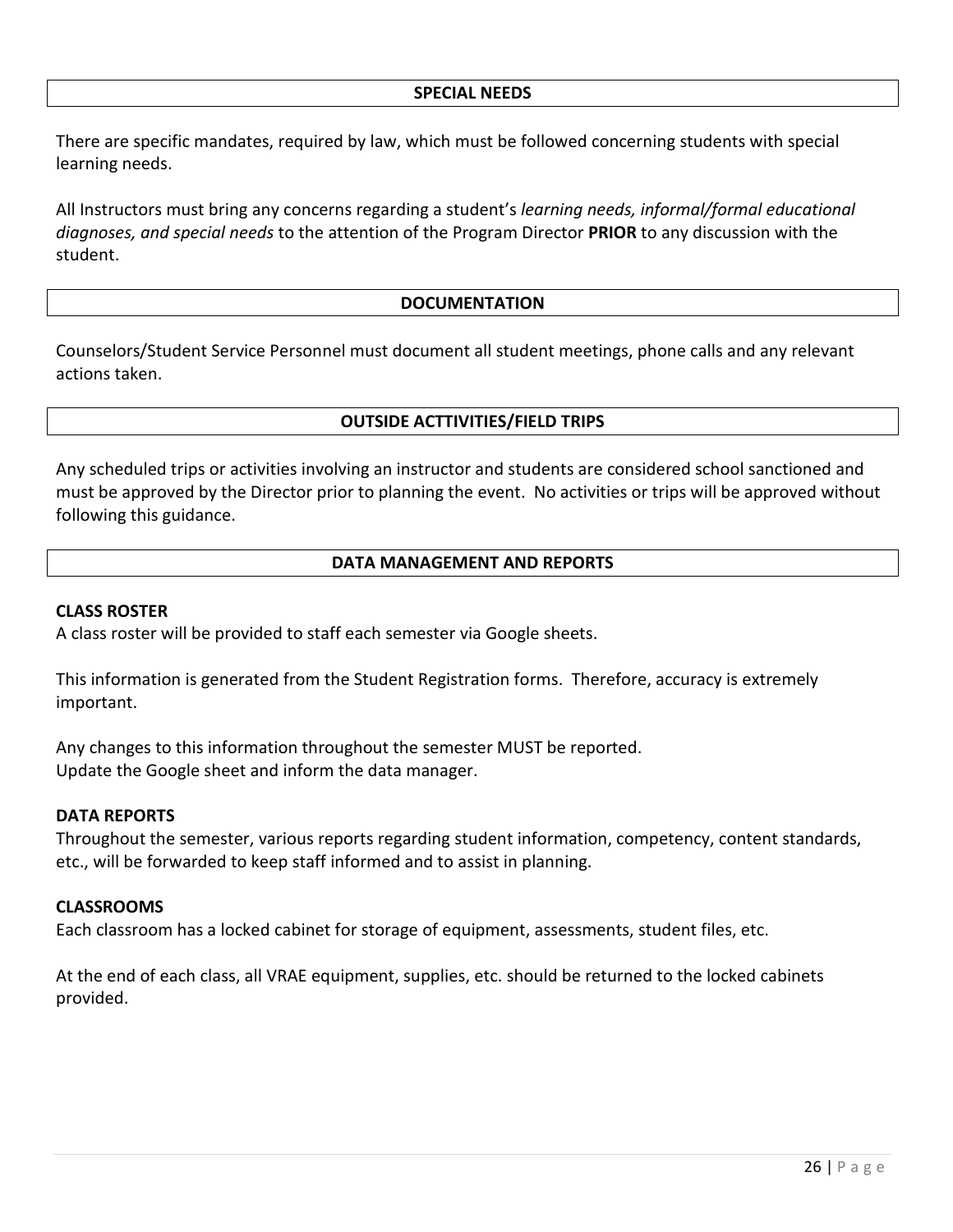### **Job Descriptions**

#### **Director**

#### *Major Responsibilities and Duties*

- Establishes guidelines for Valley Regional Adult Education programs in accordance with local school policies and the Connecticut General Statutes (C.G.S) Section 10-67 through 10-73d
- Researches grant opportunities for adult education
- Establishes and maintains lines of communication with State and local officials regarding the operation of Valley Regional AdultEducation
- Organizes advisory board meetings with area superintendents
- Attends Connecticut State Department of Education, Bureau of Health/Nutrition, Family Services and Adult Education policy forums and meetings
- Assumes responsibility the preparation and submittal of the ED 244, ED 245 and the Program Compliance and Quality Review
- Approves all purchase orders
- Available for annual audit
- Hires and supervises appropriately certified staff for Adult Education programs
- Establishes procedures for student recruitment
- Disseminates information about Adult Education programs to all news and social media, area businesses, and community service organizations
- Assumes responsibility for the successful opening of the program each semester
- Coordinates mandated Adult Education programs for ESL, GED, ABE, Credit Diploma, and Citizenship and appropriate staff development
- Establishes procedures for student referrals for area high school counselors
- Works closely with the Lead Teacher/Program Facilitator for overall program successes
- Works closely with the Data Clerk to assure accurate monitoring and program statistics included in the Program Profile
- Supports the GED testing registration process
- Assumes responsibility for all student transcripts
- Maintains linesofcommunication with otheradult education directors
- Assumes responsibility for graduation exercises
- Assumes responsibility for the year-end closing of the program
- Supervises the summer session oftheadult education program
- Completes staff evaluations
- Serves as the Disabilities Contact person for VRAE

#### *Qualifications:*

- Ability to work in a variety of settings with culturally diverse population
- Knowledge of the communities and local agencies with in VRAE's region
- Demonstrates awareness of interpersonal, communication, and group facilitation skills
- Ability to work with multiple priorities involved in the oversight of the day-to-day operations of VRAE's Adult Education grant
- Ability to analyze data
- Awareness of Workforce Innovation and Opportunity Act (WIOA)
- Must be willing to work some evenings

Must hold a Professional Educator Certification – 092- Intermediate Administration and Supervision

Vacation, sick and personal time allotments as defined with the Shelton Board of Education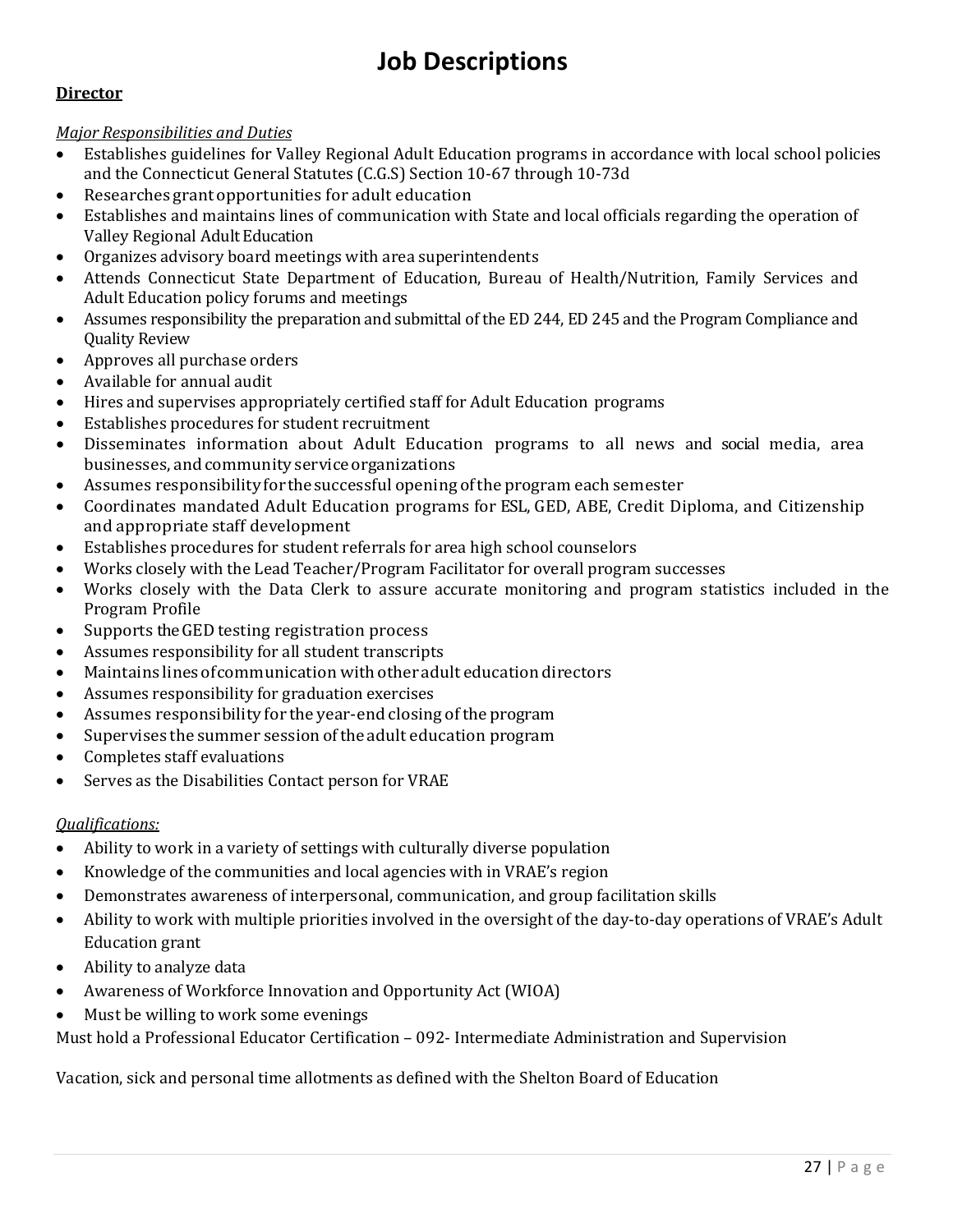#### **Program Facilitator**

#### *Major Responsibilities and Duties:*

- Has a comprehensive understanding of Connecticut Competency System (CCS); train new staff in the implementation of the CCS System; responsible for (CCS) coordination, quality data collection
- Facilitates in maintaining and evaluating the overall operation of the education programs in conjunction with the Adult Education Director (AE director)
- Liaison with the Bureau of Health/Nutrition, Family Services and Adult Education, and provide input at Director/Facilitator meetings
- Helps informs new teachers by suggesting methods and strategies or arranging for them to attend appropriate sessions including CCS Training
- Provides in-service training, organize workshops, meetings, and curriculum development
- Use curriculum, assessment, instruction and help teachers monitor learning
- Analyzes assessment results for program planning
- Participates in grant writing/grant coordination

#### *CT Competency System/CARS Coordination:*

- Coordinates, explains, and interprets the Connecticut Adult Reporting System (LACES)
- Coordinates with the Data Entry's position responsibilities
- Reviews/coordinates/completes forms as needed for quality data collection
- Oversees the maintenance of organized student records
- Evaluates test results and assist in placements
- Reviews Bureau of Health/Nutrition, Family Services and Adult Education's data reports with the AE Director for accuracy and program implications

#### *Assessment:*

- Oversees the registration and testing of students enrolled in VRAE programs
- Ensures all students are assessed
- Evaluates test results and assists in placements
- Reviews/coordinates/completes forms as needed for data collection/reporting
- Encourages use of class profiles from pre-tests to provide feedback to students and teachers, and to connect curriculum, assessment, and instruction

#### *Qualifications:*

- Ability to work in a variety of settings with culturally diverse population
- Attend CCS Training session (which introduces the Appraisals and the Pre- and Post-Assessments), and the CCS Program Facilitator Professional Development Certification Awareness of Workforce Innovation and Opportunity Act (WIOA)
- Ability to analyze data
- Knowledge of the various assessments required by Bureau of Health/Nutrition, Family Services and Adult Education
- Knowledge of VRAE's intake process

Must hold a four-year college degree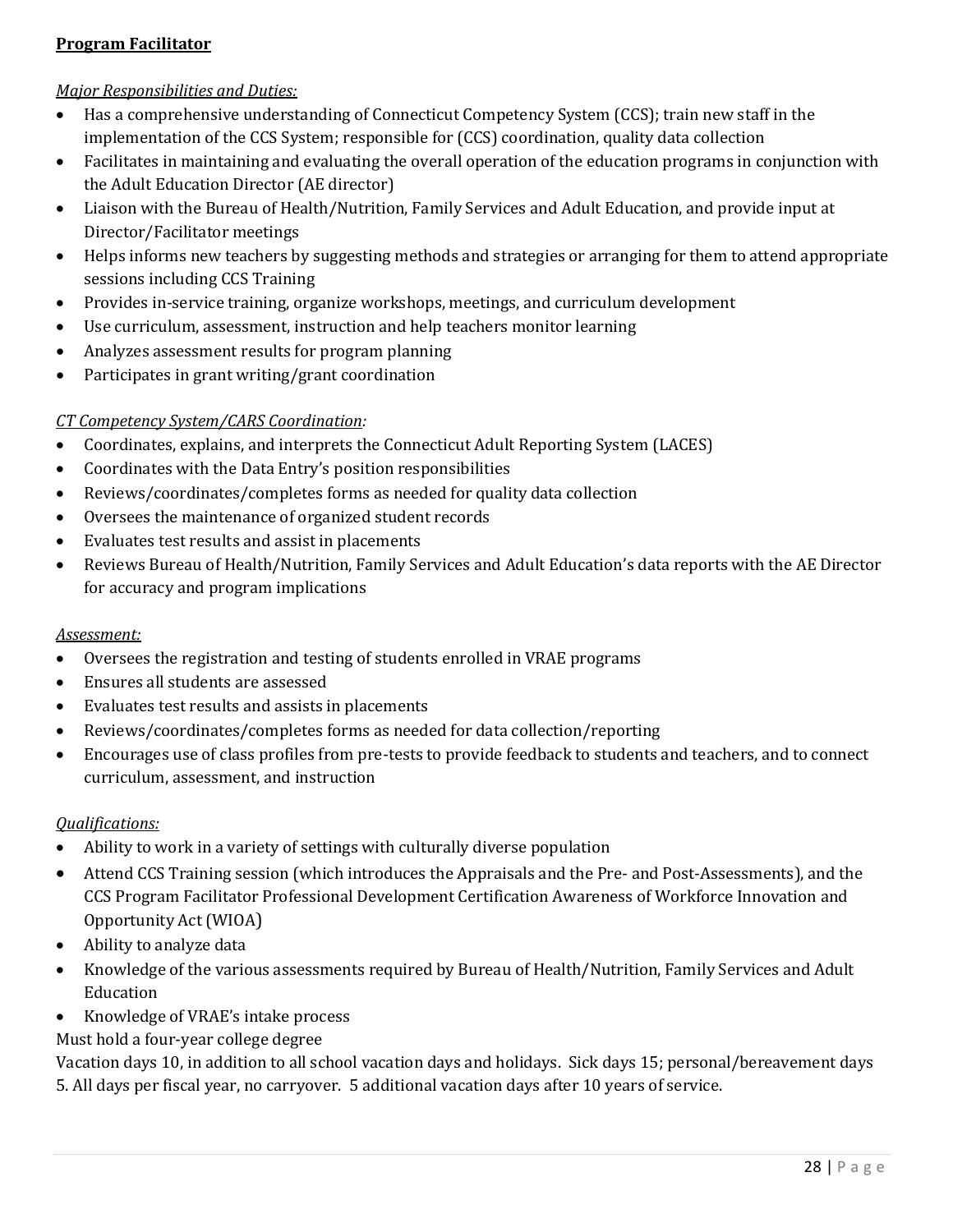#### **Program Coordinator:**

#### *Major Responsibilities and Duties:*

- Serves as liaison for adult education program by collaborating with program administrative personnel; staff on site; local community agencies and other organizations in the delivery of adult educational services in an effective manner
- Arranges and facilitates student recruitment and orientation for programs
- Assists Adult Education Director in designing and facilitating on-going staff development plan for adult education program
- Assists Adult Education Director in hiring, training, and evaluating adult education staff
- Supervises, coordinates and/or aids in the delivery of adult education services in collaboration with agency partners and stakeholders
- Develops and implements student orientation process which includes greeting and registering new students, administering required assessments, scoring of assessments, goal setting, and introducing students' site staff and services in a pleasant and effective manner
- Ensures the development and maintenance of daily lesson plans for adult education classes tailored to meet the instructional needs of students
- Maintains retention in classroom by outreach and recruitment efforts
- Participates in workshops, in-service training, and professional development
- Attends Adult Education Coordinators meetings and other meetings as assigned
- GED only\* Responsibility for official GED test registration

#### *Qualifications:*

- Comprehensive understanding of and commitment to the CCS
- Understanding of the knowledge of the College and Career Readiness Standards (CCRS) for Adult Education
- Ability to analyze data
- Knowledge of VRAE's intake process
- Ability to work with multiple priorities involved in the oversight of the day-to-day operations of VRAE's Adult Education grant
- Willingness to work toward continuous program improvement
- Ability to work in a variety of settings with culturally diverse population
- Demonstrate awareness of interpersonal, communication, and group facilitation skills

Must hold a valid Connecticut Initial, Provisional, or Professional Educator Certification with appropriate adult education endorsements (092)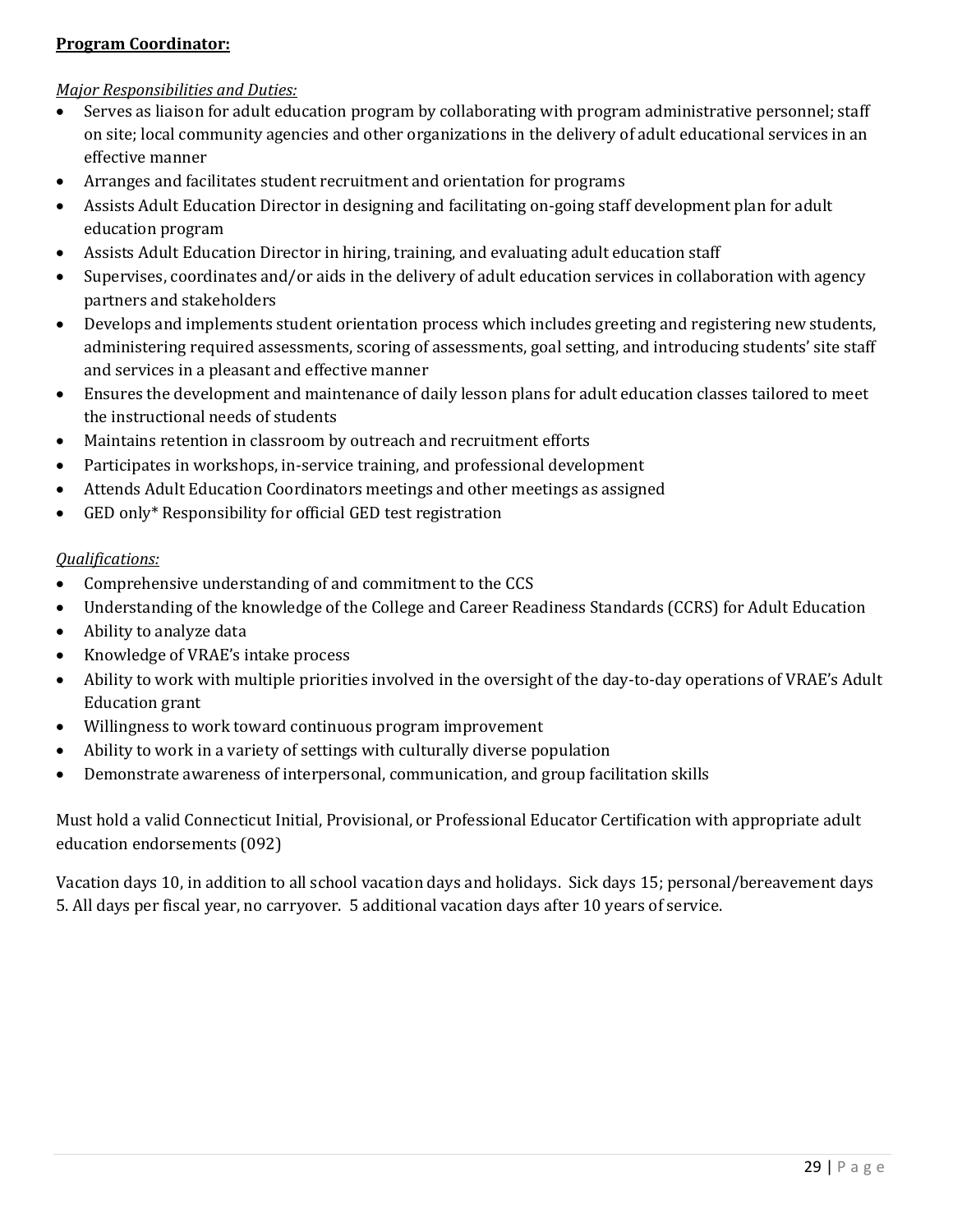#### **Educational Technology Coordinator**

#### *Major Responsibilities and Duties:*

- Facilitate the effective use of computer and other technology. Deploy new technologies and revitalize current systems
- Provides technology support to the instructional staff and program administration of both day and evening programs
- Acts as a resource for integrating technology into instruction
- Pursues professional growth to maintain an up-to-date knowledge of effective educational technology
- Manage technology resources: networks, WIFI, computers, projection equipment and portable devices
- Coordinates and supervises major technology upgrades and purchases
- Serves as liaison to outside vendors that provide support for technology equipment and materials
- Lead instructor for all digital literacy classes

#### *Professional Development*

- Develop and deliver professional development to promote implementation of instructional technology
- Researches, develops, and creates professional development for instructors and staff
- Provides professional development to teachers and administrators in methods of integrating technology in the delivery of curriculum and program management. Deliver the professional development to both day and evening programs
- Coordinates the pilot of new technology-integrated activities
- Informs instructors regularly of new technologies and software which may assist in developing concepts of content specific materials
- Provides one-on-one opportunities to assist instructors with new technologies
- Empowers staff to reach a proficient level of technology utilization

#### *Communication*

- Manage website and social media to produce communications and community engagement
- Creates content and manage the website and social media presence
- Coordinates, creates, and disseminates the biannual catalog and digital and print marketing items
- Manages presence on third party websites: Google, National Literacy Directory, Businesses
- Disseminates and acts on, as appropriate, the information acquired from the community meetings

#### *Administrative Duties*

- Assist in the development of VRAE's goals for the integration of technology
- Develops standards and procedures for program's use of digital technology
- Compiles budget and cost estimates for technology and ensure that funds reserved for technology are used cost effectively
- Writes and executes grants for the implementation of technology related educational programs
- Works to improve the overall quality of education received by students
- Attends all meetings as required

Must hold a four-year college degree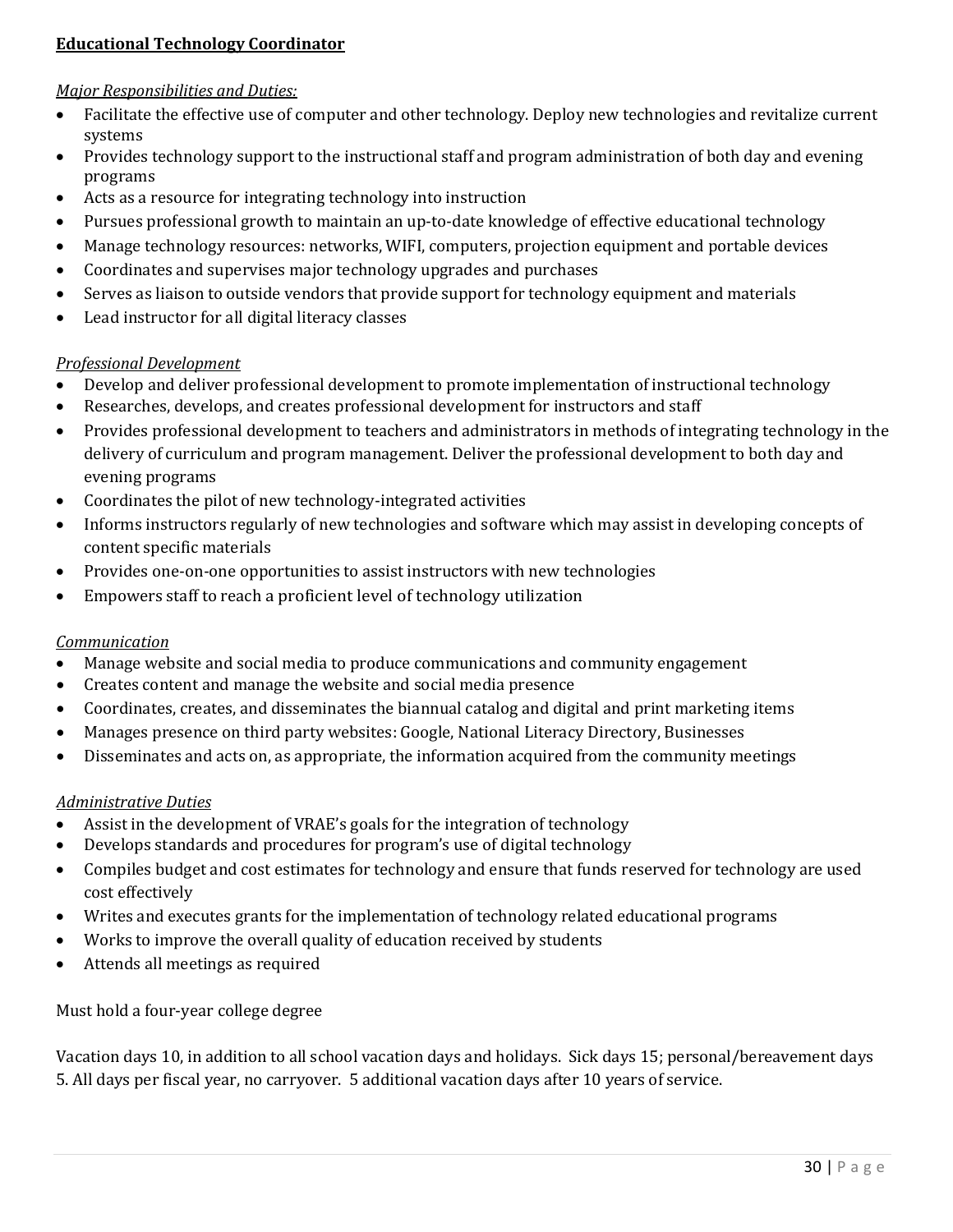#### **Student Services/Counselor (Part-time)**

#### *Major Responsibilities and Duties*

- Informs staff and students services provided by Adult Education and community organizations and how to access those services
- Provides leadership and collaborates with other educators/counselors for student integration and transition
- Assists students in developing academic, career and personal/social skills, goals and plans
- Maintains student logs
- Accurately and appropriately uses assessment procedures for determining class placement and structuring individual and group counseling services
- Appropriately guides students in developing goals based on individual data and other relevant information
- Monitors student academic performance, behavior and attendance assisting with appropriate interventions
- Consults and collaborates with teachers, administrators and other educational/community resources regarding students who are in need or transitioning
- Uses available technology resources to enhance student services/counseling component
- CDP Only\* Review and evaluate student transcripts

#### *Qualifications:*

- Comprehensive understanding of, and commitment to the CCS
- Understanding of the knowledge of the College and Career Readiness Standards for Adult Education
- Ability to analyze data
- Knowledge of VRAE's intake process
- Willingness to work toward continuous program improvement
- Ability to work in a variety of settings with culturally diverse population
- Demonstrates awareness of interpersonal, communication, and group facilitation skills
- Ability to express oneself clearly and concisely, orally and in writing
- Ability to establish and maintain effective working relationships with coworkers

Must hold a valid Connecticut Initial, Provisional, or Professional Educator Certification with appropriate adult education endorsements

**CDP\*** Must hold 068 School Counselor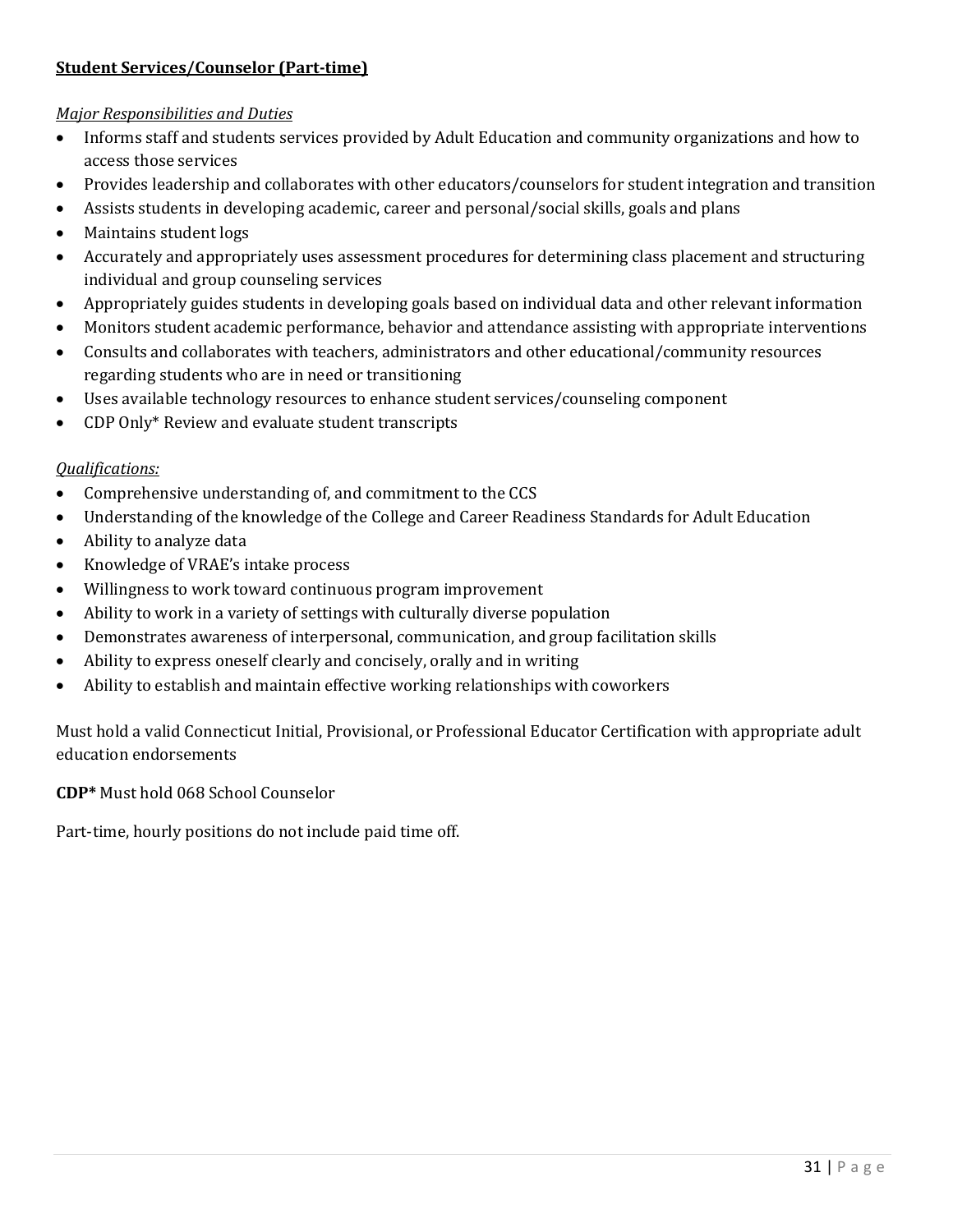#### **Guidance Counselor (Full-time)**

#### *Major Responsibilities and Duties*

- Implement the use of Career Cruising with all enrolled students to support goal setting, career exploration, post-secondary planning, and inventories. Student meetings may be individual, small group or whole class.
- Support students' academic performance and progress toward graduation or program completion by reviewing progress reports, transcripts, and teacher reports. Plans interventions when appropriate and collaborates with stakeholders to promote success.
- Work collaboratively with the workforce readiness teacher to provide opportunities to visit community colleges, trade programs, and employers in the region. Collaboration between teacher and counselor on activities that support the curriculum and goals of the program.
- Career Specialist, as designated by the CT SDE, will attend all trainings and document students as they navigate entry or reentry into employment. This will include the development of a working relationship with the Workforce Board and the American Job Center.
- Train in the state data base, LACES, to support understanding and use of data. Work in collaboration with Data Manager to input/update data for all students as needed.
- Work collaboratively with the Director to provide opportunities for students to attend transition events.
- GED registrar and counselor.
- Provide counseling and referrals to students as needed or referred by VRAE staff.

#### *Qualifications*

- Current Connecticut certification 068
- Ability to work with a culturally diverse student population
- Excellent interpersonal and communication skills
- Ability to analyze data and apply it in decision making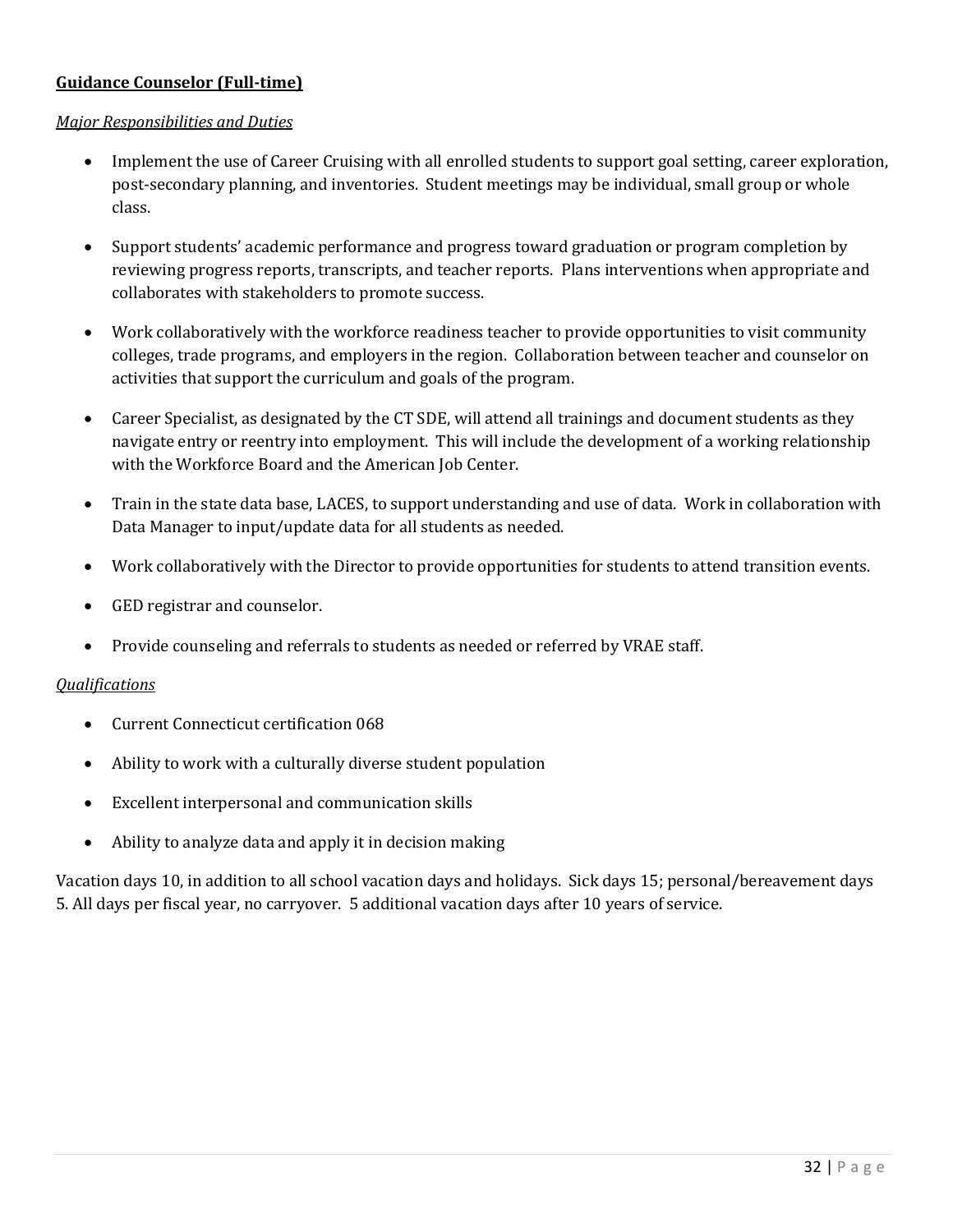#### **Program Instructor (ABE/GED, CDP, ESL, CITIZENSHIP)**

#### *Major Job Responsibilities and Duties:*

- Establishes clear objectives for all lessons, units, projects and communicates those objectives to students
- Establishes and maintains a Google classroom
- Adapts teaching methods and instructional materials to meet students' varying needs, abilities and interests
- Observes and evaluates students' work to determine progress and to make suggestions for improvement
- Responsible for lesson plans, reporting and maintaining accurate attendance, administering assessments, providing students with their personal assessment results and completing all required paperwork
- Plans and conducts activities for a balanced program of instruction, demonstration and class time that provides students with opportunities to observe, question and investigate
- Instructs students individually and in groups, using various teaching methods such as lectures discussions and demonstration
- Prepares materials and classrooms for class activities through lesson plans
- Uses computers, audiovisual aides, and other equipment and materials to supplement presentations
- Attends professional meetings, conferences, and workshops to maintain and improve professional competence in all updated adult education practices
- Attends staff meetings

#### *Qualifications:*

- Comprehensive understanding of, and commitment to the CCS
- Understanding of the knowledge of the College and Career Readiness Standards for Adult Education
- Ability to analyze data
- Knowledge of VRAE's intake process
- Willingness to work toward continuous program improvement
- Ability to work in a variety of settings with culturally diverse population
- Demonstrates awareness of interpersonal, communication, and group facilitation skills

Must hold a valid Connecticut Initial, Provisional, or Professional Educator Certification with appropriate adult education endorsements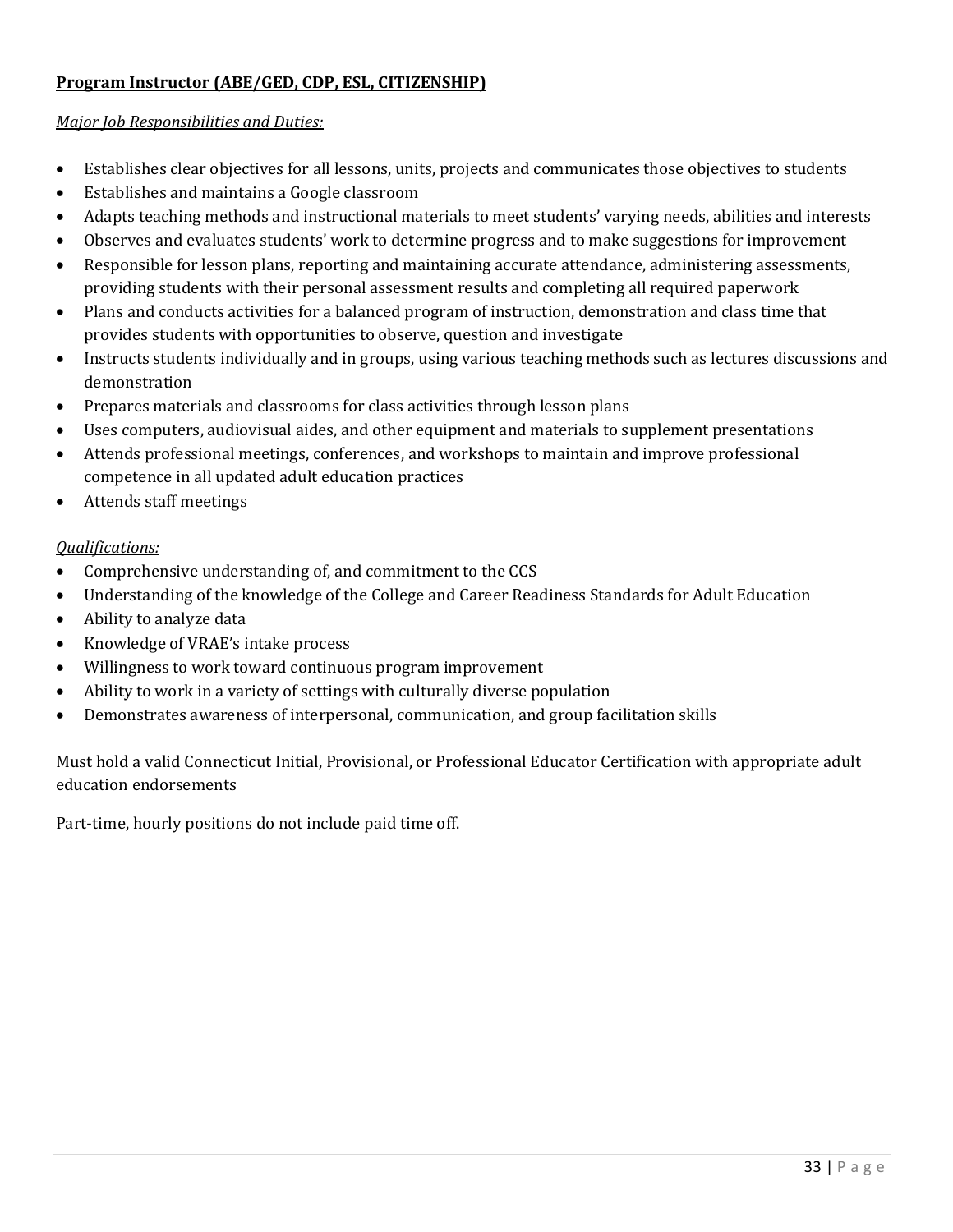#### **Administrative Assistant**

#### *Major Responsibilities and Duties*

- Answers and/or places telephone calls, record messages and greet visitors
- Prepares written reports, memos, letters, etc., for the purpose of documenting activities, providing written reference and/or conveying information
- Processes documents and materials for the purpose of disseminating information to appropriate parties
- Maintains products/supplies inventory by checking stock to determine inventory level, anticipating needed products/supplies
- Places and expedites approved orders for products/supplies, verifying receipt of products/supplies
- Maintains contact information for staff and students
- Maintains and keep current office equipment (phone system, postage meter, copier)
- Assists in coordination and set up for graduation
- Maintains classroom supplies
- Performs other related duties as assigned

#### *Purchasing*

- Works with finance to insure a smooth flow of required paperwork
- Ensures that invoices are correct regarding product/supply quantity/quality specifications; review invoices listed prices; make necessary pricing adjustments and make computer entries according to procedures

#### *Required knowledge, skills, and abilities*

- Ability to communicate clearly and effectively, both orally and in writing
- Ability to work in a variety of settings with culturally diverse population
- Effective, active listening skills
- Ability to work effectively with others
- Organizational and problem-solving skills
- Excellent public relations skills
- Strong working knowledge of Microsoft Office and Google
- Must be able to meet schedule requirements

Must hold a High School Diploma, some college/business coursework preferred, background in education field preferred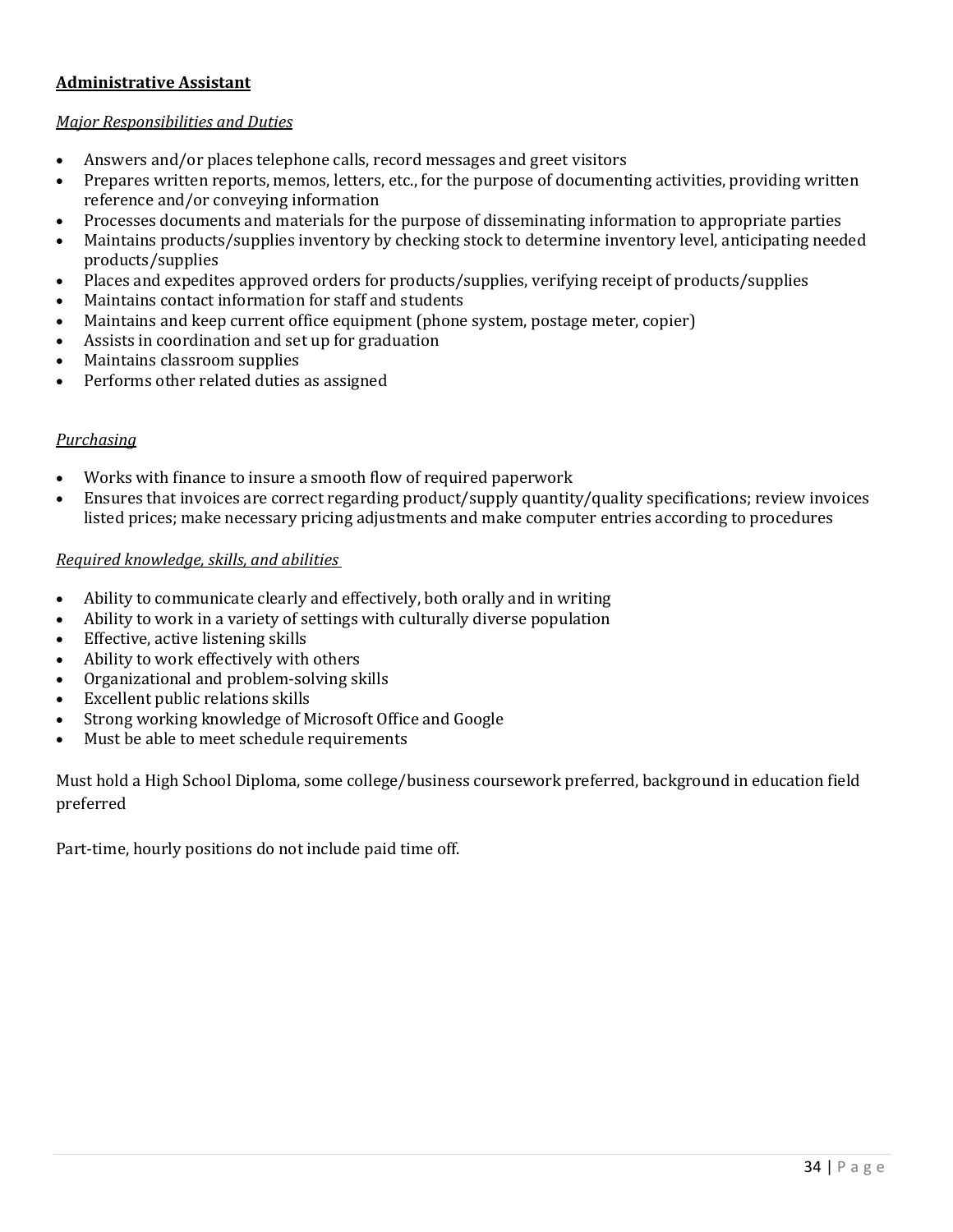#### **Data Manager**

#### *Major Responsibilities and Duties*

- Prepare and sort documents for the purpose of data entry
- Establish entry priorities by maintaining understanding of what data needs to be entered first.
- Enter student information using CT Adult Reporting System(LACES) and exporting to TE (TOPSpro Enterprise)
- Create classes or course section in LACES
- Enter student enrollments in the course sections
- Enter student attendance into LACES
- Scan Pre and Post Tests into TE
- Track all assessment information
- Print individual skills profile report (TE) for student files
- Maintain student files
- Create forms for student registration, attendance, assessment, and outcomes
- Keep Instructor's attendance books updated with current attendance forms
- Print reports for instructors and other program staff
	- TOPS:
		- student performance by test item
		- class performance by test item and content standard
		- class performance by test and competency
		- student test summary by class
	- LACES:
		- student test by course section
		- class roster
- Meet with program staff for status of reports
- Meet with Lead Teacher/Program Manager regarding data and data input on a regular basis
- Verify entered data by reviewing, correcting, and changing entered information
- Provide administrative support in such areas as compiling data, analyzing data, and preparing related statistical reports
- Track and follow-up on uncompleted paperwork
- Attend State Dept. of Education in-service meetings and debrief staff on state meetings
- Order diplomas and cap/gowns for graduation
- Assist in coordination and set-up for graduation (photographer, cap/gown measurement, lists and signs)
- Perform other duties as assigned by Program Director
- Participate in professional staff development activities

#### *Qualifications:*

- Ability to work independently
- Ability to communicate ideas and directives clearly and effectively, both orally and in writing
- Strong organization skills

Must hold a high school diploma and be trained in state database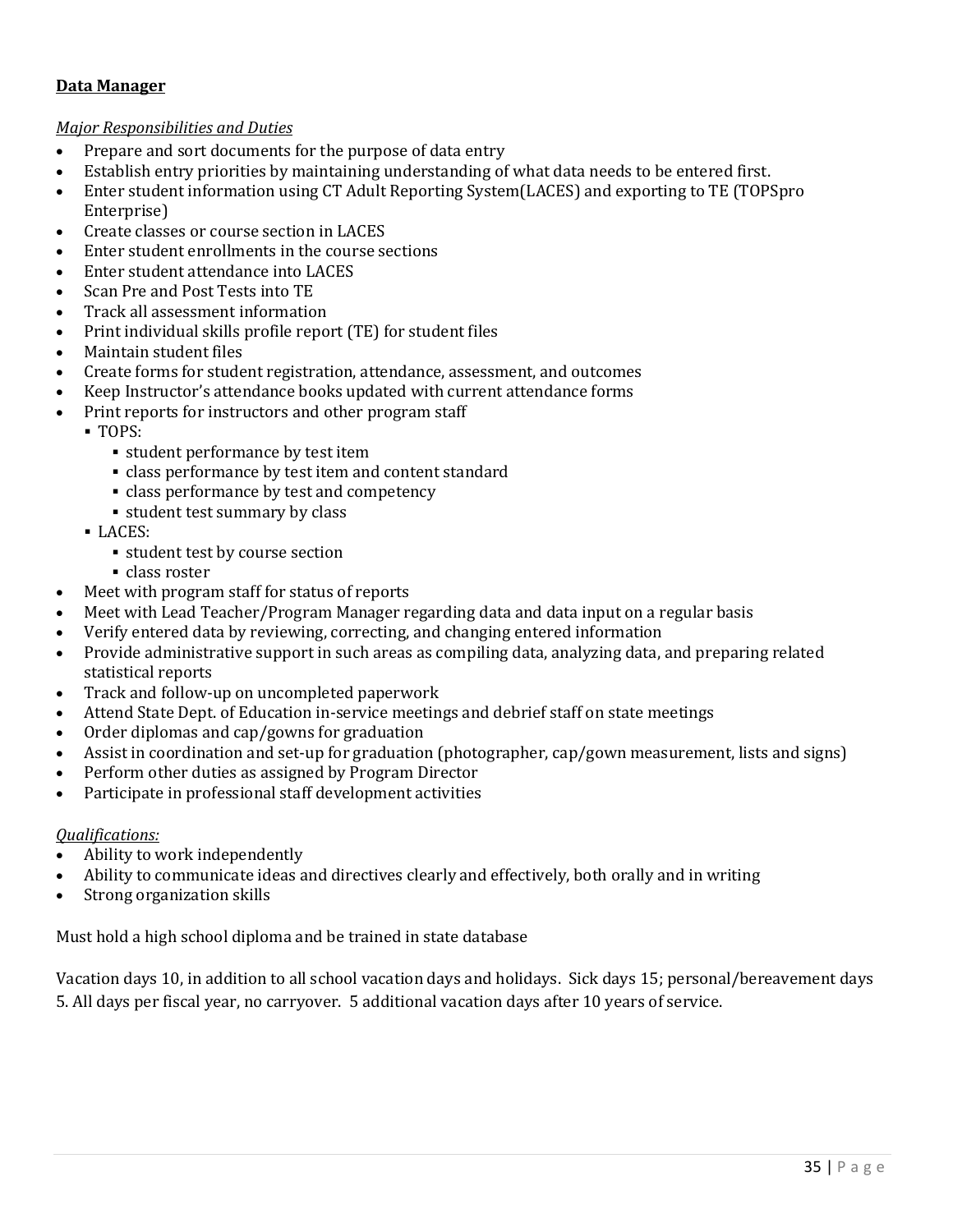#### **Finance**

#### *Major Responsibilities and Duties*

- Executes and maintains budgets for adult education grants
- Computes, records, and verifies data related to grants management
- Bill towns for state and local payments
- Maintains financial records and payments for towns
- Compares current and past balance sheets for accountability
- Prepares fiscal reports for the Director of Valley Regional Adult Education
- Prepares monthly reports for the Director of Valley Regional Adult Education
- Revises/updates adult education budgets through the state, city, and internally
- Maintains financial records/contracts via vendor's files
- Summarizes details of separate ledgers for total fiscal management
- Posts and processes purchase orders and invoices thru Munis
- Balances internal ledgers with Munis for fiscal management
- Mailing of accounts payable transactions
- Prepares and completes bank transactions for VRAE through QuickBooks
- Maintains personnel files
- Initiates employee tax status and direct deposits for employees through the City of Shelton
- Prepares payroll sheets
- Verifies timekeeping records and consults with employees about discrepancies
- Collects and submits payroll amounts biweekly to the City of Shelton
- Balances and records payroll data through internal ledgers and Munis
- Distribution of paychecks to employees
- Prepares for annual audit

#### *Qualifications:*

- Ability to work independently
- Ability to communicate ideas and directives clearly and effectively, both orally and in writing
- Strong organization skills

Must hold a college degree and have bookkeeping knowledge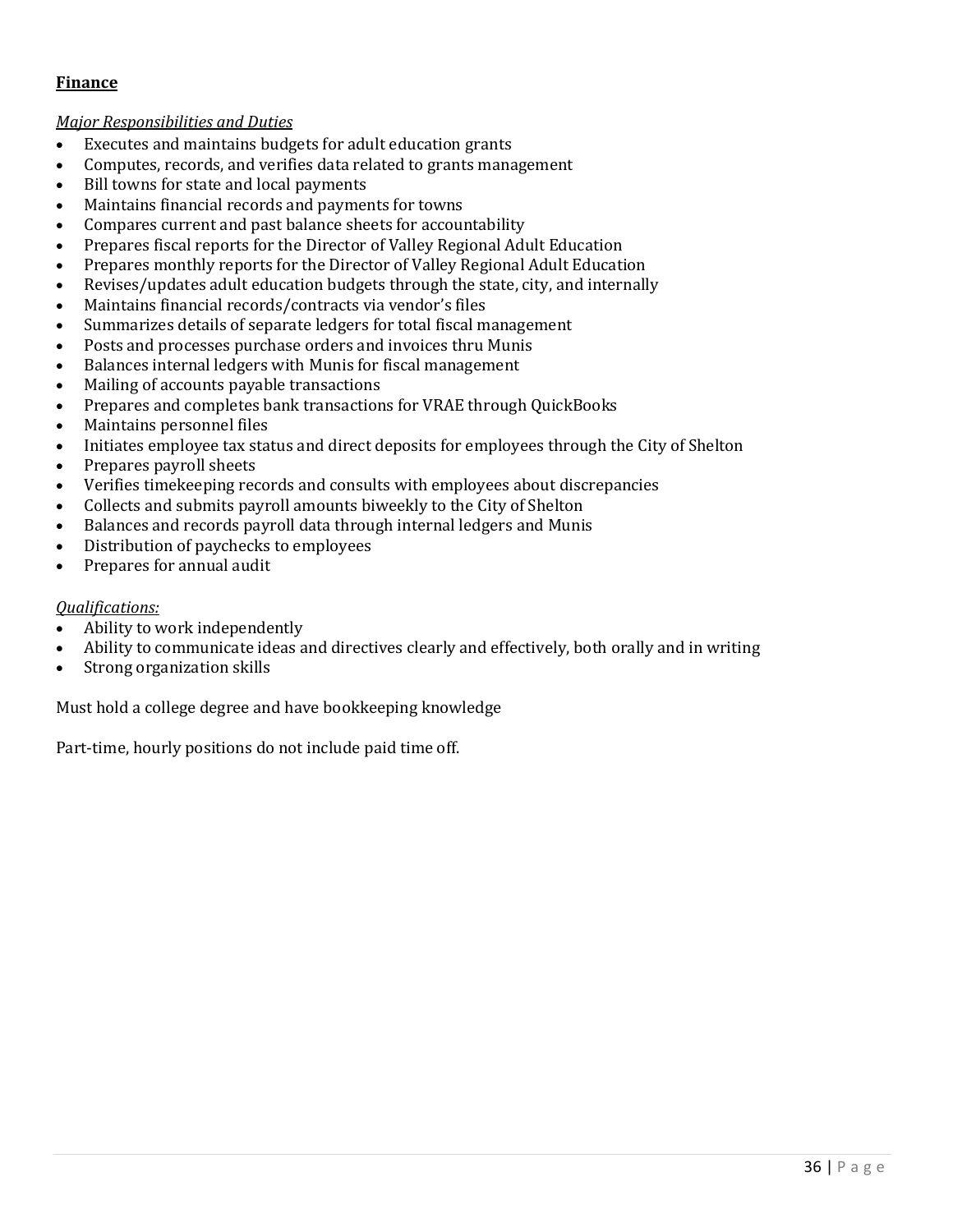#### **Enrichment Program Consultant**

#### *Major Responsibilities and Duties:*

- Plan, develop, implement, market, and coordinate the Adult Education Enrichment Program
- Establish program goals
- Program Development for new, repeat, and online classes and bus trips, recruit instructors, negotiate instructor stipends, write/edit class descriptions, establish class fees

• Establish a relationship with the administration of the schools being used for classes and insure a safe and appropriate environment for offsite classes

- Coordinate and schedule the usage of day school sites and remote facilities for the classes
- Communicate, schedule, and keep informed the site coordinator(s) and instructors
- Manage online registration system, including credit card merchant and gateway providers
- Marketing: Marketing Plan, Website, social media, Print Materials
- Website Catalog & shopping cart–continually throughout the year, work with vendors
- Customer Service: telephone, email, text, walk-ins, website contact us
- Process student online credit card and check registrations and refunds
- Troubleshooting–be available in person or by phone when classes are in session
- Make the "go" and "no go" decisions
- Manage student feedback
- Evaluate and track program participation, monitor and evaluate instructors and locations
- Finances: manage the budget, work with bookkeeper to balance the enrichment system with bank account,
- pay instructors and site coordinator(s), make bank deposits, maintain records
- Attend meetings, in-service and workshops as appropriate

#### *Qualifications:*

- Excellent organizational and communication and interpersonal skills
- Ability to work independently
- Ability to evaluate and give feedback
- Excellent oral and written communication skills
- Excellent knowledge of Microsoft Office programs, PDF files and cloud file storage (Dropbox)
- Experience with online registration databases with shopping cart–Understanding of HTML helpful
- Good knowledge of the fundamentals of educational programs and marketing
- Good knowledge of administrative procedures in an educational environment
- Basic Bookkeeping knowledge
- Must have transportation–required travel to other sites
- Must have internet access and cell phone availability
- Flexible scheduling–day and evening hours required

Must hold a 2-year degree + in a related field and at least three years of experience developing, coordinating and marketing instructional programs.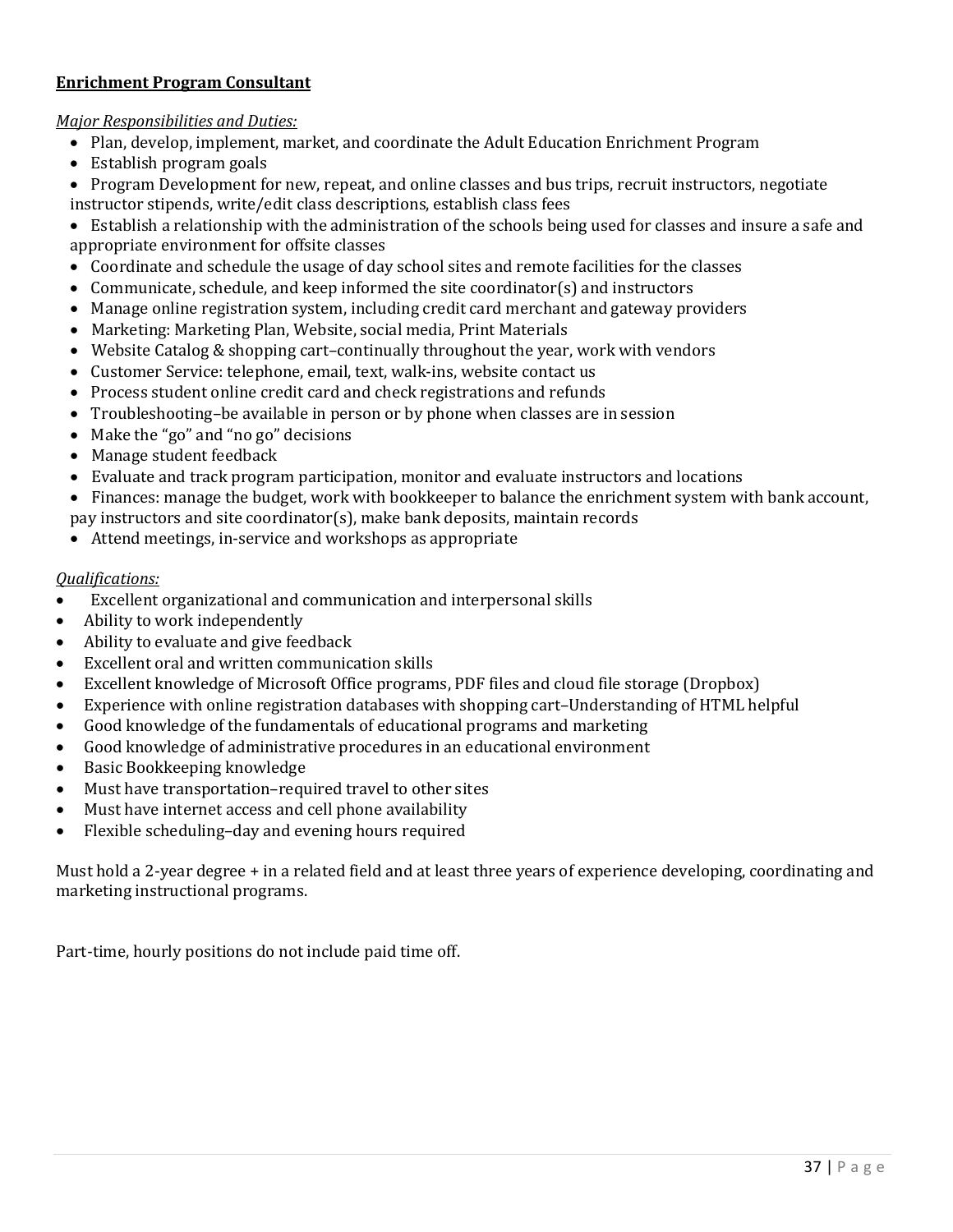#### **Enrichment Site Coordinator**

#### *Major Responsibilities and Duties:*

• Coordinate the Enrichment Program at the facility where the classes are being held

#### *Onsite at Facility*

- Meet with security and custodial staff to review schedules and the needs of the individual classes<br>• First night of class
- First night of class
	- Meet instructors and introduce instructors to security and custodial staff<br>■ Assist instructors in class setun (computer and WIFI connections, white h
	- Assist instructors in class setup (computer and WIFI connections, white boards, markers, cleanliness, lights, desks, tables & chairs, copier, etc.)
	- Greet students at entry and guide to classroom
	- Take registration from people not registered. (This is not a common occurrence.)
- Maintain a good working relationship with the school's security, teachers, and custodial personnel
- Ensure that instructors review rules and regulation policies with their classes
- Coordinate schedule changes snow days, school events, room changes
- Communicate all changes to site staff, instructors, students, and admin office
- Make periodic visits to classroom
- Be available, in person or by phone, at all times, when classes are in session
- Coordinate large audience events at site

#### *Offsite at home or office*

- Organize teacher class folders with printed versions of the class roster, student attendance roster and copies of the student rules and the school policies
- Respond to email/social media/text/phone messages received from admin office, instructors, and students within 24 hours
- Communicate with admin office daily during classes times
- Attend periodic meetings.
- Make recommendations for betterment of program

#### *Qualifications:*

- Experience working with databases, social media and email
- Reliable and responsible
- Excellent interpersonal skills
- Strong communication and organizational skills
- Ability to work independently
- Ability to manage last minute changes
- Ability to assist instructors with computer connections to projections and WIFI network
- Ability to use online computer database to extract information
- Good working knowledge communicating with email, text and social media
- Must have transportation
- Must have internet access and cell phone availability
- Flexible scheduling day and evening hours required

Must hold 2-year degree preferred, high school diploma acceptable plus at least three years of experience working in education, customer service or similar position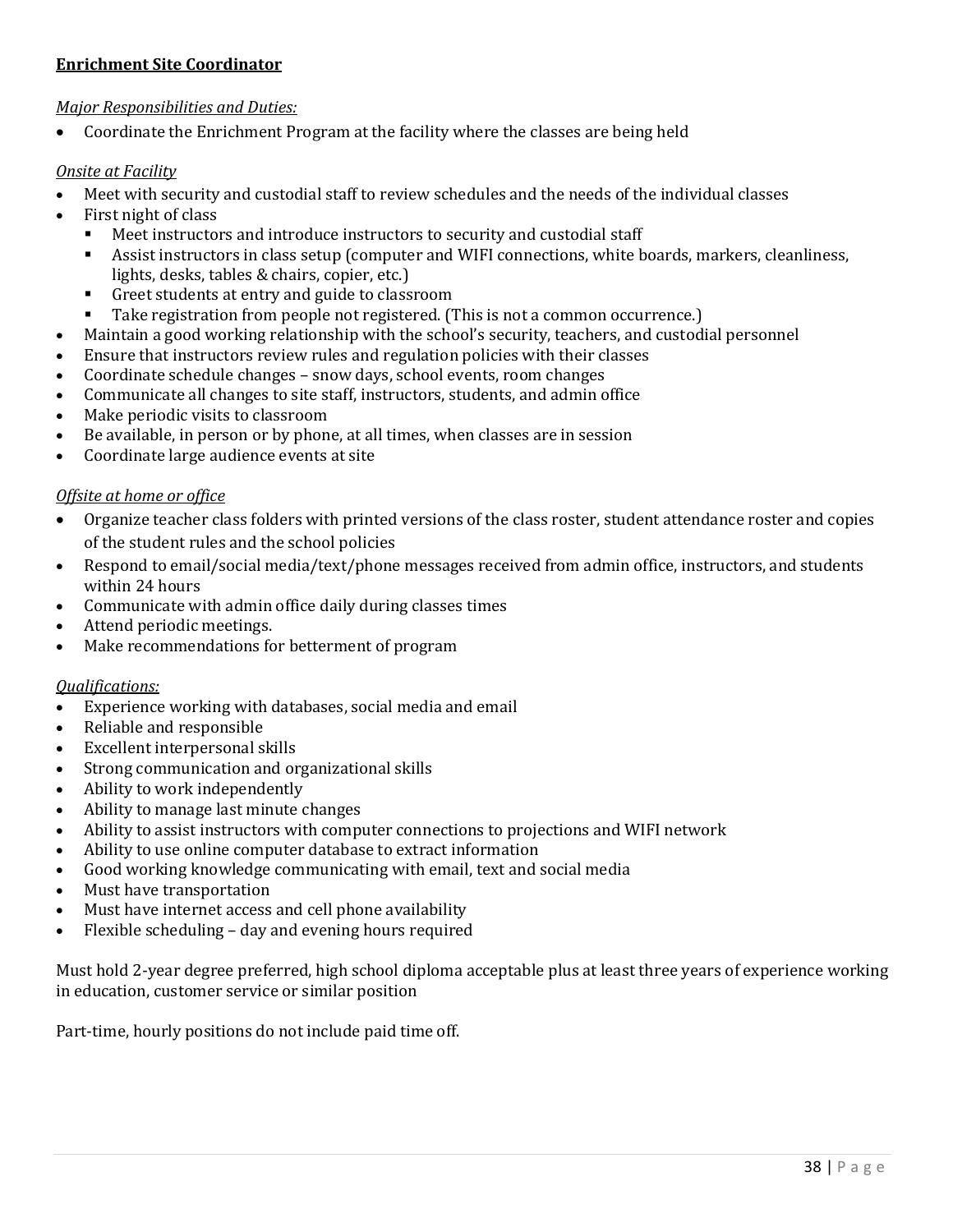#### **2022-2023 Program Policies**

#### **AGENCY MISSION**

#### **VALLEY REGIONAL ADULT EDUCATION**

#### *Building a Stronger Community*

At Valley Regional Adult Education, we are committed to developing a sense of *"community education"* in which local citizens, schools, agencies, and businesses work together to address the educational needs of the Valley community.

Our goal is to be a vital organization, responsible for creating an environment that continually fosters 100% engagement of students and staff through:

- **Commitment**
- **Integrity**
- **Innovation and Creativity**
- **Quality**

#### LEGISLATION

*The purpose of this section is to provide appropriate reference information as it relates to adult education and the parameters* and responsibilities developed by the State Department of Education for providing adult education services. We encourage all staff to visit the Connecticut Department of Education website at **[www.sde.ct.gov](http://www.sde.ct.gov/)** where you will find specific and current information related to the mandates and structures that our agency is responsible for adhering to maintain funding. Once you access the website, click on "**adult education**" and you will find a comprehensive view of all legislation.

We recommend you review the following:

- Position Statement on Adult Education
- Connecticut State Statues for Adult Education
- Workforce Innovation and Opportunity Act of 2014
- State Grants
- Federal Priority Initiatives
- Certifications/Adult Education Endorsements Fact Sheet 101
- Instructional Programs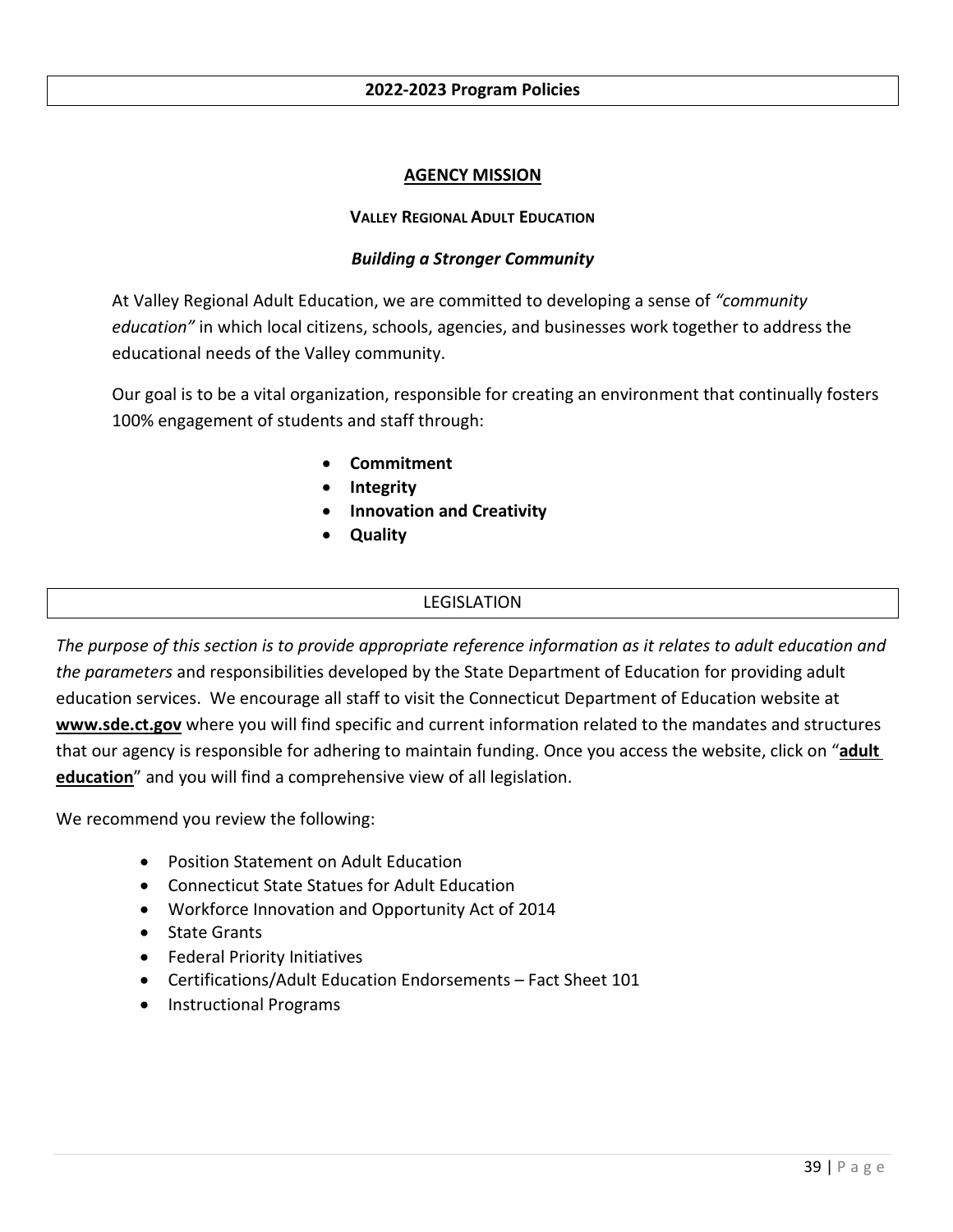**CAACE -** *CT Association of Adult and Continuing Education* **[www.caace.net](http://www.caace.net/)** Their purpose is to provide leadership in advancing the concept of lifelong learning, and to conduct, promote and sponsor professional development conferences and activities.

**CECA - Connecticut Educators Computer Association <b>WWW.ceca-ct.org** CECA is a non-profit organization of professionals interested in promoting the use of technology throughout schools in CT

**THE WORKPLACE, INC. [www.workplace.org](http://www.workplace.org/)** The WorkPlace, Inc. is Southwestern Connecticut's regional workforce development board and coordinates job training and education. They build projects that help people prepare for careers and strengthen the workforce for employers.

**VALLEY COUNCIL FOR HEALTH & HUMAN SERVICES [www.valleycouncil.org](http://www.valleycouncil.org/)** The Valley Council plans, implements, and coordinate a comprehensive system of human service delivery which advocates for community-wide and culturally diverse planning.

**TEAM, Inc.-***Training Education Assistance and Manpower* **[www.teaminc.org](http://www.teaminc.org/)** TEAM provides the opportunity to combat poverty in the region and helps low-income families to improve their self-sufficiency. Their services include Early Childhood Development, Elderly Care, Economic and Asset Building, Housing, Heating Assistance and Neighborhood Outreach.

**THE GREATER VALLEY CHAMBER OF COMMERCE [www.greatervalleychamber.com](http://www.greatervalleychamber.com/)** The Greater Valley Chamber of Commerce represents the Connecticut Business Community of Ansonia, Beacon Falls, Derby, Oxford, Seymour, Shelton and the surrounding area. It provides leadership to enhance economic growth, development, prosperity, and quality of life in the region.

**VALLEY EARLY CHILDHOOD REGIONAL COUNCIL [www.valleycouncil.org](http://www.valleycouncil.org/)** The mission of the Valley Early Childhood Regional Council (VECRC) is to coordinate and promote early care and education throughout the Valley region by engaging families to ensure that all children enter school ready to learn and succeed.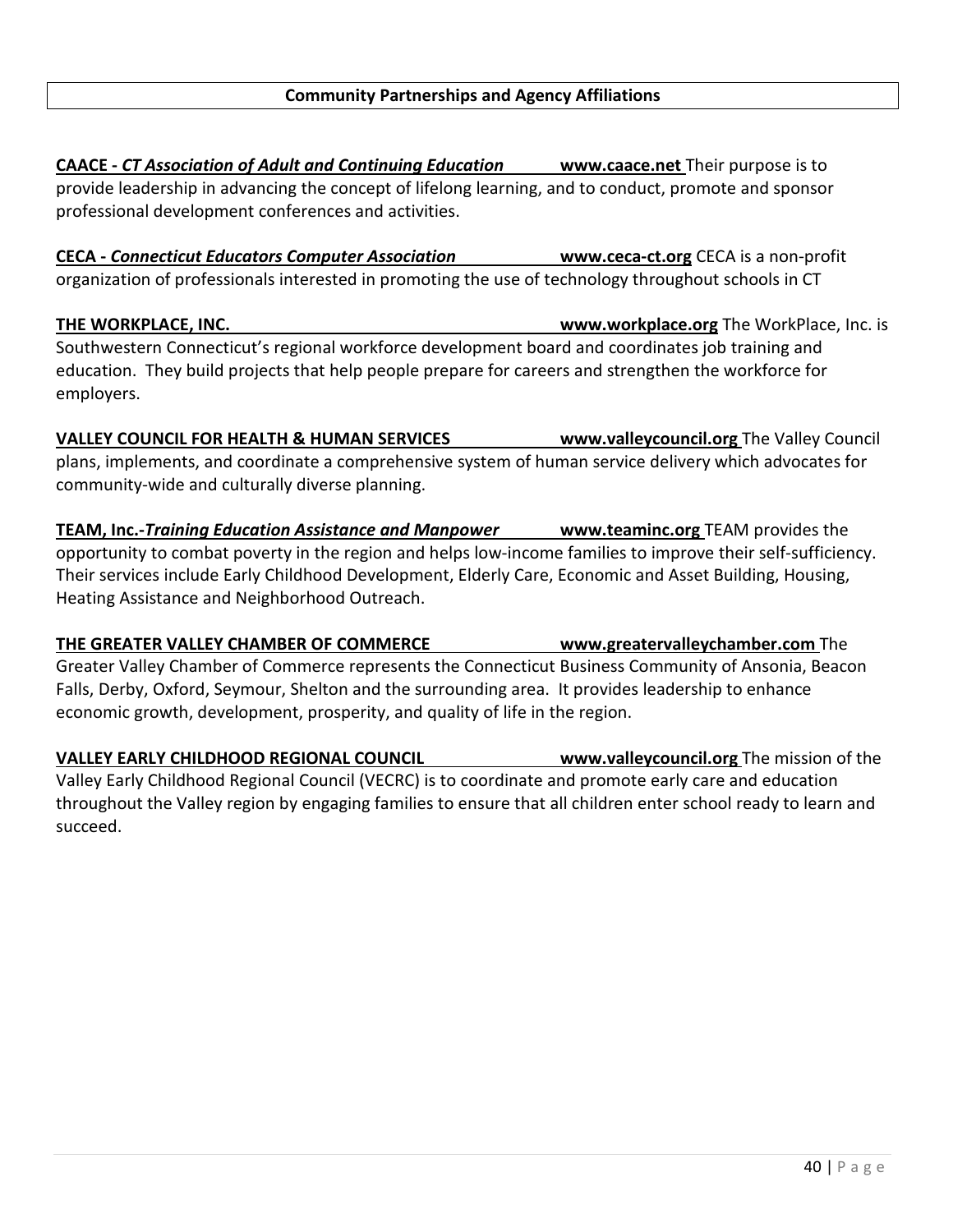# **FEDERAL AND STATE GOVERNMENT**

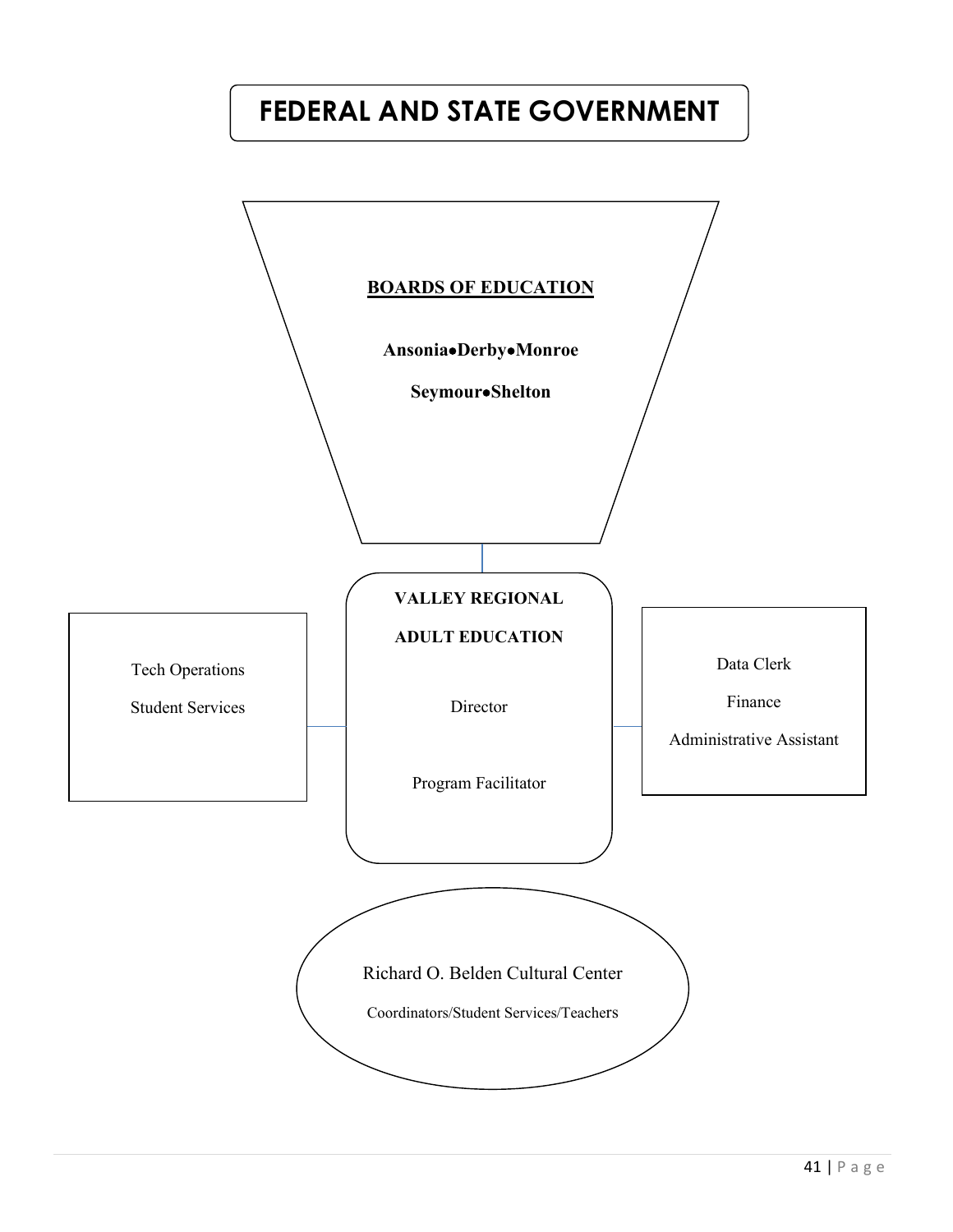#### *EMPLOYEE INFORMATION*

#### **EI-1 Staff Agreement and Hiring Information**

Any new employee not currently working for the City of Shelton needs to be fingerprinted.

#### **Certification Requirements**

Anyone in a role that requires certification is expected to provide a copy of their certification(s). It is also a requirement to maintain the proper endorsements for employment at VRAE. All documentation must be forwarded to Debra Hansen, Director.

#### **Termination**

VRAE makes decisions for termination on a case-by-case basis. Should an employee terminate their employment with VRAE voluntarily, it is expected there will be a minimum of 2 weeks' notice.

#### **Exit Interviews**

Exit interviews are provided at the discretion of the Director and Program Facilitator.

#### **Staff Evaluation**

A calendar for staff evaluations will be developed and communicated to staff each year. Any paperwork required to be completed by staff for this process will be provided to everyone in advance.

#### **TRB**

Credit Diploma teachers may be able to purchase service but need to follow the guidelines established by TRB and maintain records of their hours worked yearly and hourly rate received.

#### **EI-2 Professional Expectations**

#### **Planning**

#### **Instructional Staff**

All instructors should be prepared for each class. Lesson plans are required for all classes. All lesson plans must follow VRAE's format and be kept in Google. There are curriculums developed for the subject areas and programs offered by VRAE. Please feel free to use the resources and materials VRAE has, to provide your students with the best learning environment. Lesson plans must be aligned with the appropriate standards (ESL – ELP Standards, CASAS; CDP & ABE/GED – College and Career Readiness Standards). In the case of an absence, it is the teacher's professional responsibility to prepare a lesson for the substitute.

All instructors will be required to set up and maintain a Google classroom to be used in coordination with their seated class. Each teacher/class will be required to complete a weekly assignment using their Google classroom.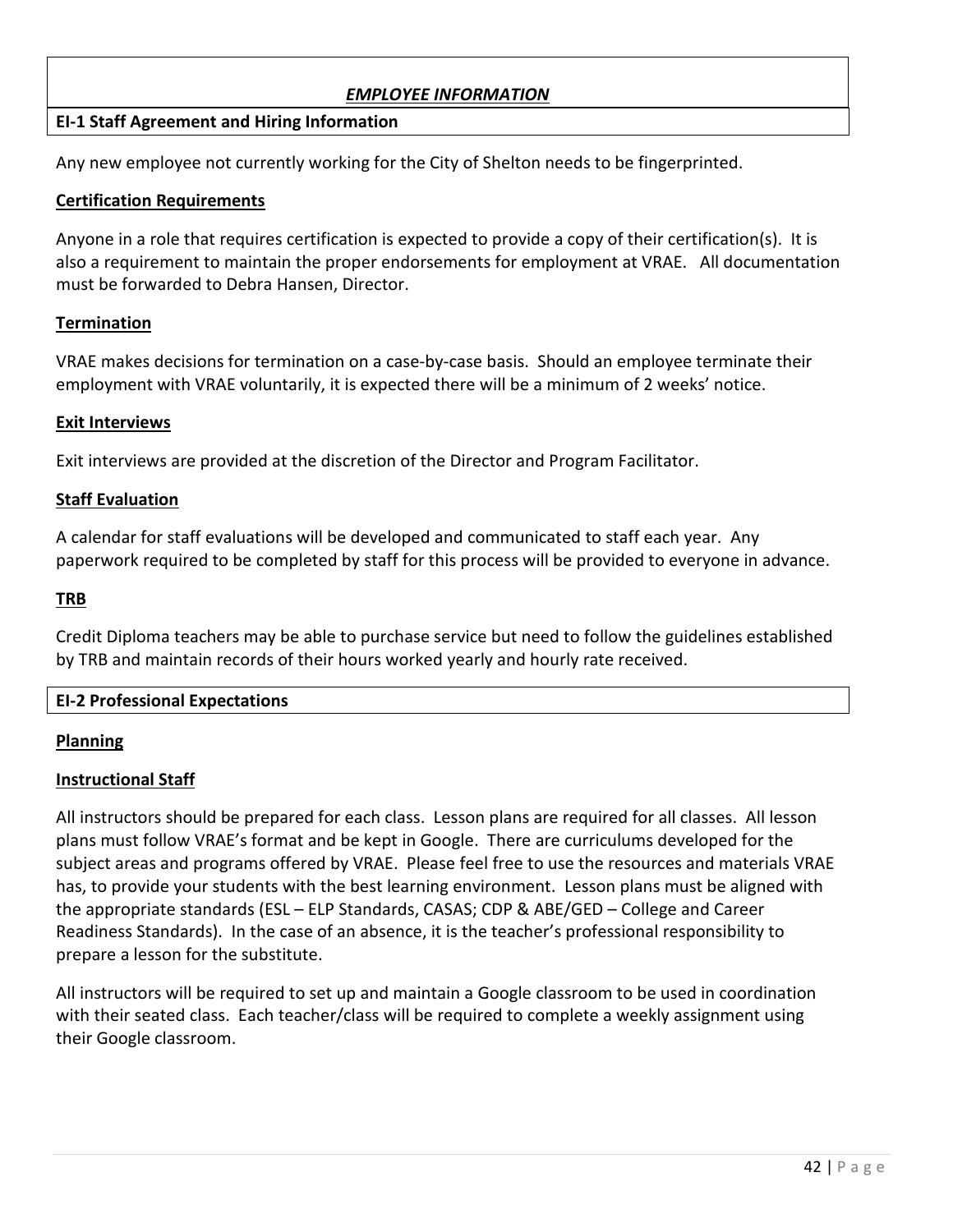#### **Non-Instructional Staff**

Non-instructional staff is expected to prioritize their work and complete tasks, based on their roles and responsibilities, in a timely and accurate manner. Should you be unable to complete your work, it is expected that you bring it to the attention of the administrative staff immediately.

#### **Attendance and Staff Punctuality**

Staff is responsible for working during the designated business hours. When a staff member is unable to come to work for all or part of the day, it is expected that notice is provided within a reasonable amount of time so that alternative plans can be made. Instructors calling out remain responsible for lesson plans.

Staff employed at the Richard O. Belden Cultural Center during the day is responsible for contacting the Director when calling out. The staff at the Richard O. Belden Cultural Center during the evening must contact the Site Coordinator.

Staff is expected to begin and end their workday based on the schedule agreed at the time of hire. Staff is also expected to begin and end breaks on time.

#### **Vacation/Personal Time Off**

VRAE follows the Shelton Public School calendar for all holidays and vacations scheduled during the school year.

Vacation, sick and personal time allotments are located on each job description page. Only full-time or salaried employees are entitled to paid time off.

Any staff member in need of time off should contact the Director or their Site Coordinator.

All time off requires advanced notice, approval and is tracked throughout the school year.

#### **Meeting Participation**

All staff is compensated for any additional time required for attending meetings and staff development. Meetings and staff development sessions may or may not be optional. Management will inform staff accordingly. Occasionally there may be times when staff support is needed, outside of meetings and staff development.

#### **Dress Code**

VRAE strives to present positive, professional image. We expect the same from our staff and that they will dress professionally when reporting to work.

#### **Sexual Harassment Policy**

Appendix B includes the City of Shelton Sexual harassment policy.

#### **Affirmative Action Policy**

Appendix C includes the City of Shelton Affirmative Action Policy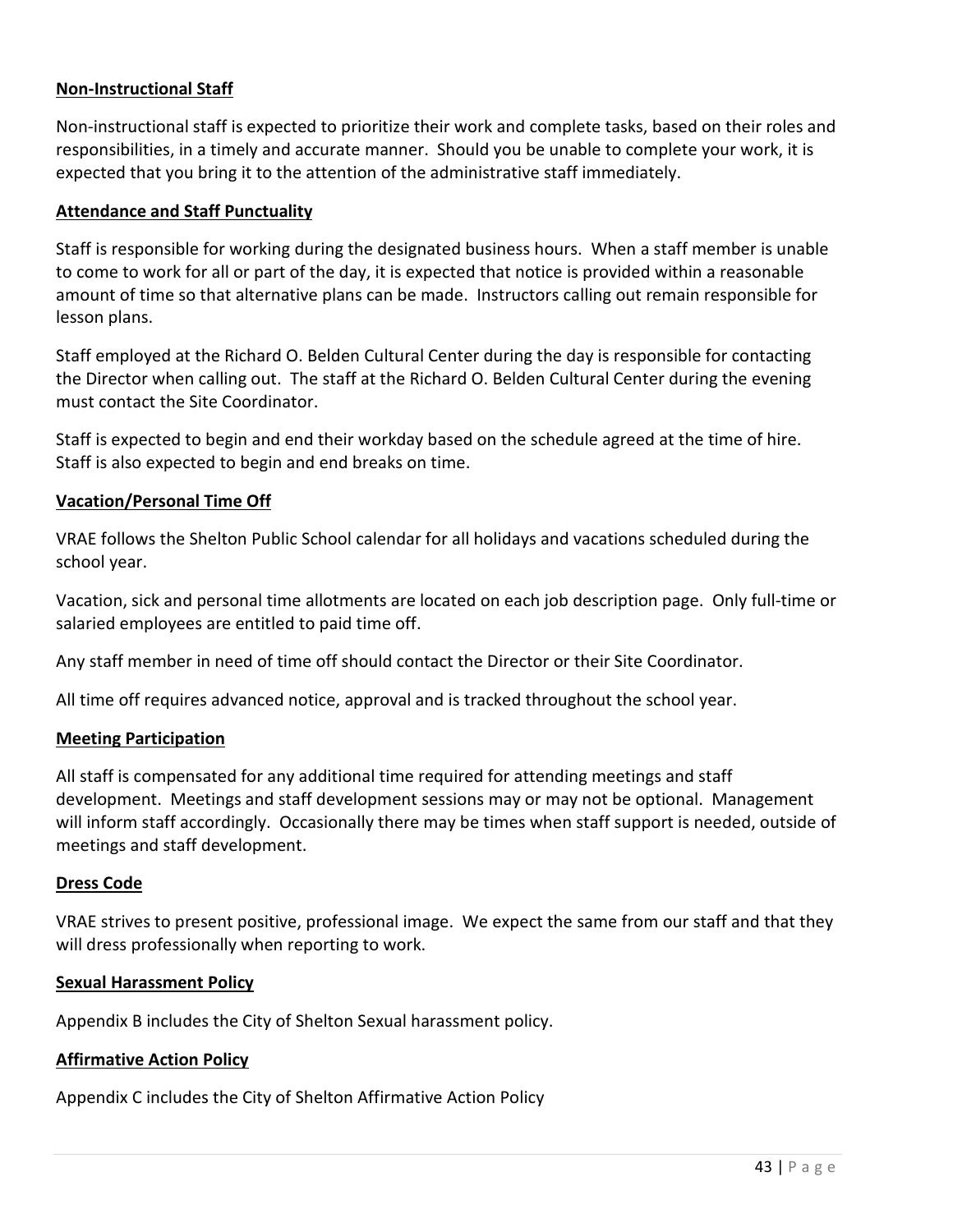#### **Smoking**

The City of Shelton buildings and properties are smoke free. You will receive a sign off for this policy on a yearly basis which will be included in your personnel file. See sign off Appendix A.

#### **Alcohol and Drug Free Workplace**

VRAE is an alcohol and drug free workplace which is free of the effects of alcohol and drug abuse. By establishing this purpose, we seek to ensure a safe, healthy working environment for all employees and to reduce absenteeism, tardiness and other job performance problems which may be caused by alcohol and/or drug abuse.

#### **Policy:**

Employees shall not be involved with the unlawful manufacture, distribution, possession, or use of an illegal drug, controlled substance or alcohol and shall not be under the influence of such substances while on school premises or while conducting school business on or of school property. Any employee who discovers illegal drugs or alcohol on school property shall notify the Debra Hansen or her designee who shall investigate the matter.

An employee must report any conviction under a criminal drug statute for violations occurring on or off school premises while on school business, to the Director or her designee within five (5) days after the conviction. Debra Hansen, Director, will notify any agency awarding a grant to this agency of such conviction, within ten (10) days thereafter.

Employees shall only use prescription drugs on school premises which have been prescribed by a licensed medical practitioner, and such drugs shall be used only as prescribed.

Violations of this policy may result in disciplinary action, up to and including possible termination of employment.

#### **EI-3 Payment, Wages and Benefits**

#### **Payment**

A payroll schedule is provided to all staff for each calendar year.

#### **Wages**

VRAE offers competitive wages for salaried and hourly positions.

#### **Documenting Time**

Hourly staff must complete the time sheet provided by the deadline. Staff are responsible for submitting the time sheet by the deadline noted on the timesheet.

#### **Assistance**

#### **For questions regarding issues with your paycheck:**

Contact: Lori Sanchez at 203 924-6651 ext. 2003 / lsanchez@vrae.org

#### **To update personal information:**

Contact: Debra Hansen at 203-924-6651 ext. 2005 / dhansen@vrae.org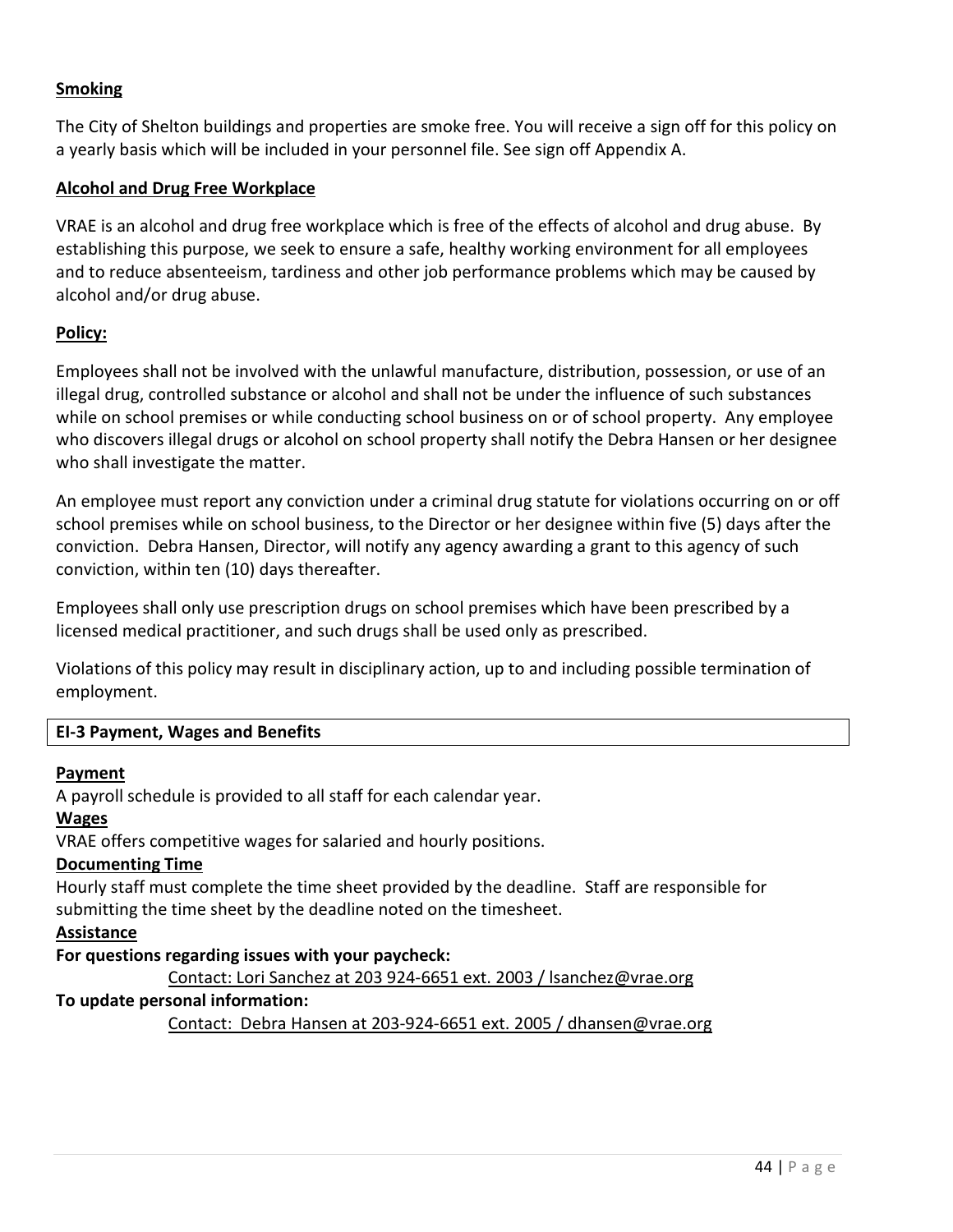#### **EI-4 Holidays, School Closings, Delays and Early Dismissal**

#### **Holidays**

The schedule of holidays for staff is the same as Shelton Public Schools. Our agency follows the calendars provided by Shelton Public Schools.

#### **School Closings**

Each school system within VRAE's region makes separate decisions to close school. All staff should be signed up to the program's Remind account for the most current changes. Closings updates are also reported to Channel 8 WTNH, Channel 3 WFSB, and Channel 30 WVIT.

#### **Delayed Opening**

When a school system reports a delay for opening, staff should expect to report as scheduled.

#### **Early Dismissal**

Should a school system decide to dismiss students from school early that day, VRAE will not hold classes that evening.

#### **EI-5 Use of Company Property**

#### **Internet**

VRAE has developed a "Staff Electronic Information Resources Responsible Use Agreement" that is provided to all staff members. Each staff member is required to review and sign off on the agreement. A copy is kept in everyone's individual personnel file.

#### **Confidentiality Statement**

Connecticut Adult Education providers are responsible for maintaining confidential student information and keeping this information secure. This information may include, but not limited to, test scores, date of birth and social security numbers. A personal confidentially statement must be completed by any staff member with access to CARS, GED Manager or any other source of confidential student data. Confidentiality statements are be kept on file for the duration of employment.

#### **Phones**

Our company phones are for business purposes only.

#### **Technology Assistance**

The Technology Coordinator can be contacted directly if you have any technical needs or problems regarding electronic properties of VRAE.

#### Contact: Lori Sanchez: 203-924-6651 ext. 2003 / [lsanchez@vrae.org](mailto:lsanchez@vrae.org)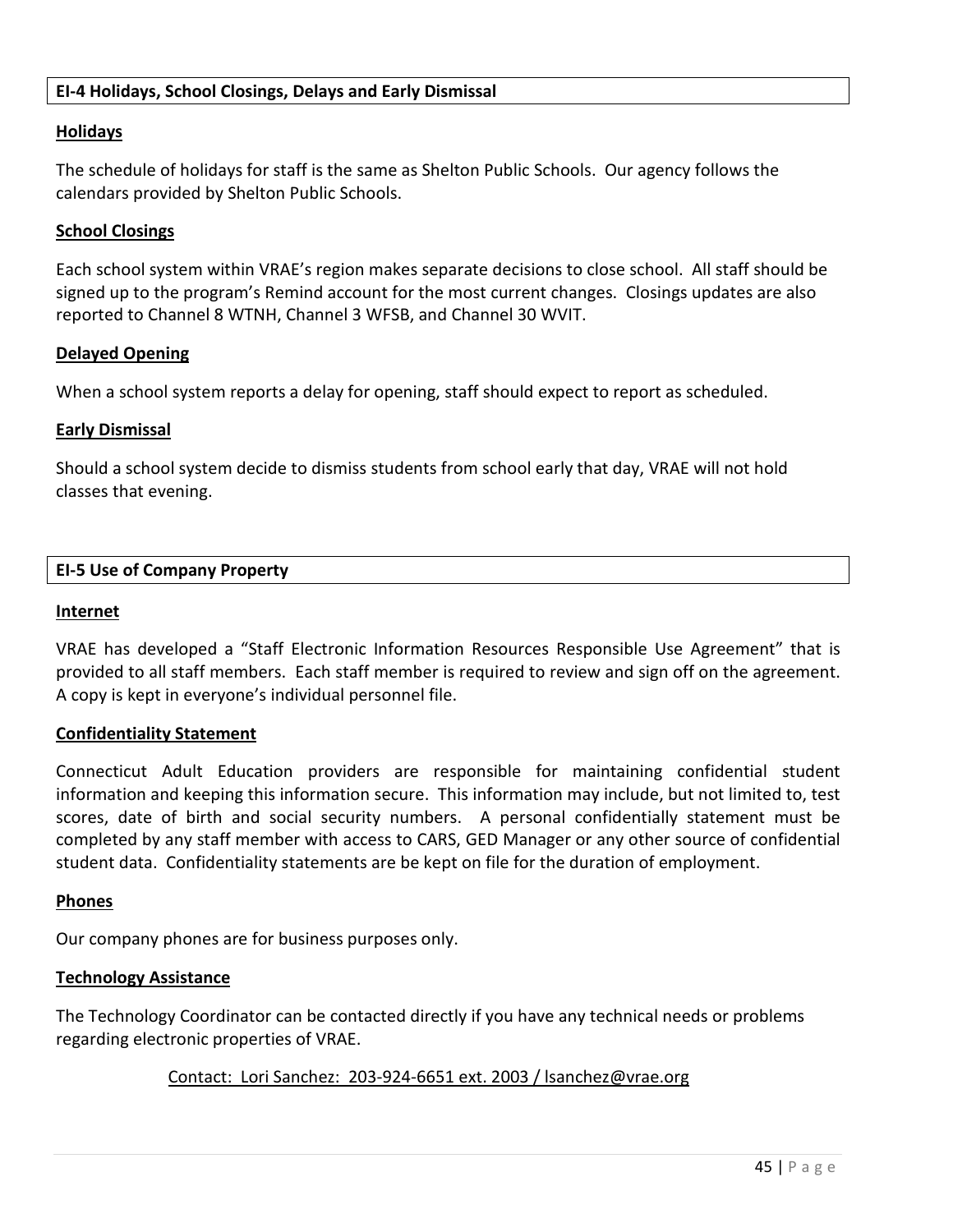#### **EI 6 Confidentiality**

#### **Personnel Records and Information**

Staff personnel records are maintained in our administrative office. Any inquiries from outside sources are not fulfilled unless we have received a written consent from the staff member. Please direct written consent to the Program Director.

#### **Company Information**

Sharing company information should be done only for the purpose of business.

#### **Student information**

#### *Third Parties*

Due to student confidentiality, please do not release any student information (i.e., GED test scores, student attendance, telephone numbers, etc.). If a person or agency requests such information, staff is required to obtain a completed "Release of Information" (ROI) form for the student.

#### *Special Needs*

ALL Instructors must bring any student concerns (learning needs, informal/formal educational diagnoses, and special needs) to the attention of the Disability Contact Person prior to any discussion with the student. There are specific mandates, required by law, which must be followed concerning students with special learning needs.

#### **EI-7 Emergency and Accidents within School Facilities**

#### **Fire Drills**

Staff shall act in accordance with the procedures for fire drills provided for their assigned location. Staff should also refer to the Emergency Exit diagrams posted in each classroom.

#### **Emergency and Accidents**

Should emergencies occur, please call 911 and inform the Site Coordinator or Director as soon as possible. Any accidents or injuries, involving staff or students, occurring on school property requires an "Incident Report", to be completed and submitted to the Program Director.

#### **First Aid**

A basic first aid kit will be supplied to each level. The Director and Site Coordinator are responsible for communicating to the staff where the kit will be stored. The Administrative Assistant will keep track of supplies.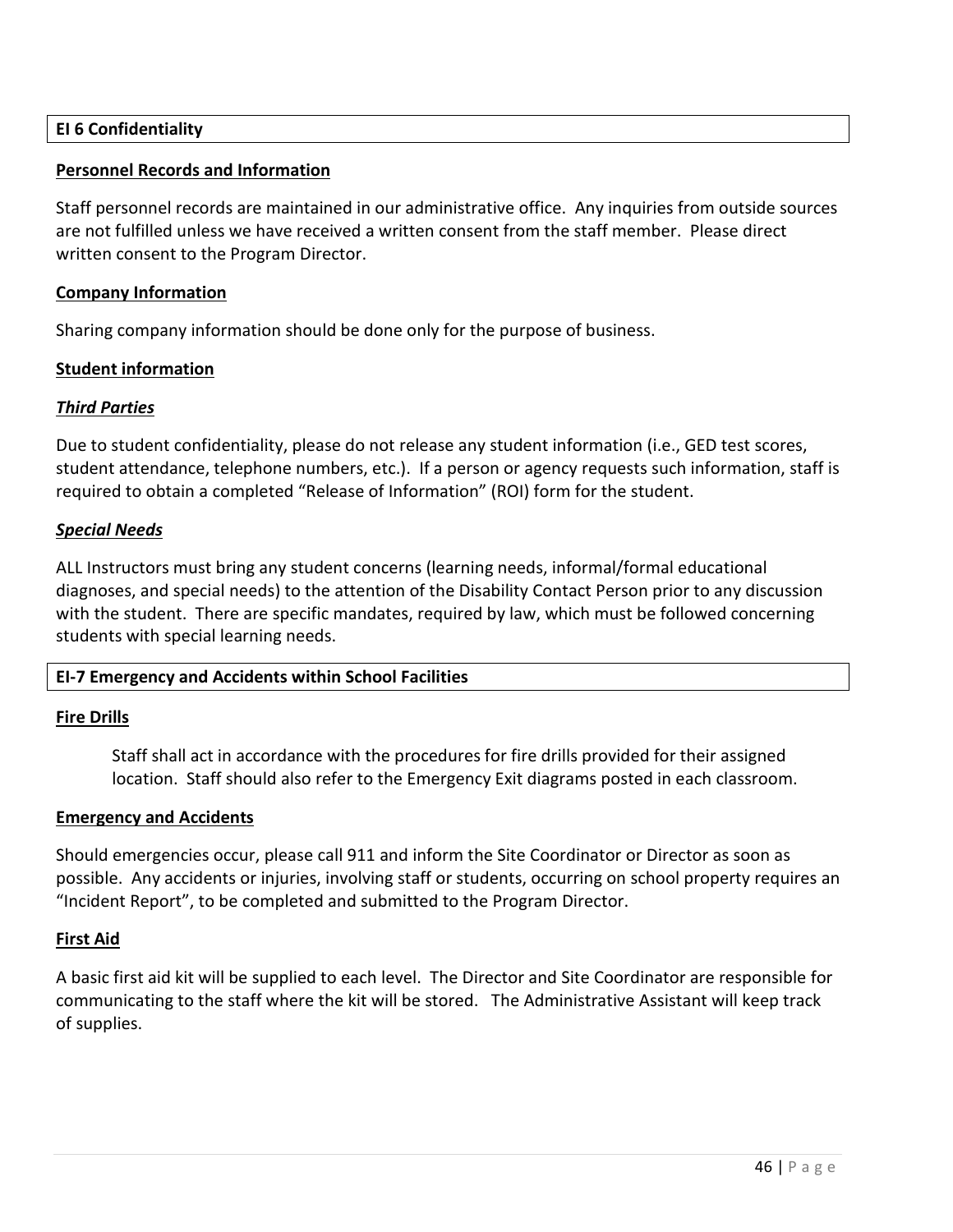#### VALLEY REGIONAL ADULT EDUCATION PAYROLL SCHEDULE 2022-2023

| <b>PAY PERIOD</b><br>(Sunday-Saturday) | <b>DATE DUE</b><br>(Wednesday) | <b>PAY DATE</b><br>(Friday) |
|----------------------------------------|--------------------------------|-----------------------------|
| June $19 -$ July 2                     | June 29, 2022                  | July 8, 2022                |
| July $3$ – July 16                     | July 13, 2022                  | July 22, 2022               |
| July $17 -$ July 30                    | July 27, 2022                  | August 5, 2022              |
| July $31 -$ August 13                  | August 10, 2022                | August 19, 2022             |
| August 14 - August 27                  | <b>August 24, 2022</b>         | September 2, 2022           |
| August 28 – September 10               | September 7, 2022              | September 16, 2022          |
| September 11 - September 24            | September 21, 2022             | September 30, 2022          |
| September 25 - October 8               | October 4, 2022*               | October 14, 2022            |
| October 9 – October 22                 | October 19, 2022               | October 28, 2022            |
| October 23 – November 5                | November 2, 2022               | November 11, 2022           |
| November 6 – November 19               | November 16, 2022              | November 25, 2022           |
| November 20 – December 3               | November 30, 2022              | December 9, 2022            |
| December 4 – December 17               | December 14, 2022              | December 23, 2022           |
| December 18 – December 31              | December 28, 2022              | January 6, 2023             |
| January 1 - January 14                 | January 11, 2023               | January 20, 2023            |
| January 15 – January 28                | January 25, 2023               | February $3, 2023$          |
| January 29 – February 11               | February $8, 2023$             | February 17, 2023           |
| February 12 – February 25              | February 22, 2023              | March 3, 2023               |
| February 26 – March 11                 | March 8, 2023                  | March 17, 2023              |
| March 12 – March 25                    | March 22, 2023                 | March 31, 2023              |
| March $26 - April 8$                   | April 5, 2023                  | April 14, 2023              |
| April $9 -$ April 22                   | April 19, 2023                 | April 28, 2023              |
| April $23 - May 6$                     | May 3, 2023                    | May 12, 2023                |
| May $7 -$ May 20                       | May 17, 2023                   | May 26, 2023                |
| May $21 -$ June 3                      | May 31, 2023                   | June 9, 2023                |
| June $4 -$ June 17                     | June 14, 2023                  | June 23, 2023               |
| *Due on Tuesday, October 4, 2022       |                                |                             |

### **June 18 through July 1, 2023 will be paid on July 7, 2023**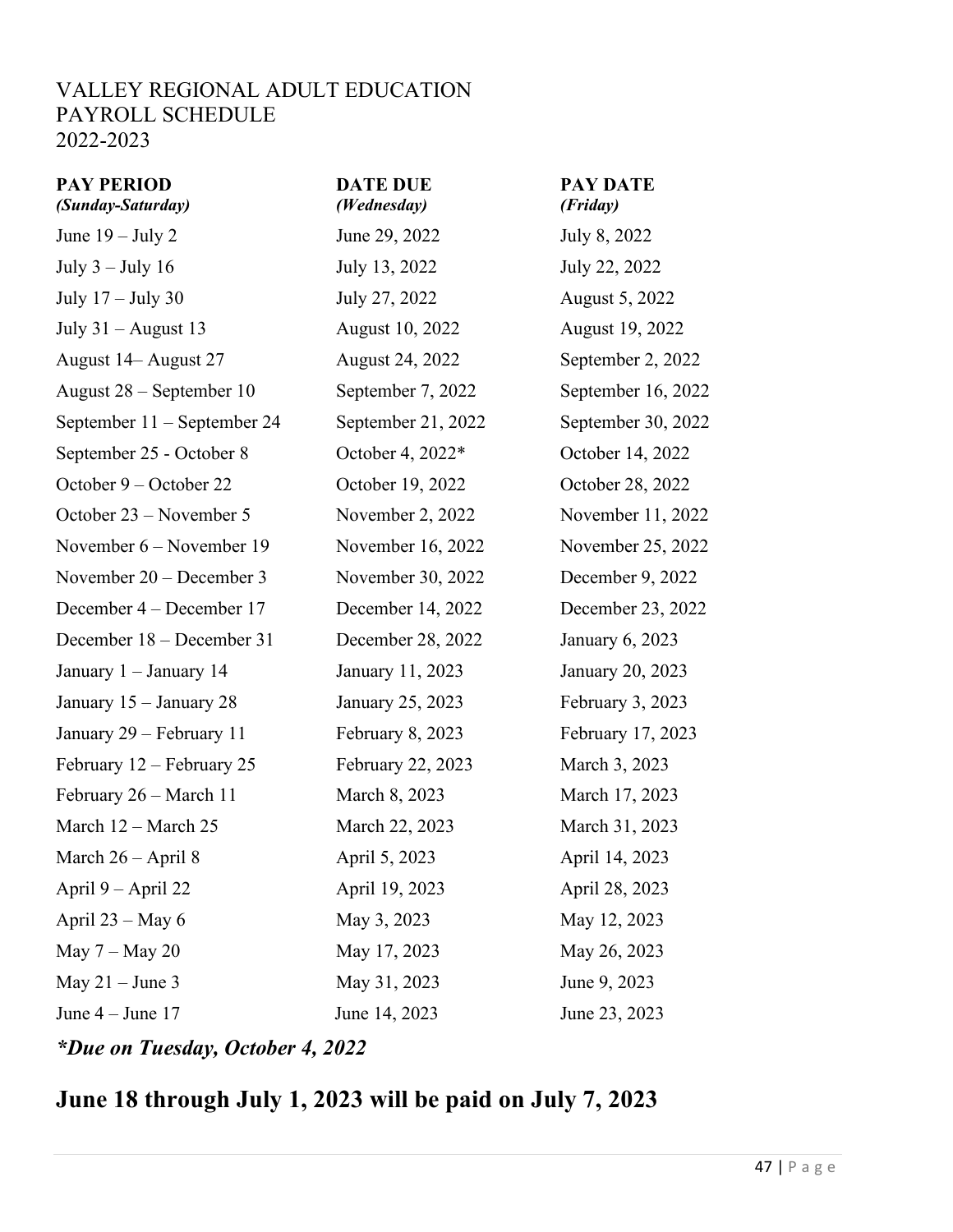#### **Program Operations**

Based on the requirements set forth by the state, through active grants and the policy of VRAE, the following tasks are required to be completed as a team effort, each semester/trimester by the Site Coordinators, Student Services personnel, and Instructors.

- \*Student Registration
- \*Pre and Post testing
- \*Review of Student Handbooks and completion of agreement/release forms
- \*Daily Attendance

Additionally, related schedules and deadlines are provided each semester. VRAE expects all staff to adhere to the schedules and deadlines per semester.

#### **Student Registration**

It is a VRAE policy to complete registration of all students each semester. This information is captured on an Enrollment Form and documented into the state database. The information is utilized for internal purposes as well as for reporting to state and federal funding sources.

All Site Coordinators and Student Services personnel are required to participate in this process each semester.

Registration forms are expected to be completed accurately upon submittal.

#### **Student Requirements for Enrollment into Classes for ABE/GED/CDP**

VRAE follows the policies mandated by state law.

- Students 17 years old are required to present a Parental Withdrawal Form to enroll for classes in ABE/GED/CDP.
- All students planning to enroll in CDP are required to provide an official transcript.

#### **Photo and Video/Student Agreement/Information Resources Responsible Use Agreement Forms**

VRAE is mandated to provide a Student Handbook to each student. Every year our Student Handbook is reviewed and revised.

To ensure each student receives attention and information consistently, it is required that staff provides each student with a verbal/visual review of the Student Handbook online once they have completed the Orientation/Registration process.

VRAE is also mandated to provide verification that this process has been completed with each student and does so through the Photo and Video/Student Agreement/Information Resources Responsible Use Agreement Forms.

The staff is also required to ensure the student signs off on all release forms as it relates to our student policies. Staff is responsible for retaining a copy for their site and filing appropriately within the student folders.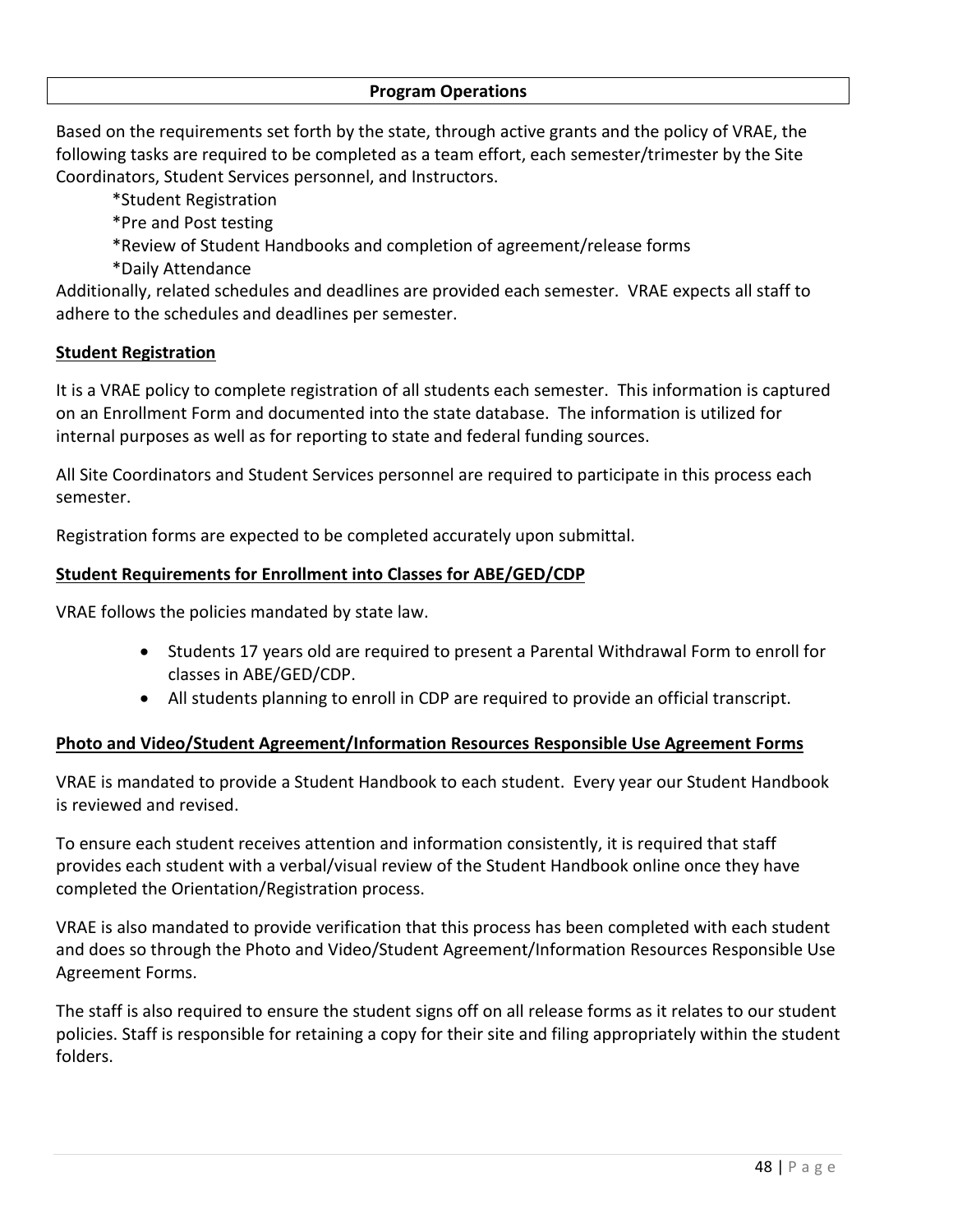#### **Pre/Post Testing**

Pre and Post testing ("assessments") are required per state and federal mandates and include reading and/or math.

Within the GED and ESL programs, Pretesting is based on Appraisal test scores.

Pre and Post tests are required for both **new** and **returning** students.

All students must be Pre and Post tested annually.

#### **Attendance**

Instructors are required to track daily student attendance and to submit this information on the appropriate form according to the schedule provided.

All attendance information is confidential. The attendance information will be retained in the designated area.

#### **Grades/Progress Reports**

CDP teachers will submit progress reports using the schedule located on the trimester calendars. Teachers must indicate the status of each student and submit forms on the designated dates to the CDP Coordinators.

#### **Student Behavioral Issues**

VRAE expects Site Coordinators, Student Service personnel/Counselors and Instructors to communicate and work collectively to identify and address student behavioral issues. *Please see "Student Rights and Responsibilities" in the Student Handbook.*

#### **Textbooks**

Students enrolled in mandated classes are provided use of all necessary textbooks and are also provided materials used in their class free of charge.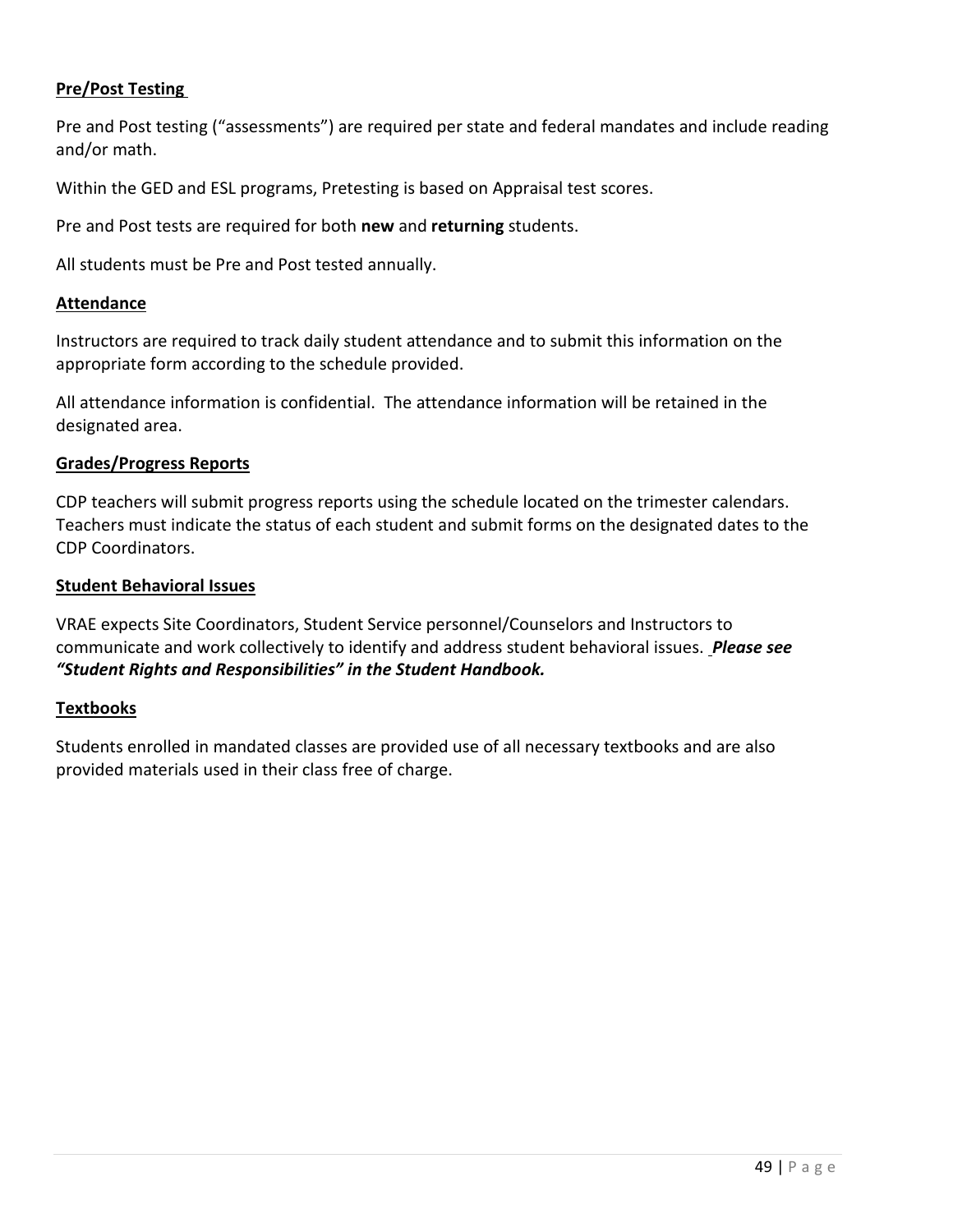#### *2022 - 2023*

#### **ESL, CDP, and ABE/GED**

#### **Lesson Plan Template**

#### **Valley Regional Adult Education Class Lesson Plans**

| Instructor: | Class: |
|-------------|--------|
| Date:       |        |

| Lesson(s)                      | <b>Topic</b> |
|--------------------------------|--------------|
| (# of days)                    |              |
|                                |              |
|                                |              |
|                                |              |
|                                |              |
| <b>Standards/Competencies:</b> |              |
| (CCRS, CASAS, ELP)             |              |
|                                |              |
|                                |              |

| <b>Lesson Objective</b>                                      |  |
|--------------------------------------------------------------|--|
| Students will be able to                                     |  |
|                                                              |  |
| <b>Materials/Resources</b>                                   |  |
|                                                              |  |
|                                                              |  |
|                                                              |  |
|                                                              |  |
|                                                              |  |
| <b>Instructional Strategies</b>                              |  |
| (large group, small group,<br>cooperative learning, project- |  |
| based, independent study,                                    |  |
| computer-assisted)                                           |  |
|                                                              |  |
| <b>Formative Assessment</b>                                  |  |
| (check for understanding/mastery)                            |  |
|                                                              |  |
|                                                              |  |
|                                                              |  |
|                                                              |  |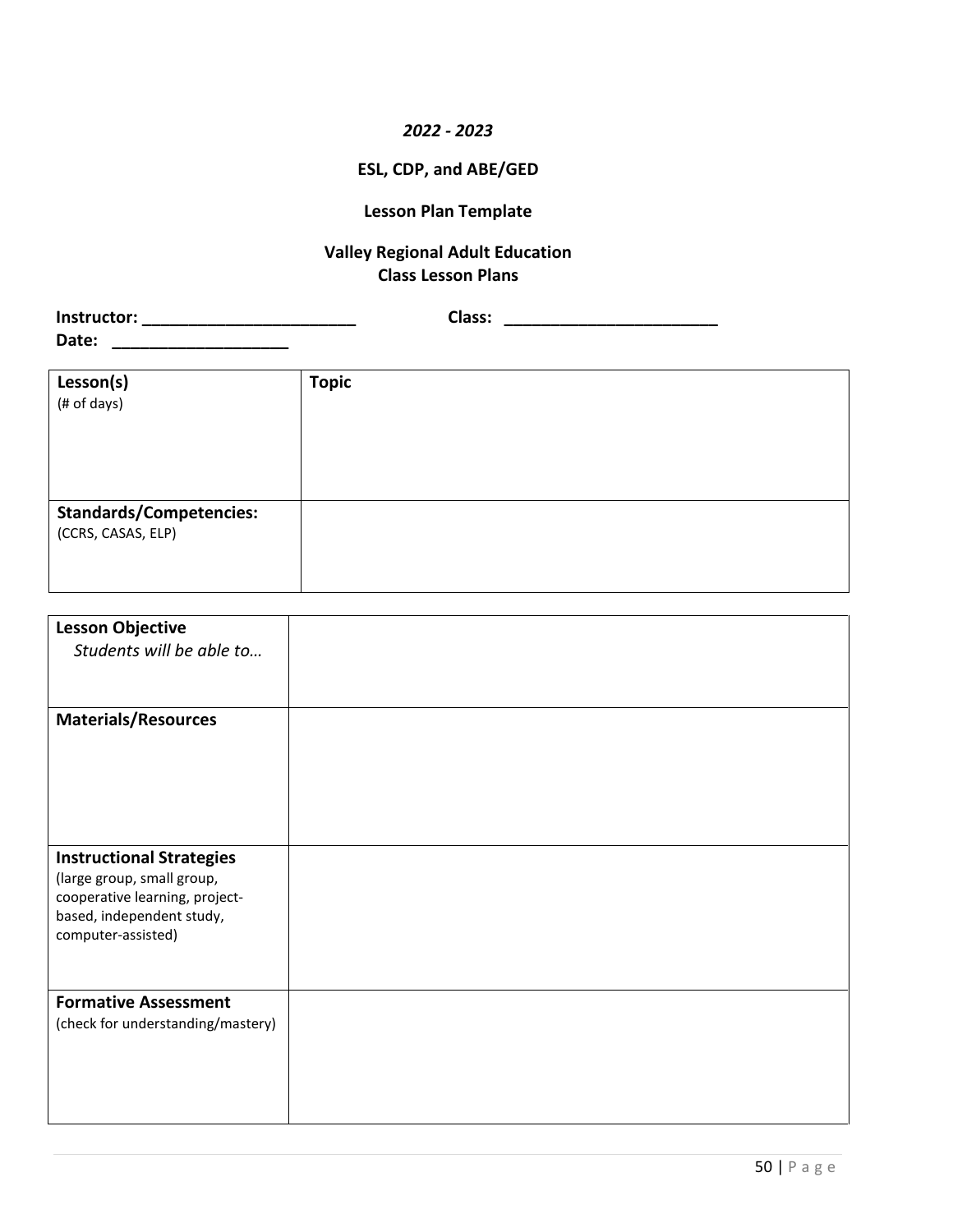

### **Smoke Free Workplace Policy**

To protect and enhance our air quality and to contribute to the health and well-being of all employees, The City of Shelton buildings and properties shall be smoke-free. Additionally, the use of all tobacco and smoking products, including chewing tobacco and electronic cigarettes (E-cigarettes), is prohibited from all workplaces including City owned vehicles, as designated in this policy.

Smoking is prohibited in all of the enclosed areas within all City of Shelton work sites, without exception. This includes common work areas, conference and meeting rooms, offices, hallways, the lunchrooms, stairs, restrooms, employer-owned vehicles, and all other enclosed facilities.

The only areas where smoking is allowed is outdoors, away from all entrances to the buildings. No one may smoke along any pathway or walkway leading to or from any building, garage or facility entrances or exits.

Employees may smoke in their personal vehicles, but the smoke and tobacco products must be completely contained within the vehicle. It is not acceptable that either smoking or non-smoking persons are subjected to smoke that they must walk through to reach their vehicle or any other destination on City property.

No additional breaks are allowed to any employee who smokes.

 $\mathcal{L}_\mathcal{L}$  , which is a set of the set of the set of the set of the set of the set of the set of the set of the set of the set of the set of the set of the set of the set of the set of the set of the set of the set of

As a reminder, smokers and users of tobacco products must dispose of the remains in the proper containers. This helps to keep a neat and clean environment for all employees and visitors to City property.

Failure to comply with all of the components of this policy may result in disciplinary action for violation of City policy.

By my signature, I have received, will read and acknowledge this policy of the City of Shelton.

Name Print

Signature **Date** Date **APPENDIX A**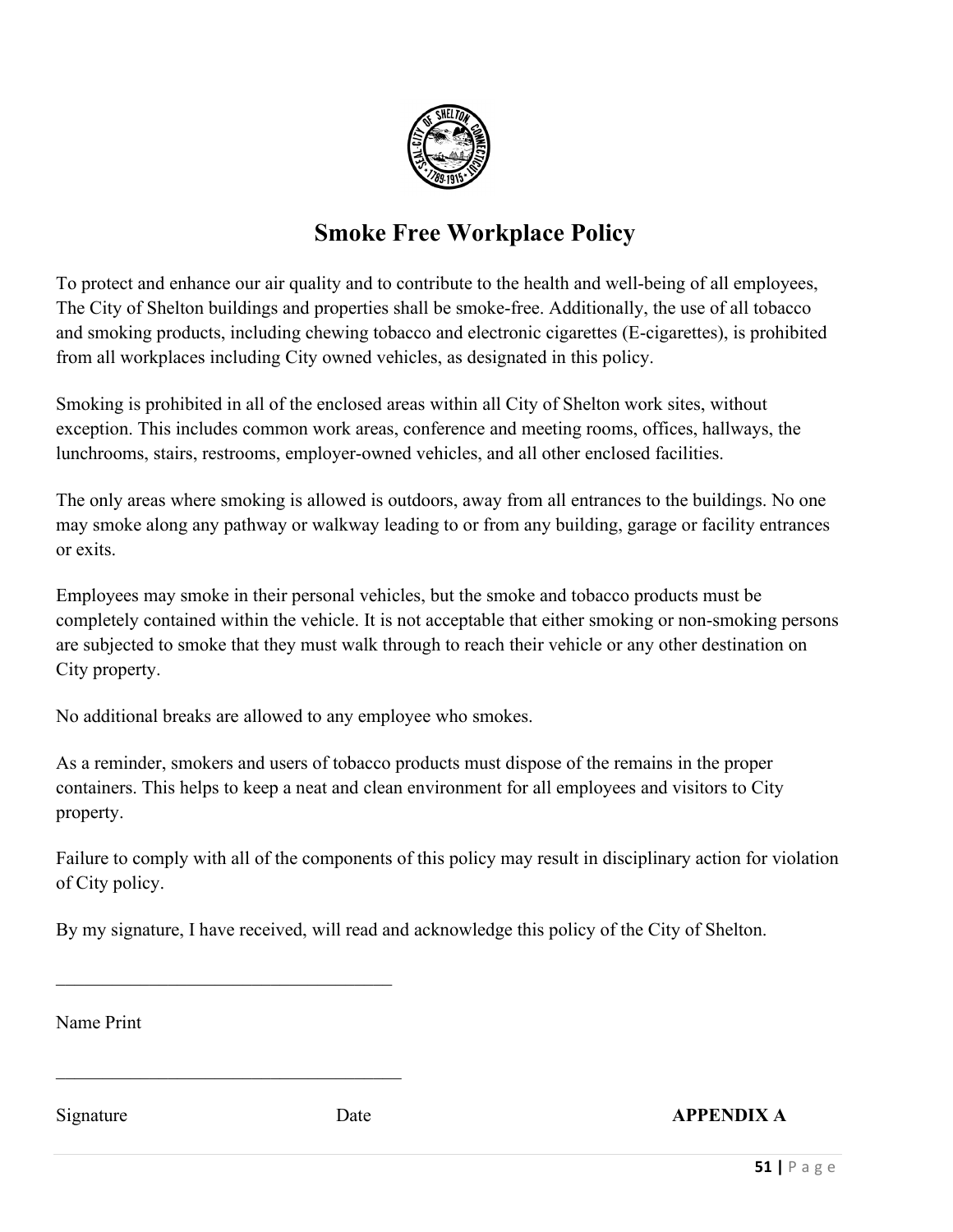#### **CITY OF SHELTON (APPENDIX B)**

#### **SEXUAL HARASSMENT POLICY**

#### **POLICY:**

It is the policy of the City of Shelton to prohibit harassment of one employee by another employee or supervisor on the basis of sex. The purpose of this policy is not to regulate our employees' personal morality. It is to assure that no employee harasses another on the basis of sex or sexual orientation. In this regard, supervisors shall not use their authority to solicit subordinates for sexual favors, making submission either implicitly or explicitly a term of condition of employment. Likewise, between fellow employees, solicitation, insults, comments, verbal or physical advances or other sexually offensive activities will not be tolerated.

#### **DEFINITIONS:**

#### A. Sexual Harassment

Sexual Harassment is a violation of Title VII of the Civil Rights Act of 1964 as well as Connecticut General Statues, 46a-60 (a) (8). Sexual harassment is generally defined under both state and federal laws as unwelcome sexual advances, requests for sexual favors and other verbal or physical conduct of a sexual nature where:

- Submission to such conduct is made either explicitly or implicitly a term or condition of any individual's employment; or
- Submission to or rejection of such conduct by any individual is used as the basis for employment decisions affecting such individual; or
- Such conduct has the purpose or effect of unreasonably interfering with an individual's work performance or creating an intimidating, hostile, or offensive working environment.

#### B. Types of Sexual Harassment

- 1. **Verbal:** Includes sexual innuendoes, suggestive comments, jokes of a sexual nature, sexual propositions, threats or coercion;
- 2. **Non-Verbal:** Includes sexually suggestive objects or pictures, graphic commentaries, suggestive or insulting sounds, leering, whistling, obscene gestures;
- 3. **Physical:** Unwanted physical contact, including touching, pinching, brushing the body, coerced sexual intercourse, assault.

Sexual harassment may be overt or subtle. Some behavior which is appropriate in a social setting may not be appropriate in the workplace. But whatever form it takes (verbal, non-verbal or physical), sexual harassment can be insulting and demeaning to the recipient and will not be tolerated in the workplace.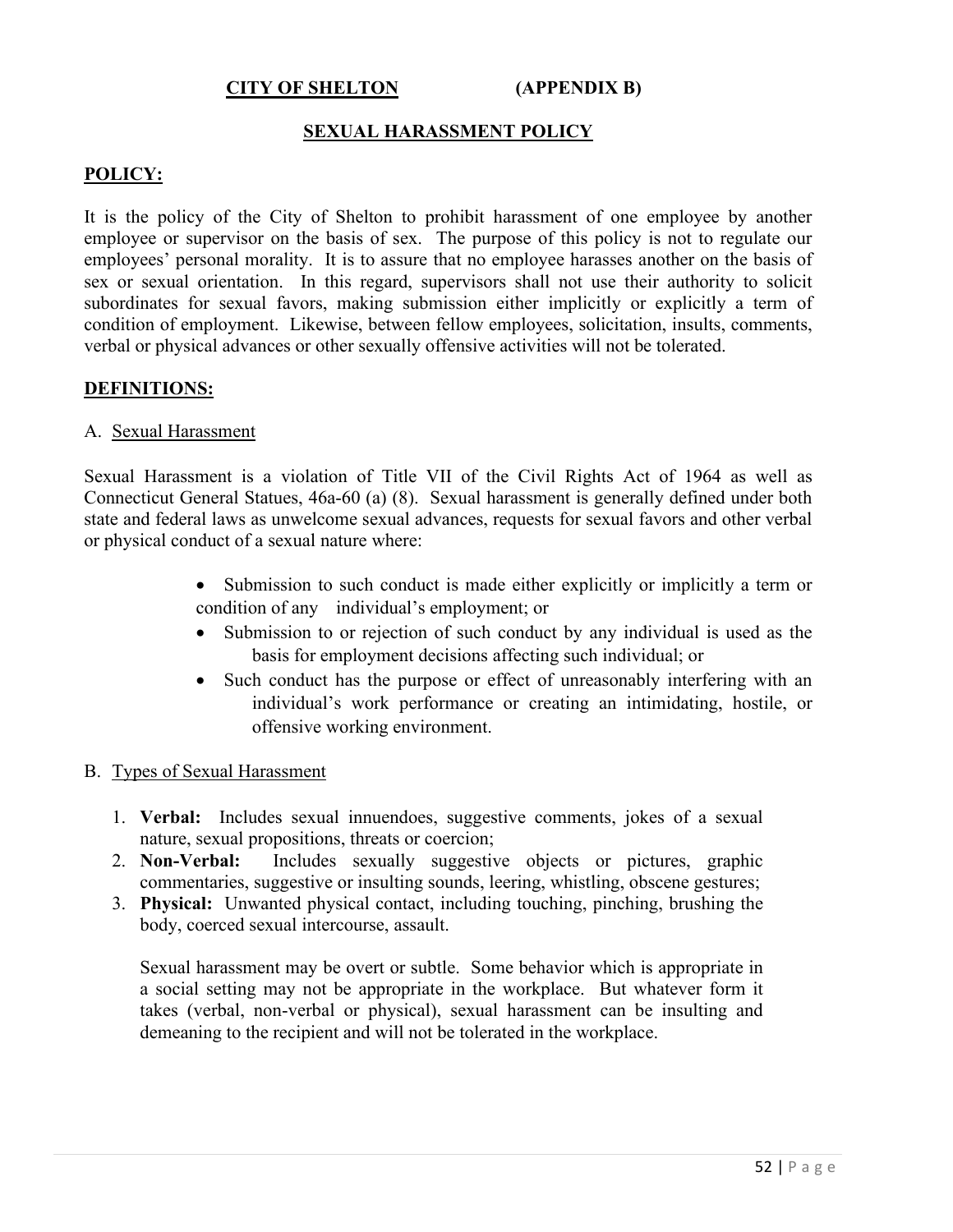#### **COMPLAINT PROCEDURE:**

Any employee who believes he or she has been the subject of sexual harassment should report the alleged act immediately to the Administrative Assistant who is primarily responsible for investigating such allegations. In the event that the employee is uncomfortable, for any reason, with discussing the matter with the Administrative Assistant, the employee should contact another of his or her supervisors or administrative personnel with whom he/she is comfortable discussing the matter. Said representative will then, at the employee's request, either act as liaison between the employee and the Administrator or personally undertake the investigation.

All complaints will be handled in a timely and limited confidential manner. Investigation of such matters will usually entail interviewing involved parties and any named or apparent witnesses. Obviously, in the course of such investigation the names of the complainant and the person complained about (respondent) will be disclosed if necessary, to facilitate the investigation. If disciplinary action against the respondent is a possible outcome of the investigation, due process will require that any statements made will be available at the time of any hearing.

#### **DISCIPLINARY ACTION:**

If an investigation reveals that the complaint is valid, prompt action will be taken to stop the harassment immediately and prevent its recurrence. Violation of the policy will not be permitted, and may result in disciplinary action up to and including discharge.

Contact the Shelton Administrative Assistant, Human Resources or your Supervisor if you have questions or concerns or believe that you or others are being sexually harassed.

| Name: | Mayor Mark Lauretti                    | <b>Contact Information</b>                                     |
|-------|----------------------------------------|----------------------------------------------------------------|
|       |                                        | IF YOU FEEL THAT YOU HAVE BEEN DISCRIMINATED AGAINST, CONTACT: |
|       |                                        | THE CONNECTICUT COMMISSION ON HUMAN RIGHTS AND                 |
|       | <b>OPPORTUNITIES</b>                   |                                                                |
|       |                                        | WEST CENTRAL REGION OFFICE                                     |
|       | <b>Rowland State Government Center</b> |                                                                |
|       | 55 West Main Street, Suite 210         |                                                                |
|       | <b>Waterbury, CT 06702-2004</b>        |                                                                |
|       | PHONE: (203) 805-6530                  |                                                                |
|       | FAX: (203) 805-6559                    |                                                                |
|       | TDD: (203) 805-6579                    |                                                                |

#### IF YOU NEED ADDITIONAL INFORMATION CONTACT:

**Permanent Commission on the Status of Women 18-20 Trinity Street Hartford, CT 06106 Phone: 860-240-8300 Fax: 860-240-8314 Email: [pcsw@cga.ct.gov](mailto:pcsw@cga.ct.gov)**

Updated 8/16/2017